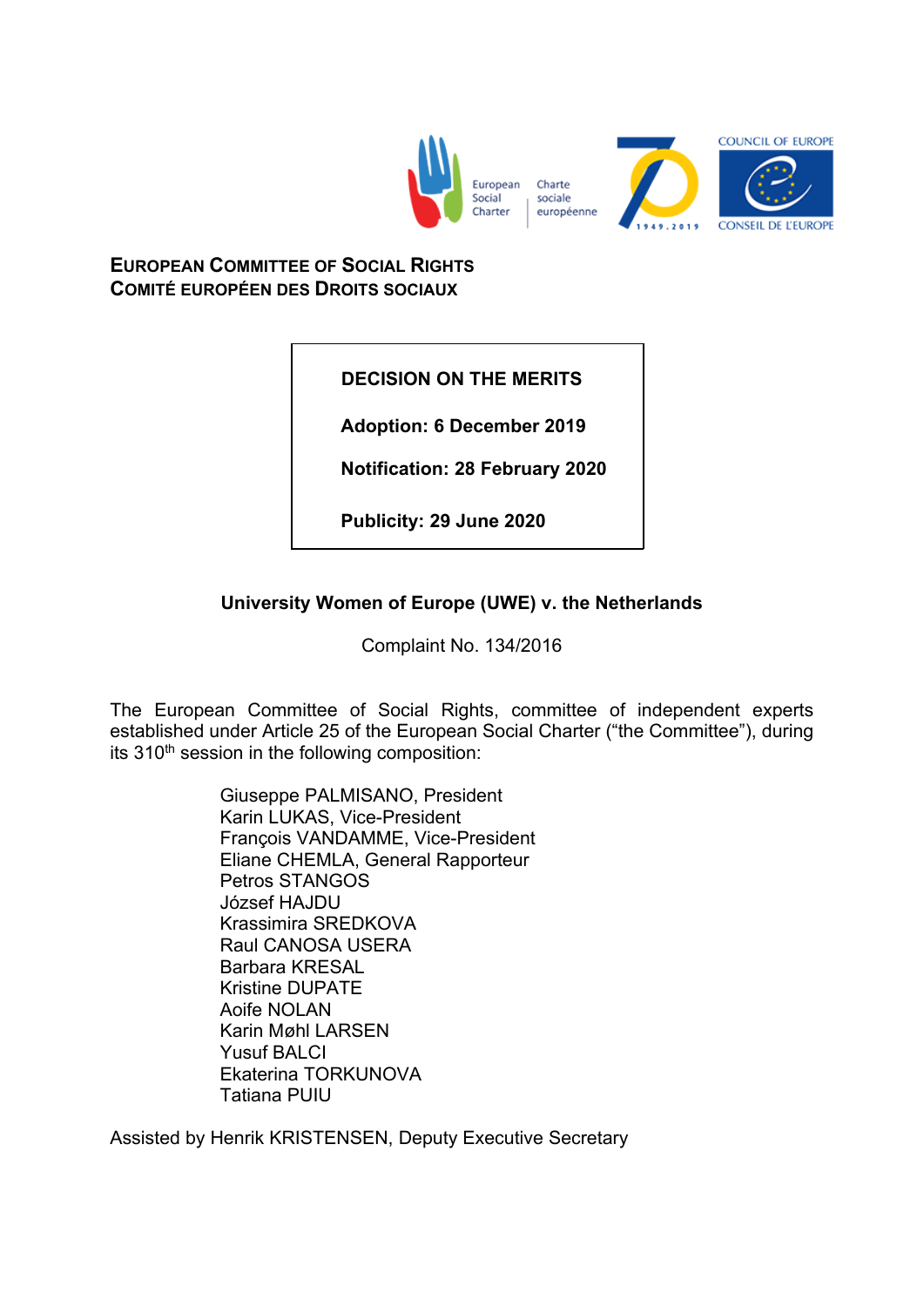Having deliberated on 19 March, 12 September, 16 and 17 October, 2,3 and 6 December 2019,

On the basis of the report presented by Eliane CHEMLA,

Delivers the following decision, adopted on the latter date:

## **PROCEDURE**

1. The complaint lodged by University Women of Europe (UWE) was registered on 24 August 2016.

2. UWE alleges that the situation in the Netherlands is in violation of Articles 1, 20 and E of the Revised European Social Charter ("the Charter") having regard to the pay gap between men and women and the under-representation of women in decisionmaking positions within private companies in the Netherlands.

3. On 4 July 2017, referring to Article 6 of the 1995 Protocol providing for a system of collective complaints ("the Protocol") the Committee declared the complaint admissible.

4. In its decision on admissibility, the Committee invited the Government to make written submissions on the merits of the complaint by 13 October 2017.

5. In application of Article 7§1 of the Protocol, the Committee invited the States Parties to the Protocol and the States that had made a declaration in accordance with Article D§2 of the Charter, to submit any observations they wished to make on the merits of the complaint by 13 October 2017.

6. In application of Article 7§2 of the Protocol, the Committee invited the international organisations of employers or workers mentioned in Article 27§2 of the Charter to make observations by 13 October 2017.

7. On 14 September 2017, the European Confederation of Trade Unions (ETUC) asked for an extension of the deadline for presenting its observations on the complaint. The President of the Committee extended this deadline until 3 November 2017. ETUC's observations were registered on 3 November 2017.

8. On 5 October 2017, the European Confederation of Trade Unions (ETUC) asked for an extension of the deadline for presenting its observations on the complaint. The President of the Committee extended this deadline until 3 November 2017.The Government's submissions on the merits were registered on 3 November 2017.

9. The deadline set for UWE's response to the Government's submissions on the merits was 9 February 2018. UWE's response was registered on 9 February 2018.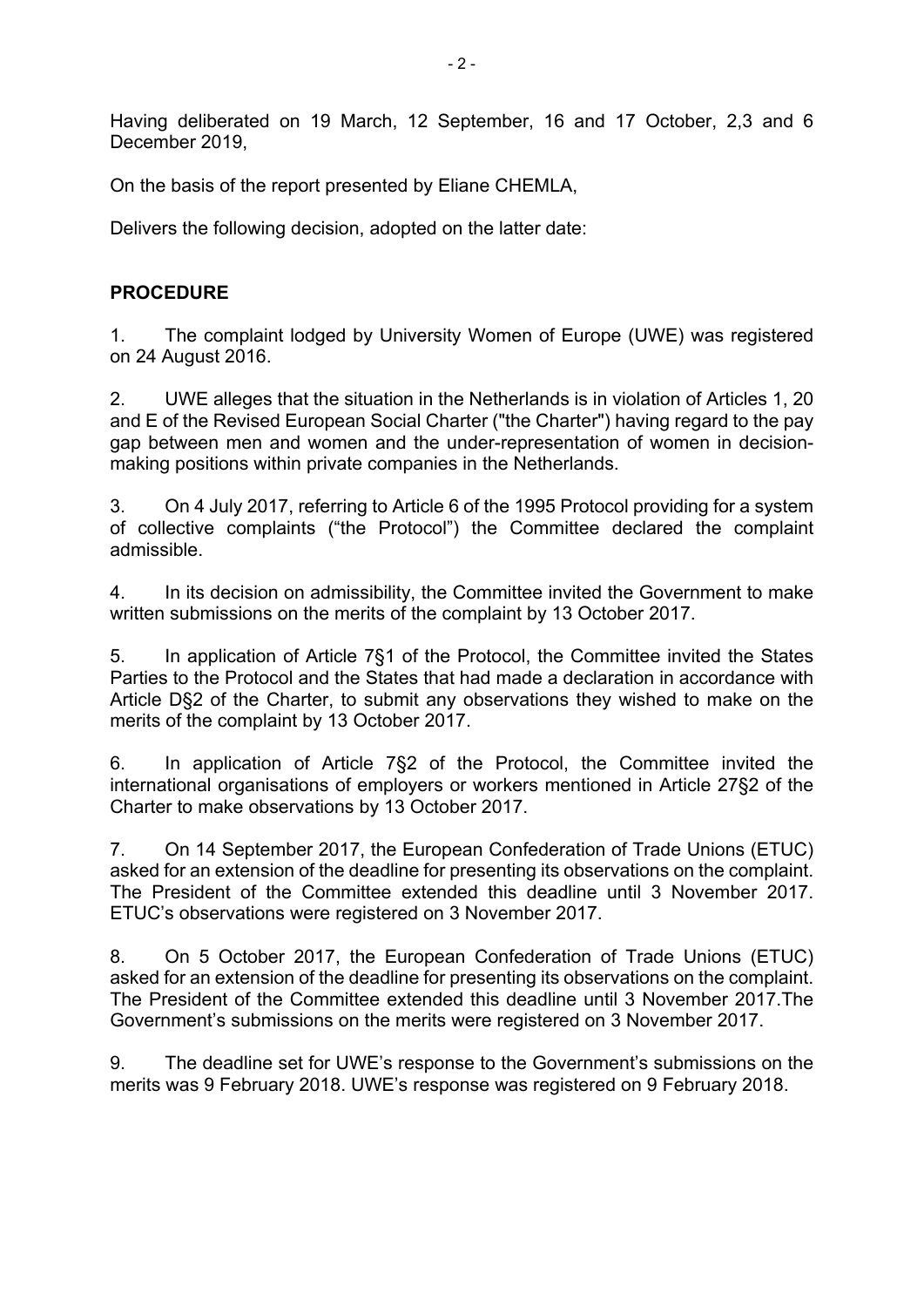10. Pursuant to Rule 31§3 of the Committee's Rules ("the Rules"), the Government was invited to submit a further response by 5 April 2018. On 7 March 2018, the Government asked for an extension to the deadline for presenting its further response. The President of the Committee extended this deadline until 20 April 2018. The Government's further response was registered on 19 March 2018.

11. Pursuant to Rule 32A of the Rules, the President invited EQUINET to submit observations by 30 March 2018. EQUINET's observations were registered on 30 March 2018.

12. Pursuant to Rule 32A of the Rules, the President invited the European Union to submit observations by 15 April 2018. On 20 April 2018, the European Union asked for a new deadline for presenting its observations on the complaint. The President of the Committee set 25 May 2018 as a new deadline. The European Union's observations were registered on 28 May 2018.

## **SUBMISSIONS OF THE PARTIES**

## **A – The complainant organisation**

13. UWE alleges that the situation in the Netherlands constitutes a violation of Articles 1, 4§3, 20 as well as E of the Charter on the following grounds:

- Firstly, UWE alleges that a pay gap between women and men still persists. UWE maintains that the Netherlands has not achieved equal pay for equal work and has not ensured the respect for the principle in practice.

- Secondly, UWE alleges that women are still under-represented in decisionmaking positions within private companies.

14. In addition, UWE asks for the payment of €10,000 for costs incurred during the proceedings.

### **B – The respondent Government**

15. The Government asks the Committee to dismiss UWE's allegations as unfounded on the basis that it uses every possible means at its disposal to achieve equal treatment of men and women, and that extensive legislation is in place aimed at realising equal treatment on the labour market and prohibiting gender discrimination as well as an effective enforcement system. Accordingly, the Committee should hold that the Netherlands has not violated Articles 1, 4§3 or 20 alone or in conjunction with Article E of the Charter.

## **OBSERVATIONS BY WORKERS' ORGANISATIONS**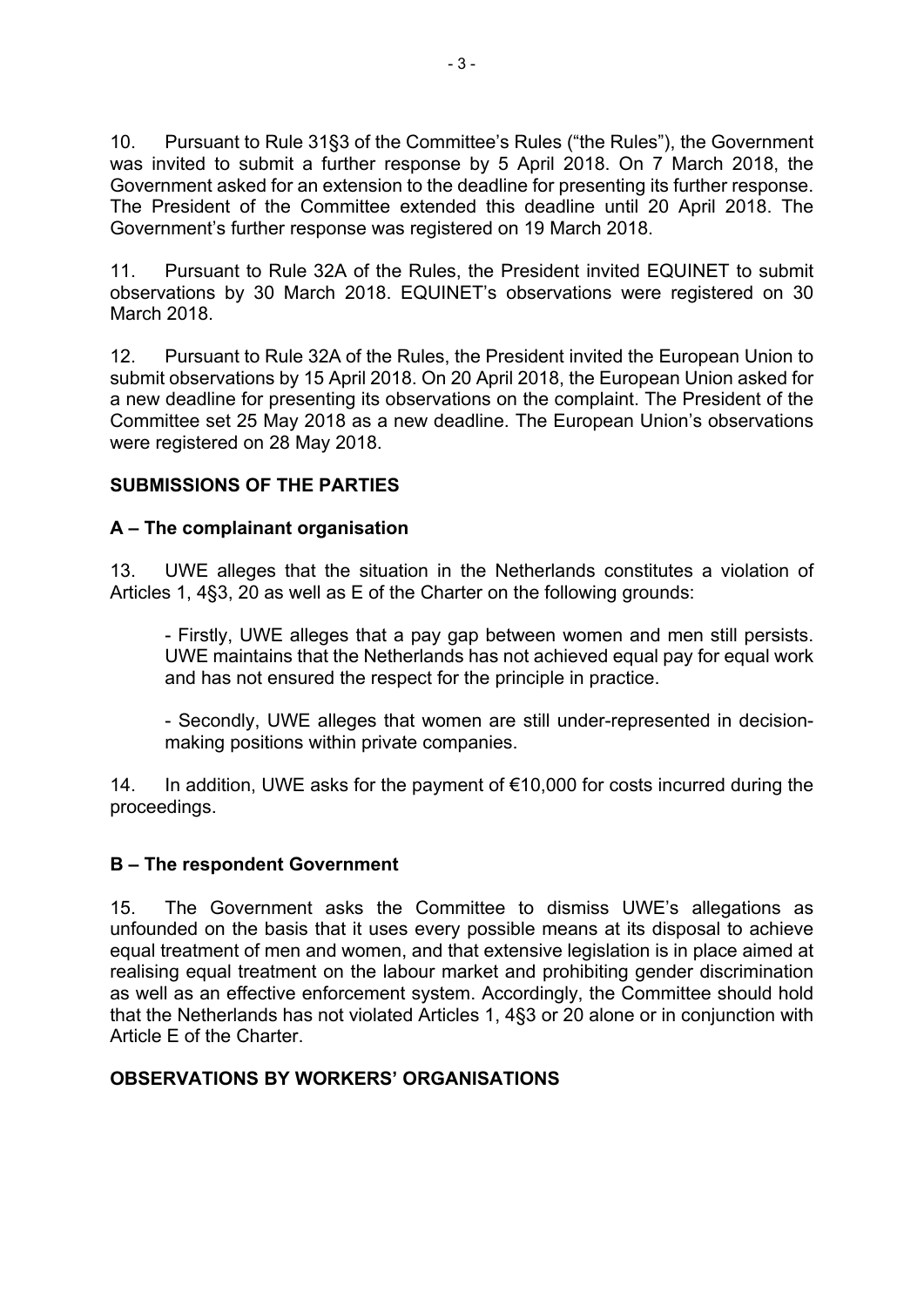### **The European Trade Union Confederation (ETUC)**

16. The ETUC, making reference to various instruments of International Law and Eurostat statistics, concludes that the pay gap between men and women lies above 5.5% in all the countries concerned. The ETUC therefore observes that, as the statistics highlight, the principle of equal pay for work of equal value is not guaranteed in practice. It also indicates that this is even more true when the lack of clarity in relation to the calculation is taken into account (for example, to what extent do they reflect other discriminatory elements, such as career differences which can lead to an increase in the pay gap or issues related to the source of data (for instance, undocumented work or the informal economy, both of which are sectors in which the gender pay gap is probably even higher).

17. The ETUC further refers to data of the European Institute for Gender Equality (EIGE), with regard to the representation of women in decision-making positions in private companies and concludes that only two countries achieved the European Commission's proposed 40% objective for the representation of women on Boards, namely France and Norway. The ETUC points out in its conclusion, however, that the data in question only refers to the 'largest listed companies', and not to other listed companies and non-listed companies which represent, quantitively, a much higher share. The ETUC therefore assumes that none of the countries concerned reach the threshold of 40%.

18. The ETUC indicates that the two main elements raised in the complaint differ from a legal point of view. Equal pay is a classic fundamental principle, and despite States traditionally providing for it in legislation, they do not sufficiently enforce it. The second ground, which concerns the under-representation of women on decisionmaking boards in private companies, is a fairly new element appearing at international and national level as a problem to be seriously dealt with. Nevertheless, both elements are covered by Article 20 of the Charter which guarantees "the right to equal opportunities and equal treatment in matters of employment and occupation without discrimination on the grounds of sex".

19. With respect to the pay gap between men and women, the ETUC raises the point that, in order to assess the conformity or non-conformity of the situation in each country with regard to the Charter, it is necessary to examine both substantive and procedural dimensions.

20. At the substantive level, there is a quantitative and a qualitative dimension to be considered. According to the ETUC, only a 'zero' pay gap should be permitted. However, on the basis that the interpretation of 'equal' does not apply in the strict sense of the word, a reasonable threshold could be a maximum of 5%. With respect to the qualitative dimension, as the statistics show, the pay gap between men and women continues to exist. The ETUC considers that it is no longer sufficient that States are free to choose the means by which they ensure equal pay, and point to the need to go further by taking into account the evolution of international case law. Accordingly, it would appear important to require a clear and comprehensive legislation, which should at least ensure that: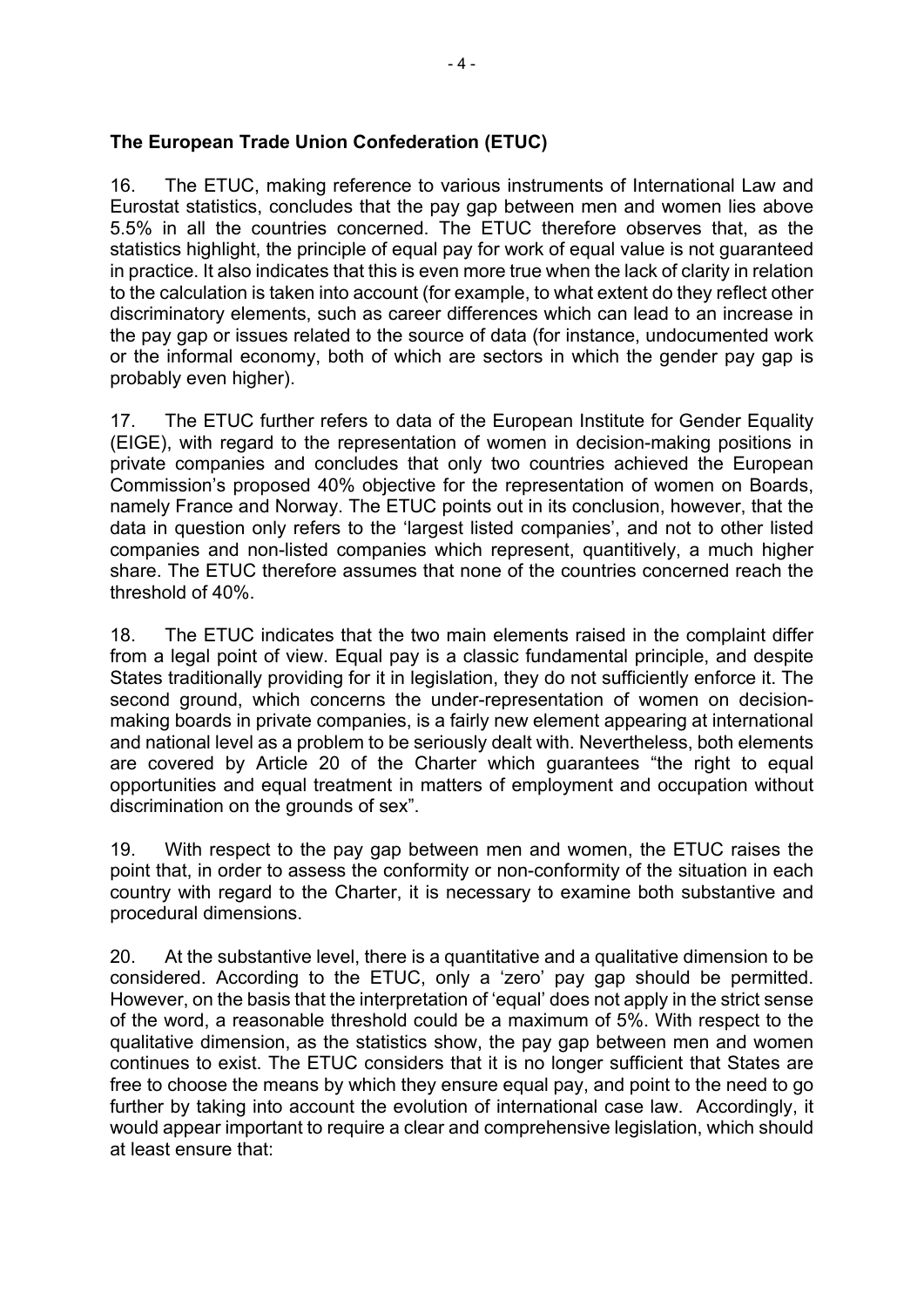- the coverage of all workers is guaranteed;
- the general legal concept also includes indirect discrimination;
- the term 'pay' contains all elements of remuneration as well as supplementary pension;
- the comparison comprises as a minimum:
- transparency
	- the reach of comparison between jobs performed by women and men being construed as wide as possible
	- a wide definition of 'equal value', also encompassing work that is of an entirely different nature, which is nevertheless of equal value;
	- the necessity to evaluate the respective jobs with criteria excluding any kind of discrimination, even indirect;
	- the assessment concerned is followed by effective consequences in cases where the results show that there is discrimination.

21. With respect to the under-representation of women in decision-making positions in companies, as a consequence of the decision of admissibility of the Committee, it follows that this aspect falls within the scope of Article 20.

22. At the substantive level, the ETUC considers that it is necessary to provide for a minimum threshold for representation of both sexes in decision-making positions. Although perfect equality, that is to say 50% of representation of both sexes, would not be a requirement, the ETUC considers that a percentage close to this, for example 40%, would be appropriate, as proposed by the European Commission.

23. As regards the Netherlands, the ETUC maintains that from a substantive perspective, statistical evidence shows that there is still a gender pay gap. Moreover, the official statistics exclude small (micro) sized enterprises. It is most probable that the gender pay gap is even higher in these enterprises. From a procedural perspective, it appears evident that the general framework for the supervision of the satisfactory application of the principle of equal pay is insufficient. In particular, according to ETUC, the national Labour Inspectorate does not properly ensure the satisfactory application of this important principle.

24. As regards the representation of women in decision-making positions within private companies, according to ETUC, as regards substance, statistical evidence shows that there is still an under-representation of women in decision-making bodies within private companies. Even if there might be relevant legislation and even if the degree of representation of women would have increased it is undisputed that women are not sufficiently represented within these bodies.

25. From a procedural point of view, it would appear that there are no effective legislative measures in order to ensure the sufficient representation of women in decisions-making bodies within private enterprises. In practice, there is even less supervision and enforcement.

26. For these reasons, the ETUC believes that the situation in the Netherlands represents a violation of Articles 4§3 and 20 of the Charter on both counts.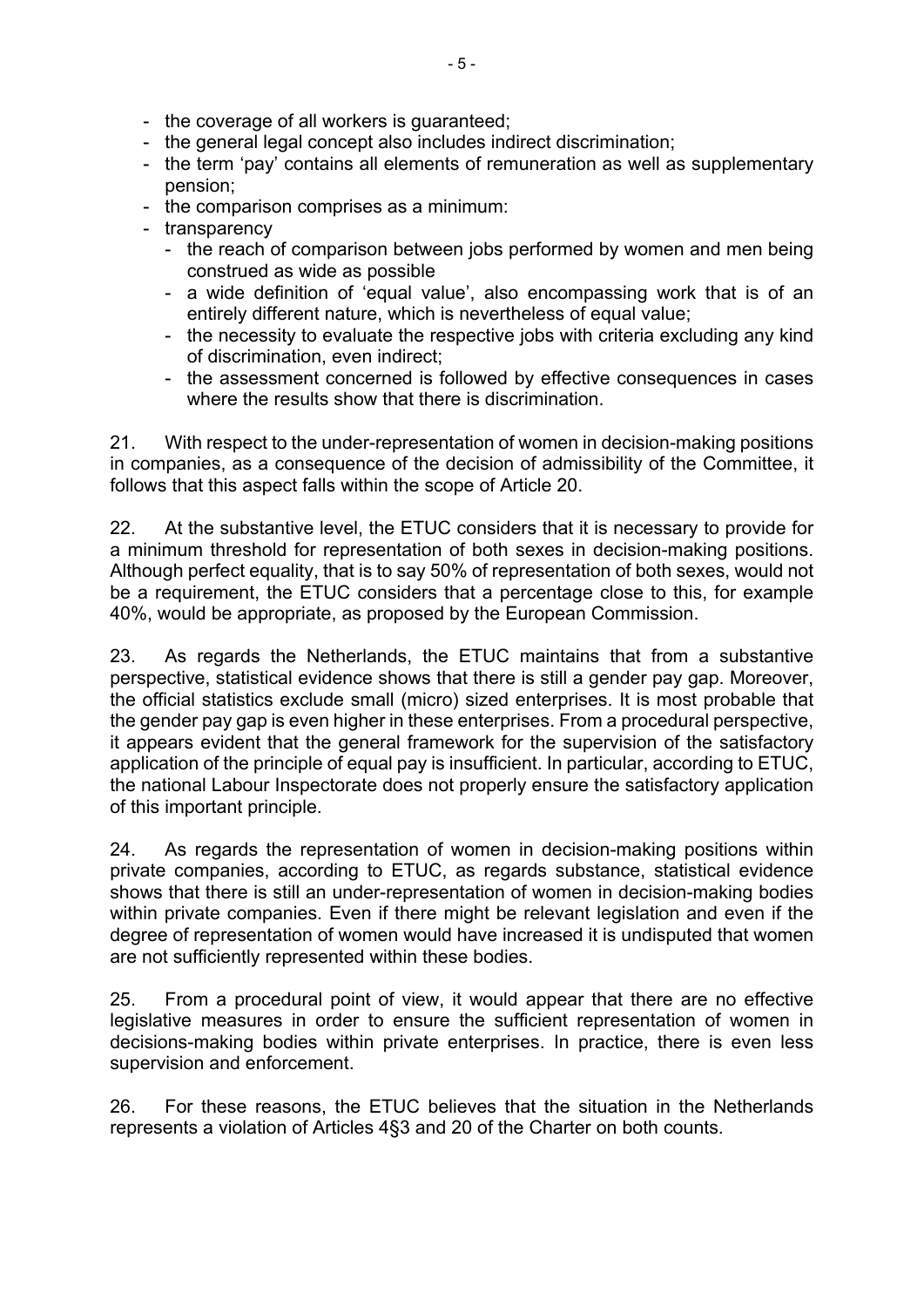### **OTHER OBSERVATIONS**

### **A – The European Union**

27. In its observations regarding University Women of Europe (UWE) v. Belgium, Bulgaria, Croatia, Cyprus, Czech Republic, Finland, France, Greece, Ireland, Italy, the Netherlands, Norway, Portugal, Slovenia and Sweden (Complaints Nos. 124- 138/2016), the European Union, through the European Commission, highlights the European Union's legal framework and policy action of relevance to the matters raised in the complaints.

28. As regards the legal framework, the European Commission recalls that the principle of equal pay between women and men has been enshrined in the Treaties since 1957. The principle of equal pay for men and women for equal work and work of equal value was laid down in the original European Economic Community Treaty of 1957, more precisely in its Article 119, which later became Article 141 of the European Community Treaty. Since the entry into force of the Treaty of Lisbon (2009)3, the principle is embodied in Article 157 of the Treaty on the Functioning of the European Union (TFEU).

29. As regards non-legislative policy initiatives, according to the European Commission, closing the gender pay gap remains a major objective to achieve gender equality and it is a political priority. The gender pay gap in the EU still averages around 16%. This is socially unfair as well economically inefficient, equal pay being an obvious prerequisite for equal participation in the labour market. Across the EU, women have better educational outcomes than men (44% of women aged 30-34 in the EU attained tertiary education, compared with 34% of men). This factor does not prevent, however, women in the EU from being overrepresented in industries with low pay levels. Sectoral segregation continues to be one of the most important contributing factors to the gender pay gap in the EU.

30. In November 2017, the Commission adopted a Communication: EU Action Plan 2017-201910, tackling the gender pay gap. The Action Plan presents ongoing and upcoming measures taken by the Commission to combat the gender pay gap in 2018- 2019. It identifies eight areas for action:

- Improving the application of the equal pay principle
- Combating segregation in occupations and sectors
- Breaking the ceiling: initiatives to combat vertical segregation
- Tackling the care penalty
- Better valorising women's skills, efforts and responsibilities
- Fighting the fog: unveiling inequalities and stereotypes
- Alerting and informing about the gender pay gap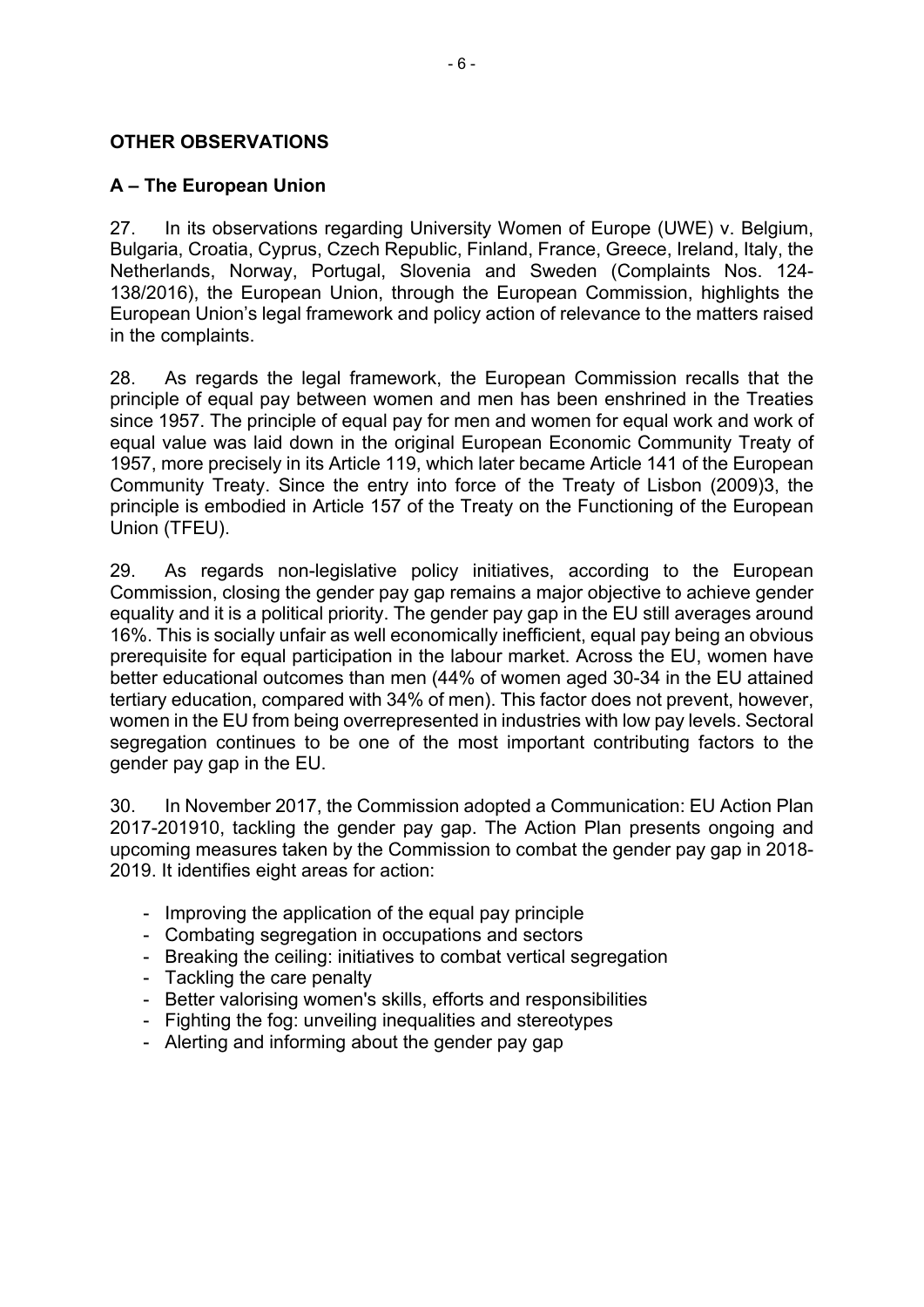- Enhancing partnerships to tackle the gender pay gap

31. Moreover, several other Commission actions relate directly to some of the elements of the complaints, such as combating segregation in occupation and sectors, by supporting transnational projects to tackle stereotypes and segregation in education, and patriarchal attitudes. Besides, the European Commission monitors the national legislation and policies of Member States regarding the gender pay gap and raises awareness about it. The Commission reports regularly about the evolution of the gender pay gap, the earnings and pensions gap in Europe. The Commission aims at combating vertical segregation, by working towards the adoption of a proposal for a Directive in this field.

32. The Commission considers that one way of determining work of equal value is by using gender-neutral job evaluation and classification systems. However, Directive 2006/54/EC does not oblige Member States to put such systems in place and their availability at national level varies significantly. To attain its purpose, Directive 2006/54/EC requires that Member States ensure that any laws, regulations and administrative provisions contrary to the principle of equal treatment are abolished.

33. The European Commission concludes by indicating that the complexity of the issues in question and the numerous elements that, in the end, lead to the gender pay gap can be seen from many different angles, from the sociological to economic and legal. Therefore, according to the European Commission, it is necessary to take all of these into account.

# **B – European Network of Equality Bodies (EQUINET)**

34. EQUINET has submitted observations through the Netherlands Institute for Human Rights.

35. According to the Institute's submissions, statistics show that the gender pay gap is a persistent problem in the Netherlands. Data from biennial research shows that, in 2014, the gender pay gap in the private sector was 20% and 10% in the public sector. However, the differences between the average hourly salary of all men and women are slowly declining. Between 2011 and 2016, the average gender pay gap in the Netherlands dropped from 18.6% to 15.6%. The gender pay gap does not provide an answer to the question of whether women are paid less than men for work of equal value. After taking into account factors that objectively can explain differences in pay such as work experience or the specific sector of employment a difference in wage between men and women in the Netherlands remains at 7% in the private sector and 5% in the public sector. This unexplained difference may point in the direction of wage discrimination.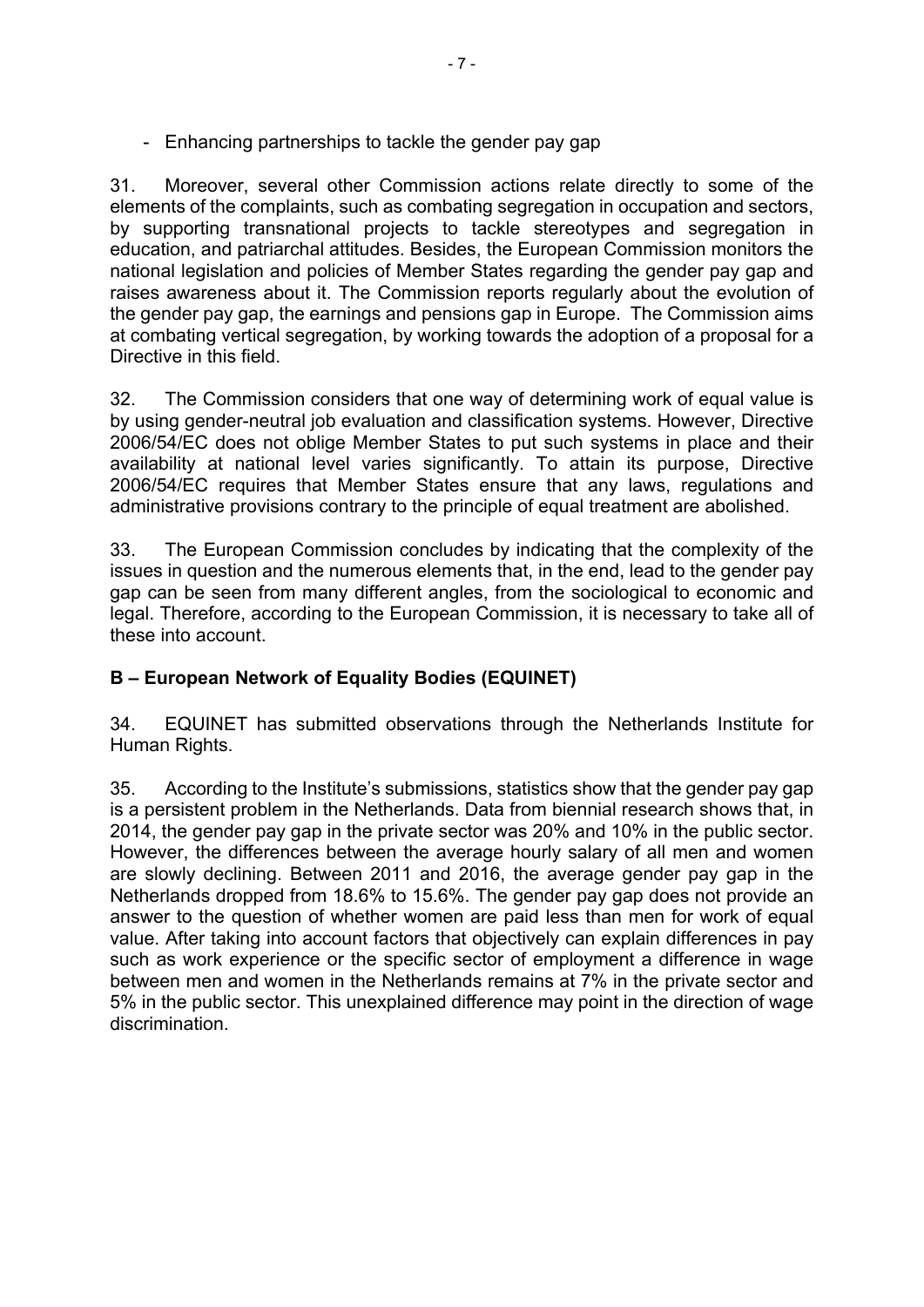36. In accordance with its legal mandate, the Institute investigates individual cases to determine whether discrimination is or has been taking place. In individual wage discriminations claims it can be established whether differences in pay amount to wage discrimination in violation of Dutch equality laws. Since 2005, the highest number of pay discrimination complaints received per year was 15. In 2016 and 2017, these numbers were even lower. Several reasons can be identified to explain why wage discrimination goes underreported. One of the reasons is the lack of knowledge and awareness (inter alia on the part of employers) regarding, not only the legal framework, but especially the mechanisms that may cause wage discrimination. Moreover, individual employees most often do not have full access to relevant data concerning wages in their organisation. This makes it very hard to know whether their remuneration is lower compared to colleagues in a comparable job with equivalent work experience. Also filing an official complaint is risky (most employers do not welcome discrimination cases) and may involve a significant investment. According to the European Network of Legal Experts in Gender Equality and Non-Discrimination, Country Report: the Netherlands 2017 "A number of barriers are reportedly responsible for that, including costly proceedings, a lack of pay transparency, a lack of sensitivity for/knowledge of sex-based pay discrimination, the fear of victimisation and a lack of trust in the national judicial system". Therefore, it is not surprising that the Netherlands Institute for Human Rights receives far less payment discrimination complaints than expected based on the statistics.

37. For this reason, the Institute has carried out research into the mechanisms causing wage discrimination on a more systematic basis. The Dutch Equal Treatment Commission, the predecessor of the Institute, conducted three intensive micro-level studies into the underlying root causes and mechanisms of wage discrimination in three sectors: 18 general hospitals in 2011; the education sector in 2015 (6 colleges); and, in 2017, the insurance sector (4 insurance companies). In all three sectors, the Institute found differences in pay in favour of men that cannot be explained by objective criteria, such as work experience. In contrast to individual wage discrimination cases and research into the general pay gap, the three studies show that women are systematically paid less for the same performance.

38. Jobs are considered equivalent when they fall into the same job category and are of equal value. In every organisation, five job categories were chosen in which wages were investigated in more detail at the level of individual employers. Based on personnel files, individual wages were broken down to study the criteria applied that determine an employee's pay. An employer determines an employee's salary on the basis of various criteria such as job grade and professional experience. These criteria are referred to as remuneration criteria in those investigations. Criteria may be either neutral or non-neutral. The non-neutral remuneration criteria are the criteria which could lead to wage discrimination. By studying individual files, the average wage based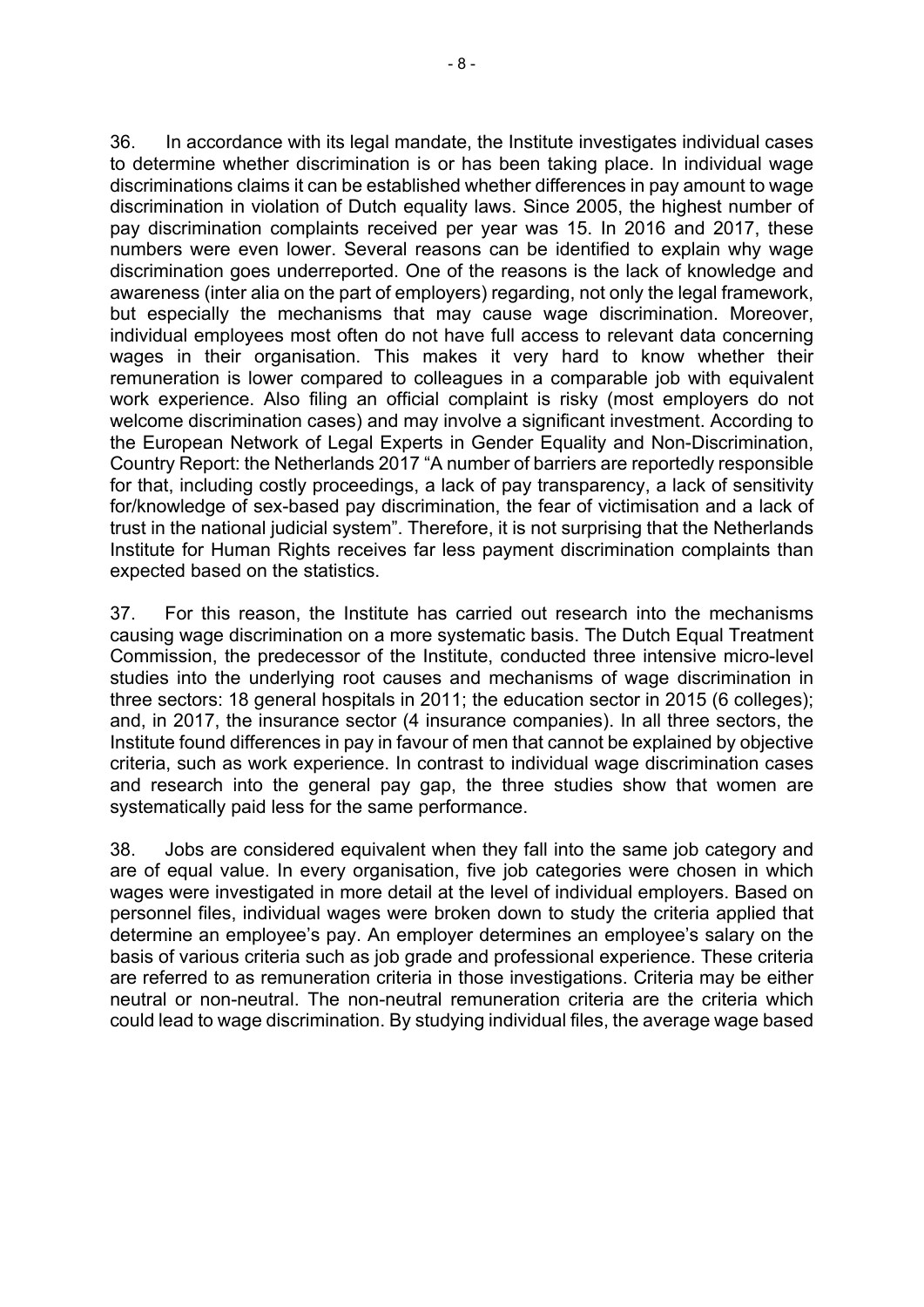on non-neutral remuneration criteria for men and women within a certain job category could be calculated unveiling differences in pay for which there is no objective justification. Some of the remuneration criteria are quite common in practice, but nevertheless carry the risk of leading to wage discrimination. For example, wage negotiation turns out to be an important explanation of potential wage discrimination. Another common practice is that, for new employees, alignment with the previous salary is sought. Not only is the previous salary not necessarily related to the value of the job, but also the use of this criterion as a determining factor for wage may allow past wage discrimination to continue to have an effect. These are just a few examples of the practices that were unveiled that explain how wage discrimination comes about.

39. The Institute found that wage discrimination against women indeed exists in the three investigated sectors and there are no reasons indicating that the situation is different in other sectors. In the higher paying jobs, differences in salary between male and female workers based on non-neutral criteria seem to be higher than in lower paying jobs. For example, in the hospital sector, women in the highest paying profession, of the five investigated professions, earned on average 187 euros less per month based on non-neutral criteria than men. In the lowest paying job investigated, women earned on average 56 euros less per month based on non-neutral criteria. In the college sector, the difference ranged from 71 euros to 269 euros on average to the disadvantage of women, per month. In the latest research, the average difference within a profession was at most 211 euros per month.

40. Based on the findings of these three sector studies, the Institute has engaged in awareness-raising activities in the three sectors and beyond. Results of the investigations where presented to representatives of organisations such as the Management board, the Human Resources department and the line manager. The insights into the causes of wage discrimination offer employers a perspective on how to tackle the root causes of wage discrimination within organisations.

41. However, addressing wage discrimination in earnest will require more measures than awareness raising and the possibilities for individuals to lodge an individual complaint for violation of the equality legislation. Policy measures and possible legislative amendments are required. Efforts are often directed at empowering women, for example, by stressing the need to improve their negotiation skills. However, research shows that women not only tend to negotiate less, but also, when they do negotiate their requests are less successful as this approach is less accepted. Wage discrimination is a structural and persistent problem and the possibilities to address wage discrimination for the individual are limited. As discussed earlier, individuals do not have full information about the wages within their organization. Giving employees more insight into the salaries in an organisation, may support the individual wanting to file a legal complaint.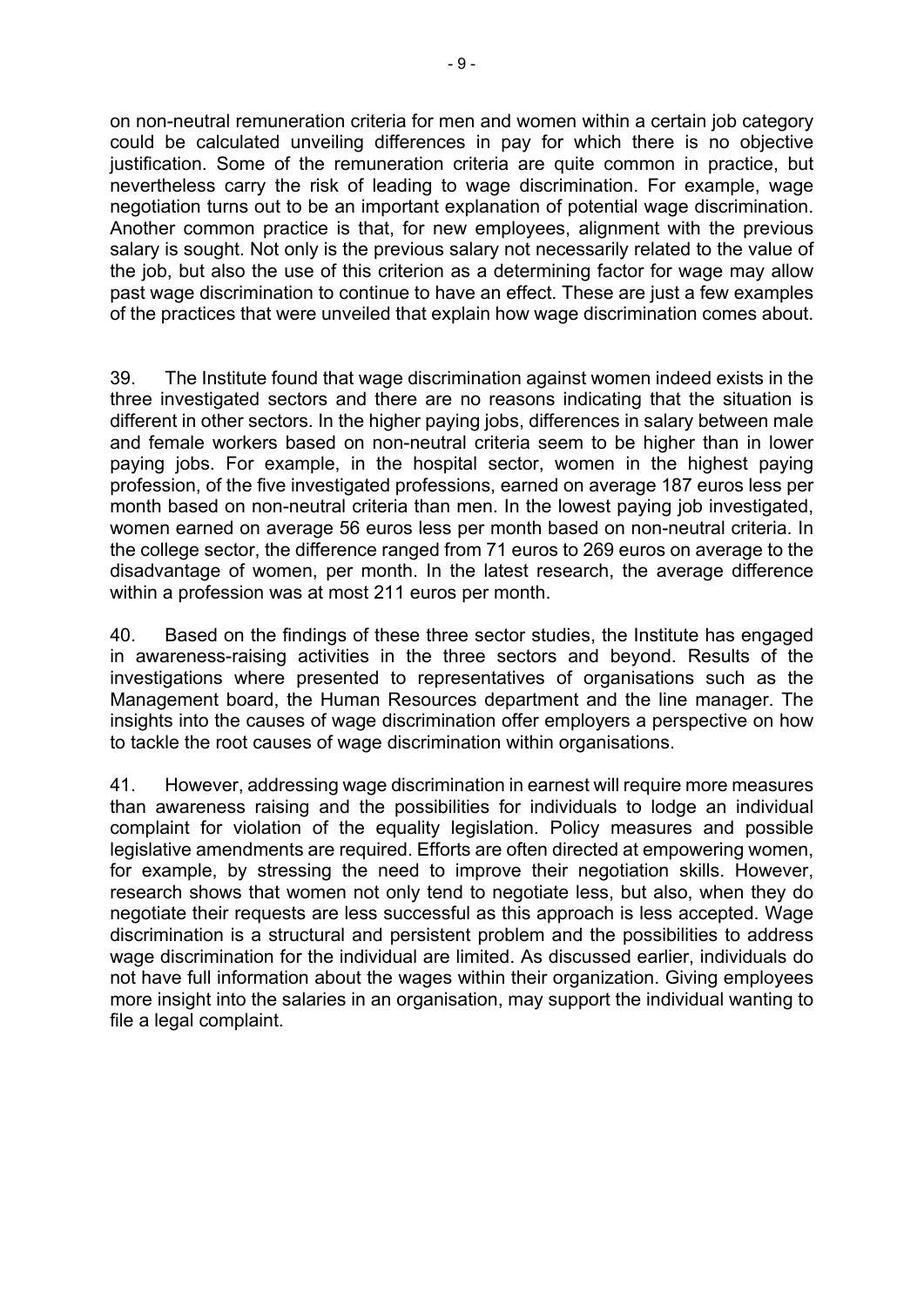42. In March 2018, four Dutch political parties presented a bill that was inspired by the example of Iceland. According to the proposed bill organisations with more than fifty employees, will be obliged to show that they pay men and women equally for equal work. These organisations will have to provide figures every three years on the salary of the employees. If unequal pay is established, organisations will be given time to improve this. When improvement fails to follow, fines would be imposed. Earlier a bill was presented in which work councils are given greater responsibility within organisations to prevent unequal pay.

## **RELEVANT DOMESTIC LAW**

43. The parties to this complaint rely on the following texts:

## **A – The Constitution**

44. Article 1 of the Constitution reads as follows:

"All persons must be treated equally and discrimination on any grounds is prohibited. "

### **B – The General Equal Treatment Act (GETA) of 2 March 1994**

45. Equal treatment between men and women is prescribed by the General Equal Treatment Act, as well as in the Act on Equal Treatment of Men and Women (ETA) and Article 7:646 of the Dutch Civil Code.

46. Several articles prohibit discrimination: Article 5 of GETA forbids discrimination in the field of employment. Article 6 prohibits discrimination in the field of the liberal professions, Article 6a in the area of associations of employers, employees and in professional organisations, Article 7 in the field of goods and services and Article 7a in the area of social protection, including social security and social advantages.

## **C – The Equal Treatment Act (ETA) of 1 March 1980**

47. ETA prohibits sex discrimination in the field of employment and pensions, both in the private and in the public sectors.

48. Article 5 covers all areas of discrimination, not just sex discrimination, prohibits differentiation with regard to terms and conditions of employment in the public and private sectors. All discrimination, direct and indirect, is prohibited.

## **D – The Civil Code**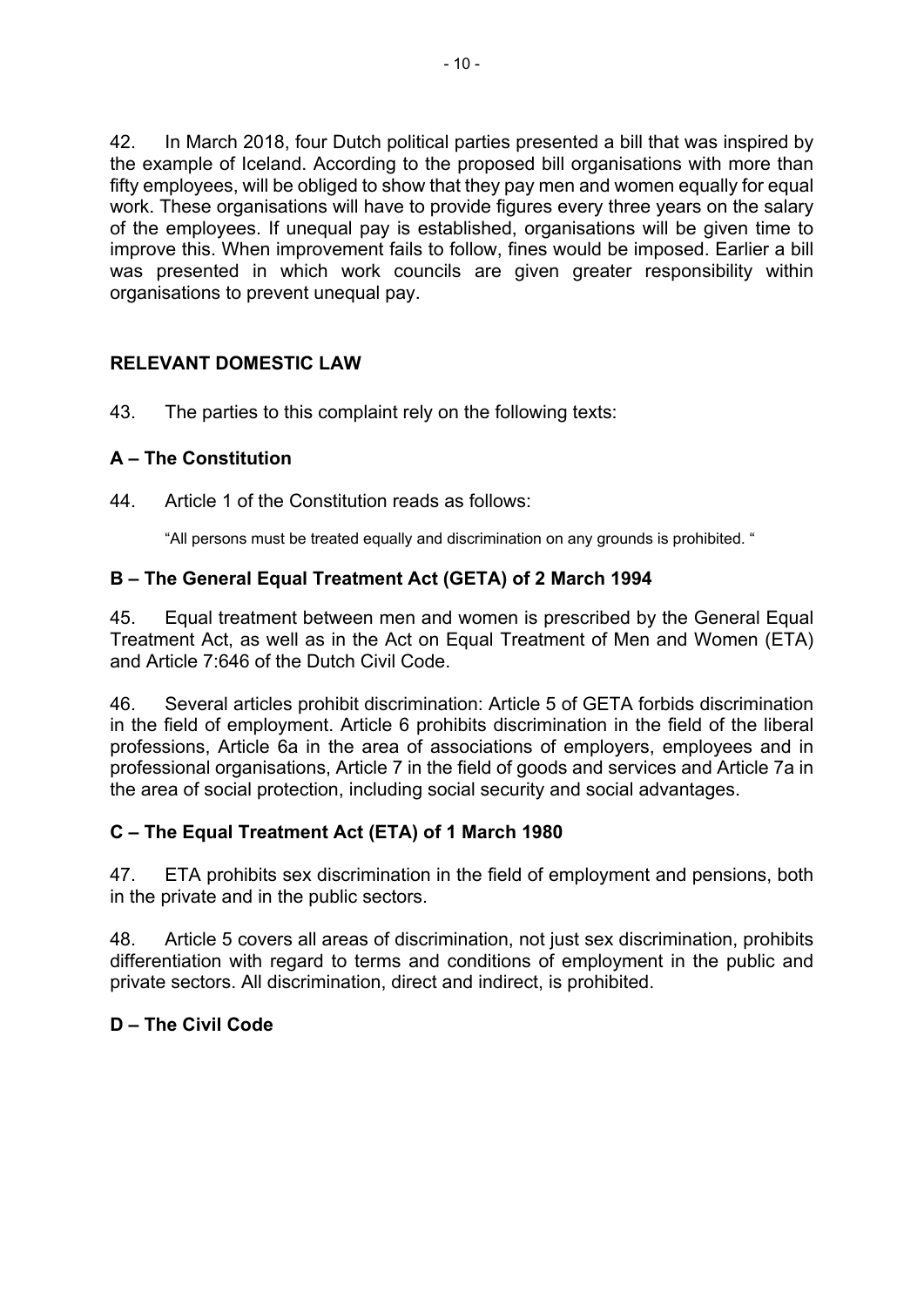49. Article 646, book 7 of the Dutch Civil Code specifically relates to the private sector and applies to relations between employers and employees in general. The Civil Code stipulates that an "employer may not differentiate between women and men when drawing up an employment contract, […], determining employment conditions  $[\ldots]$ ".

## **E – Management and Supervision Act (WBT), in force since 1 January 2013**

50. The act indicates that large companies will be required to have a balanced composition on their boards. The act indicates that a management board, supervisory board or, in a one-tier board, board of directors, will be deemed to have a balanced gender distribution if, of the seats occupied by individuals, at least 30% are occupied by women and at least 30% by men.

## **RELEVANT INTERNATIONAL MATERIALS**

## **A – Council of Europe**

## **1. Committee of Ministers**

51. The Committee of Ministers adopted several recommendations, such as Recommendation Rec(1985)2 on legal protection against sex discrimination, in which it exhorts member states to take or reinforce measures for the promotion of equality between women and men, including through legislation in the field of employment, social security and pensions, taxation, civil law, the acquisition and loss of nationality and political rights. In its Recommendation Rec(1996)51 on reconciling work and family life the Committee of Ministers further calls on member states to take Action to enable women and men to better reconcile their working and family lives. In its Recommendation Rec(1998)14 on gender mainstreaming, the Committee sets out the conceptual framework for gender mainstreaming and a methodology for its implementation, accompanied by examples of good practices.

52. More recently, in its Recommendation Rec(2017)9 on gender equality in the audiovisual sector the Committee of Ministers invites the Member States to collect, monitor and publish data on gender equality. In particular, it asks the member States to adopt monitoring methods and performance indicators, highlight causal relationships using qualitative analysis of the data.

# **2. Parliamentary Assembly of the Council of Europe (PACE)**

53. In its Resolution 1715(2010), the PACE observed that discrimination against women in the labour market has a long history. Several factors are put forward to explain the pay gap between women and men: horizontal and vertical segregation in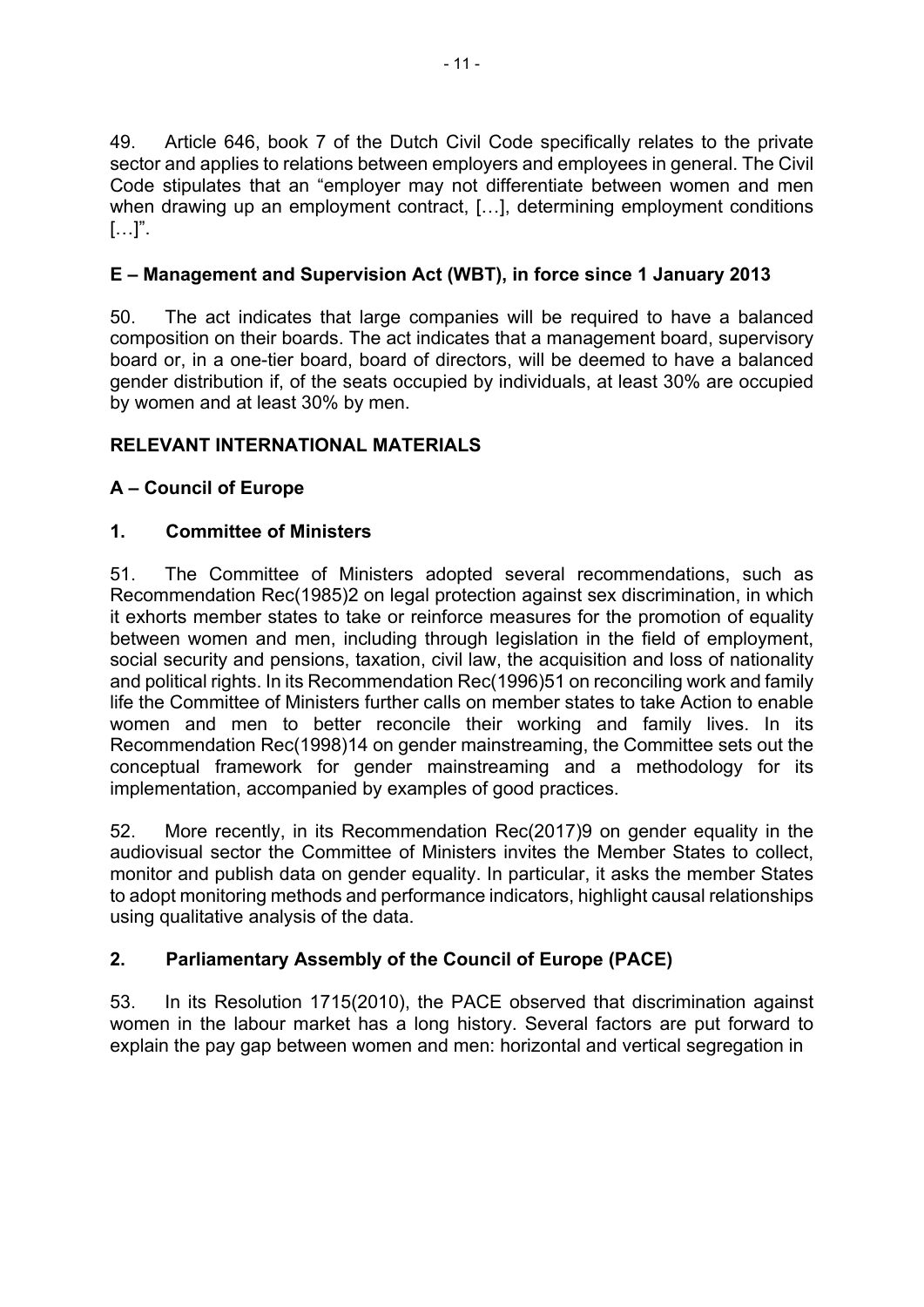the labour market (commonly referred to as "glass walls" and "glass ceilings"), women's supposedly lower qualifications and lesser experience, and their atypical working hours and career structures due to childbirth and care responsibilities.

- 54. The PACE recommends that member states:
	- ensure that the right to equal pay for work of equal value is enshrined in their domestic legislation, if this is not already the case; that employers are obliged to respect this right (and incur penalties if they do not) and that employees can have recourse to the judicial process to pursue their claims with regard to this right, without incurring risks to their employment;
	- collect reliable and standardised statistics on women's and men's wages, not only on the basis of gross hourly earnings, but also over the lifecycle;
	- promote fair job classification and remuneration systems, including in the private sector,
	- aim to increase women's labour market participation rate and work against the pitfall of part-time work by encouraging all measures seeking to improve the care of children and the elderly outside the home, and a more equal sharing of care and household responsibilities between women and men;
	- follow the Norwegian and Icelandic models, and a recent French initiative, which require that a minimum of 40% of members of certain companies' boards be female, as an enabling factor.

55. The PACE calls on the social partners, employers' associations and trade unions, to respect and defend the right to equal pay for work of equal value, *inter alia* by promoting and adopting fair and transparent job classification systems and wage scales.

56. In its Resolution 1921 (2013) Gender equality, reconciliation of private and working life and co-responsibility the PACE observed that although progress has been made along the path towards gender equality, a traditional division of roles between women and men remains widespread in Europe.

## **3. European Court of Human Rights (ECtHR)**

57. Article 14 (prohibition of discrimination) of the European Convention on Human Rights of 4 November 1950 provides:

### **Article 14**

"The enjoyment of the rights and freedoms set forth in this Convention shall be secured without discrimination on any ground such as sex, race, colour, language, religion, political or other opinion, national or social origin, association with a national minority, property, birth or other status."

58. In *Konstantin Markin v. Russia -* Application No. 30078/06, Grand Chamber, judgment of 22 March 2012, the Court has pointed out that: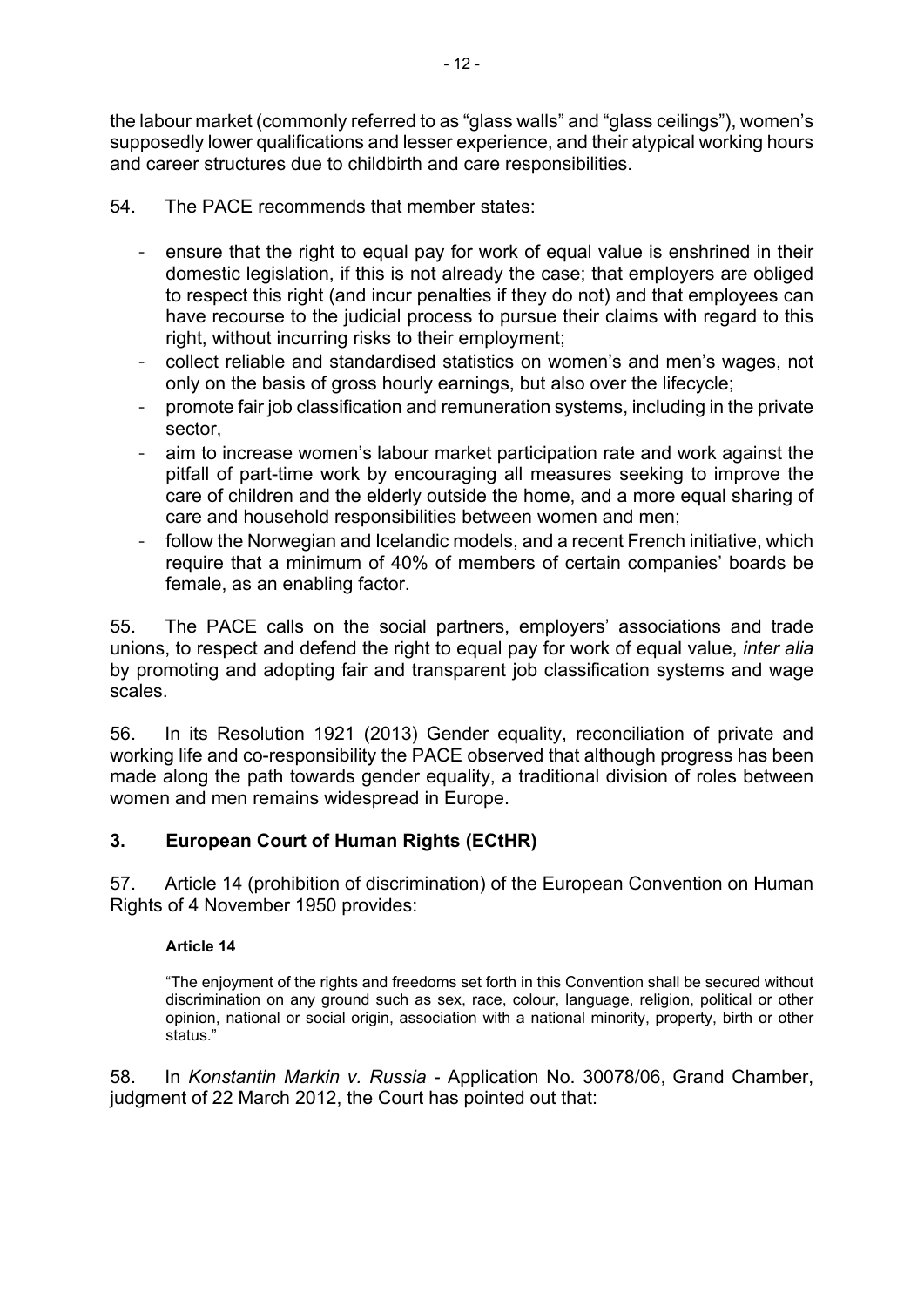"127 [T]he advancement of gender equality is today a major goal in the member States of the Council of Europe and very weighty reasons would have to be put forward before such a difference of treatment could be regarded as compatible with the Convention ... In particular, references to traditions, general assumptions or prevailing social attitudes in a particular country are insufficient justification for a difference in treatment on grounds of sex."

#### **4. Commissioner for Human Rights**

59. In his end-of-the-year statement (December 2017) the Commissioner for Human Rights, Nils Muižnieks, noted that:

"Gender equality in employment is still a distant promise in Europe." (…) Women in Europe effectively worked without pay during the last two months in comparison to men. In addition, they continued to face underrepresentation in decision-making bodies and positions. This is a gross injustice and a human rights violation. European states must tackle it much more forcefully than has been the case so far.

Although the situation varies from country to country, it is clear that women suffer everywhere on our continent from unequal treatment and opportunities in the workplace. It would be wrong to believe that this situation is the result of employment dynamics only. In reality, discrimination against women, be it direct or indirect, in this sphere of life results from deep-rooted societal attitudes that keep women in a subordinate role. Tackling this problem therefore requires a comprehensive approach from Council of Europe member states, from laws to be changed to political, cultural and economic measures to be implemented."

60. In his position on women's rights (2011), the Commissioner underlined that there are widespread and serious violations of the rights of women across Europe. With respect to women's equality in the employment sector, there is a strong need to take steps to ensure that women have equal opportunities in the labour market at all levels, including senior and managerial-level positions, and that the principle of "equal pay for equal work" becomes a reality.

61. Wages in the private sector are often governed by collective agreements between social partners, without much room for state intervention. However, governments should step in and define the frameworks within which negotiations are possible. In order to ensure gender neutral job evaluation and grading systems, they can, for instance, specify the rules for applying the principle of equal pay for equal work between different sectors of employment. Authorities could also make use of awareness raising measures in the private sector, such as providing information to employers, employees and the public about their rights and duties.

### **B – United Nations**

### **1. UN Convention on the Elimination of all forms of Discrimination (CEDAW) and its Committee**

*Gender pay gap*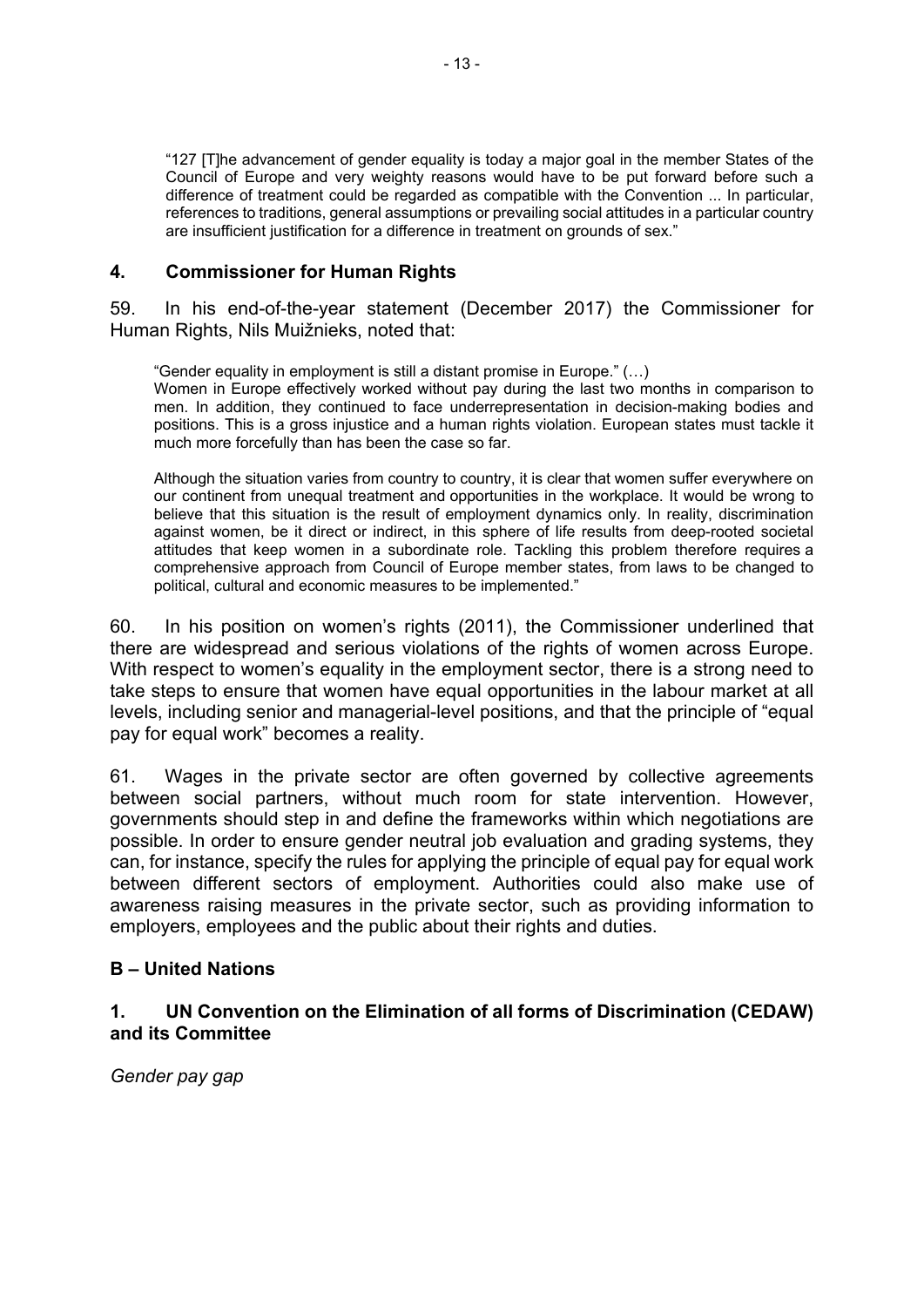62. In its General Recommendation No. 1312 1989, the CEDAW defined in more detail the content of 'Equal remuneration for work of equal value' by recommending to the States Parties that:

"2. They should consider the study, development and adoption of **job evaluation systems** based on gender-neutral criteria that would facilitate the comparison of the value of those jobs of a different nature, in which women presently predominate, with those jobs in which men presently predominate, and they should include the results achieved in their reports to the Committee on the Elimination of Discrimination against Women;

3. They should support, as far as practicable, the creation of **implementation machinery** and encourage the efforts of the parties to collective agreements, where they apply, to ensure the application of the principle of equal remuneration for work of equal value."

#### *Women on decision-making boards in enterprises*

63. The CEDAW has also criticised the (under-)representation of women in decision-making bodies in enterprises. Although it has not (yet) provided a 'General Recommendation' on this issue, it has assessed the issue in these 'Concluding Observations': (Estonia (2016)29; Slovakia (2015); Spain (2015); Denmark (2015)16.

#### **2. International Covenant on Economic, Social and Cultural Rights (ICESCR) and the Committee on Economic, Social and Cultural Rights**

64. In its General Comment No. 23 concerning Article 7, ICESCR defined in more detail the content of para. (a)(i) as follows:

11. Not only should workers receive equal remuneration when they perform the same or similar jobs, but their remuneration should also be equal even when their work is completely different but nonetheless of equal value when assessed by objective criteria. This requirement goes beyond only wages or pay to include other payments or benefits paid directly or indirectly to workers. […]

12. The extent to which equality is being achieved requires an ongoing objective evaluation of whether the work is of equal value and whether the remuneration received is equal

13. Objective job evaluation is important to avoid indirect discrimination when determining rates of remuneration and comparing the relative value of different jobs

### **3. Principles relating to the Status of National Institutions (The Paris principles)**

65. Adopted by the General Assembly resolution 48/134 of 20 December 1983, the Paris principles set out six main criteria that National Human Rights Institutions should meet: a) Mandate and competence: a broad mandate, based on universal human rights norms and standards; b) Autonomy from Government; c) Independence guaranteed by statute or Constitution; d) Pluralism; e) Adequate resources; and f) Adequate powers of investigation.

#### **C – International Labour Organisation**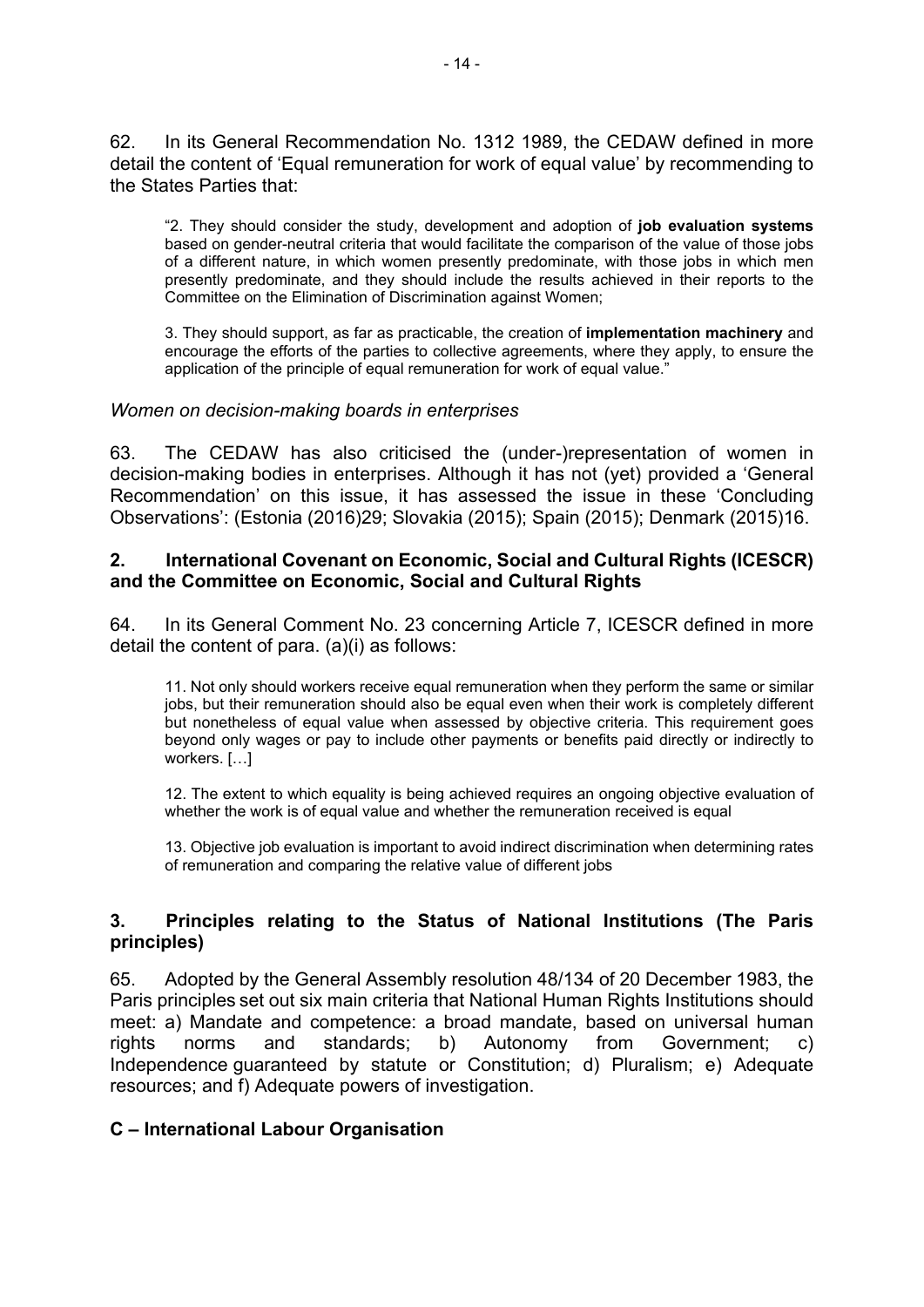### **ILO Equal Remuneration Convention 100:**

66. In its General Survey 2012, the ILO Committee on the Application of Conventions and Recommendations (CEACR) described the requirements which derive from Convention No. 100 in relation to the gender pay gap as follows:

#### **Pay differentials**

"668. Pay differentials remain one of the most persistent forms of inequality between women and men. Although explicit policies of providing lower pay for women have for the most part been relegated to the past, the gender pay gap remains one of the most obvious examples of structural gender discrimination

669. The continued persistence of significant gender pay gaps requires that governments, along with employers' and workers' organizations, take more proactive measures to raise awareness, make assessments, and promote and enforce the application of the principle of equal remuneration for men and women for work of equal value. Collecting, analysing and disseminating this information is important in identifying and addressing inequality in remuneration. […] "

#### **Equal value**

"673. The concept of "work of equal value" is fundamental to tackling occupational sex segregation in the labour market, which exists in almost every country, as it permits a broad scope of comparison, including, but going beyond equal remuneration for "equal", "the same" or "similar" work, and also encompasses work that is of an entirely different nature, which is nevertheless of equal value.

#### **Comparing jobs, determining value**

"695. The concept of "equal value" requires some method of measuring and comparing the relative value of different jobs. There needs to be an examination of the respective tasks involved, undertaken on the basis of entirely objective and non- discriminatory criteria to avoid the assessment being tainted by gender bias. While the Convention does not prescribe any specific method for such an examination, Article 3 presupposes the use of appropriate techniques for objective job evaluation, comparing factors such as skill, effort, responsibilities and working conditions."

#### **D – European Union**

#### **1. Primary Law**

67. After the entry into force of the Treaty of Lisbon in 2009 several sources are relevant:

#### 68. The Treaty on European Union itself:

#### **Article 2**

"The Union is founded on the values of respect for human dignity, freedom, democracy, equality, the rule of law and respect for human rights, including the rights of persons belonging to minorities. These values are common to the Member States in a society in which pluralism, nondiscrimination, tolerance, justice, solidarity and equality between women and men prevail."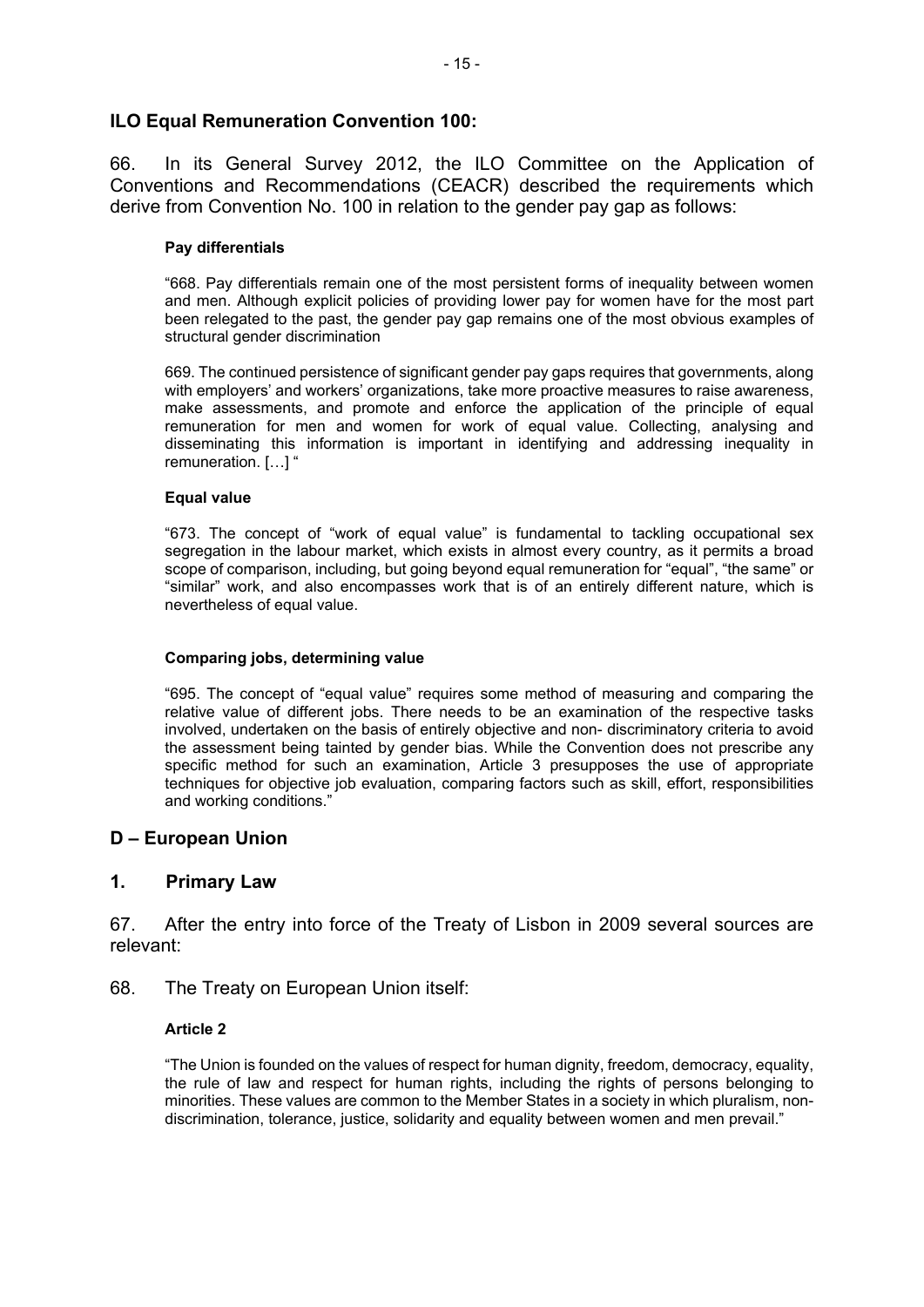#### 69. The Treaty on the Functioning of the European Union (TFEU):

#### **Article 830**

"In all its activities, the Union shall aim to eliminate inequalities, and to promote equality, between men and women."

#### **Article 157**

"1. Each Member State shall ensure that the principle of equal pay for male and female workers for equal work or work of equal value is applied.

2. For the purpose of this Article, 'pay' means the ordinary basic or minimum wage or salary and any other consideration, whether in cash or in kind, which the worker receives directly or indirectly, in respect of his employment, from his employer.

Equal pay without discrimination based on sex means:

(a) that pay for the same work at piece rates shall be calculated on the basis of the same unit of measurement;

(b) that pay for work at time rates shall be the same for the same job. […]"

70. The Charter of Fundamental Rights of the European Union (CFREU), legally binding on all EU Member States when they apply EU law, by virtue of Article 6(1)(3) of the Treaty on the European Union (TEU), provides:

#### **Article 21 - Non-discrimination**

"1. Any discrimination based on any ground such as sex, race, colour, ethnic or social origin, genetic features, language, religion or belief, political or any other opinion, membership of a national minority, property, birth, disability, age or sexual orientation shall be prohibited. […]"

#### **Article 23 - Equality between women and men**

"Equality between women and men must be ensured in all areas, including employment, work and pay.

The principle of equality shall not prevent the maintenance or adoption of measures providing for specific advantages in favour of the under-represented sex."

#### **2. Secondary law**

71. Directive 2006/54/EC (the Equal Pay directive) of 5 July 2006, Chapter 1 ('Equal pay') of Title II, Article 4 provides:

#### **"Article 4 - Prohibition of discrimination**

For the same work or for work to which equal value is attributed, direct and indirect discrimination on grounds of sex with regard to all aspects and conditions of remuneration shall be eliminated.

In particular, where a job classification system is used for determining pay, it shall be based on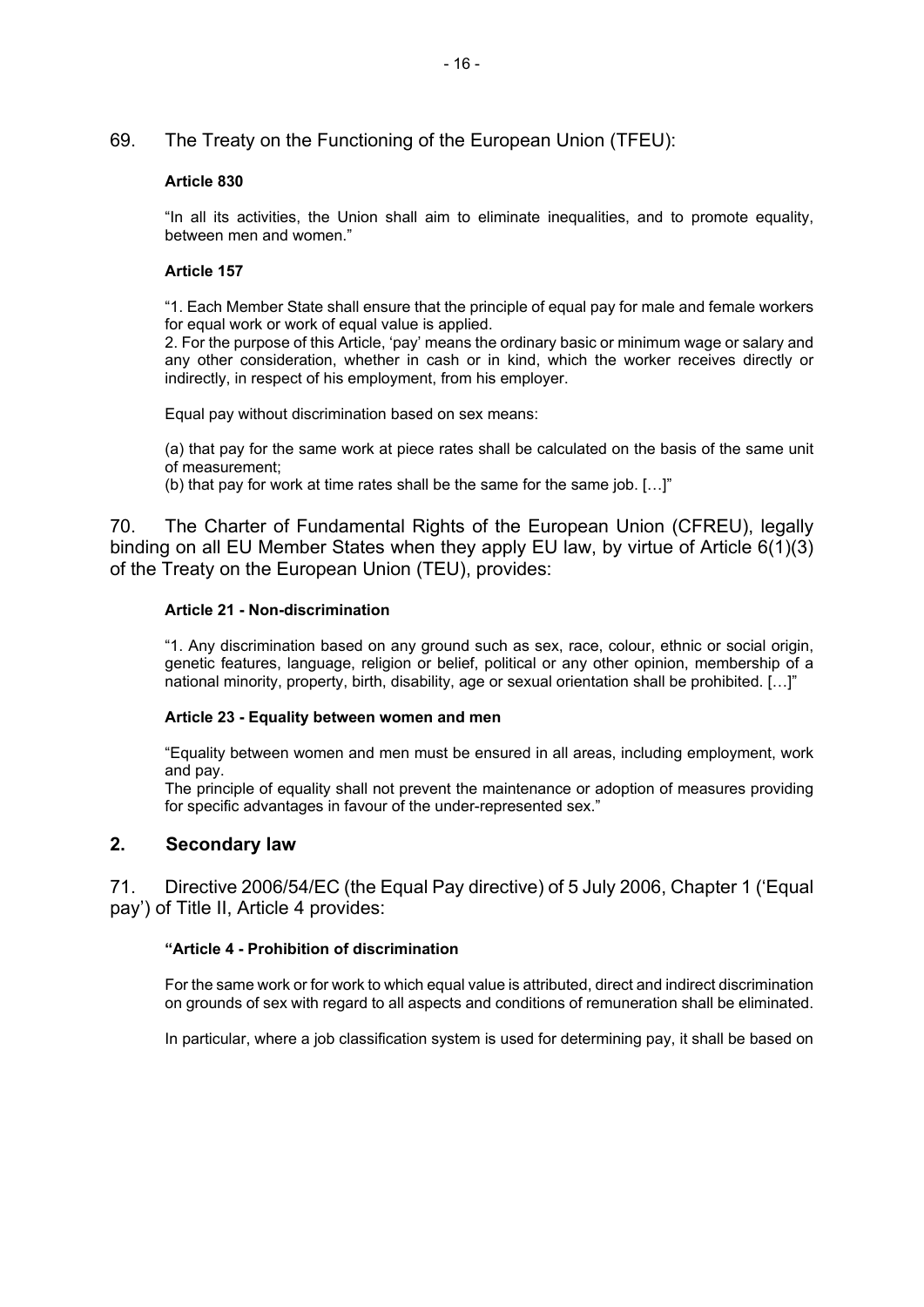the same criteria for both men and women and so drawn up as to exclude any discrimination on grounds of sex."

72. Also, the Directive requires that the Member States shall ensure that all employment-related arrangements, including provisions in individual or collective agreements and contracts, internal company rules, rules governing independent professions and rules governing employees' and employers' organisations contradicting the principle of equal pay shall be or may be declared null and void or may be amended (Article 23).

73. Directive 2008/104/EC on temporary agency work requires that the basic working and employment conditions, including pay, of temporary agency workers shall be, for the duration of their assignment at a user undertaking, at least those that would apply if they had been recruited directly by that undertaking to occupy the same job. In addition, the rules on equal treatment between men and women in force at a user undertaking must be applicable to temporary agency workers.

74. The Capital Requirements Directive (2013/36/EU) legislation addresses directly the female under-representation:

"[*Recital*] 60. […] To facilitate independent opinions and critical challenge, management bodies of institutions should therefore be sufficiently diverse as regards age, gender, geographical provenance and educational and professional background to present a variety of views and experiences. Gender balance is of particular importance to ensure adequate representation of population. In particular, institutions not meeting a threshold for representation of the underrepresented gender should take appropriate action as a matter of priority. […] Therefore, diversity should be one of the criteria for the composition of management bodies […]"

#### **Article 88**

"[…] *2.(a)* […] Furthermore, the nomination committee shall decide on a target for the representation of the underrepresented gender in the management body and prepare a policy on how to increase the number of the underrepresented gender in the management body in order to meet that target. […]"

#### **Article 91** […]

"10. Member States or competent authorities shall require institutions and their respective nomination committees to engage a broad set of qualities and competences when recruiting members to the management body and for that purpose to put in place a policy promoting diversity on the management body.<sup>3</sup>

### **3. European Pillar of Social Rights**

75. The European Pillar of Social Rights was proclaimed and signed in November 2017 by the Council of the European Union, the European Parliament and the European Commission during the Göteborg Social Summit for fair jobs and growth.

76. Principle No. 2 of the Pillar refers to:

#### **Gender equality**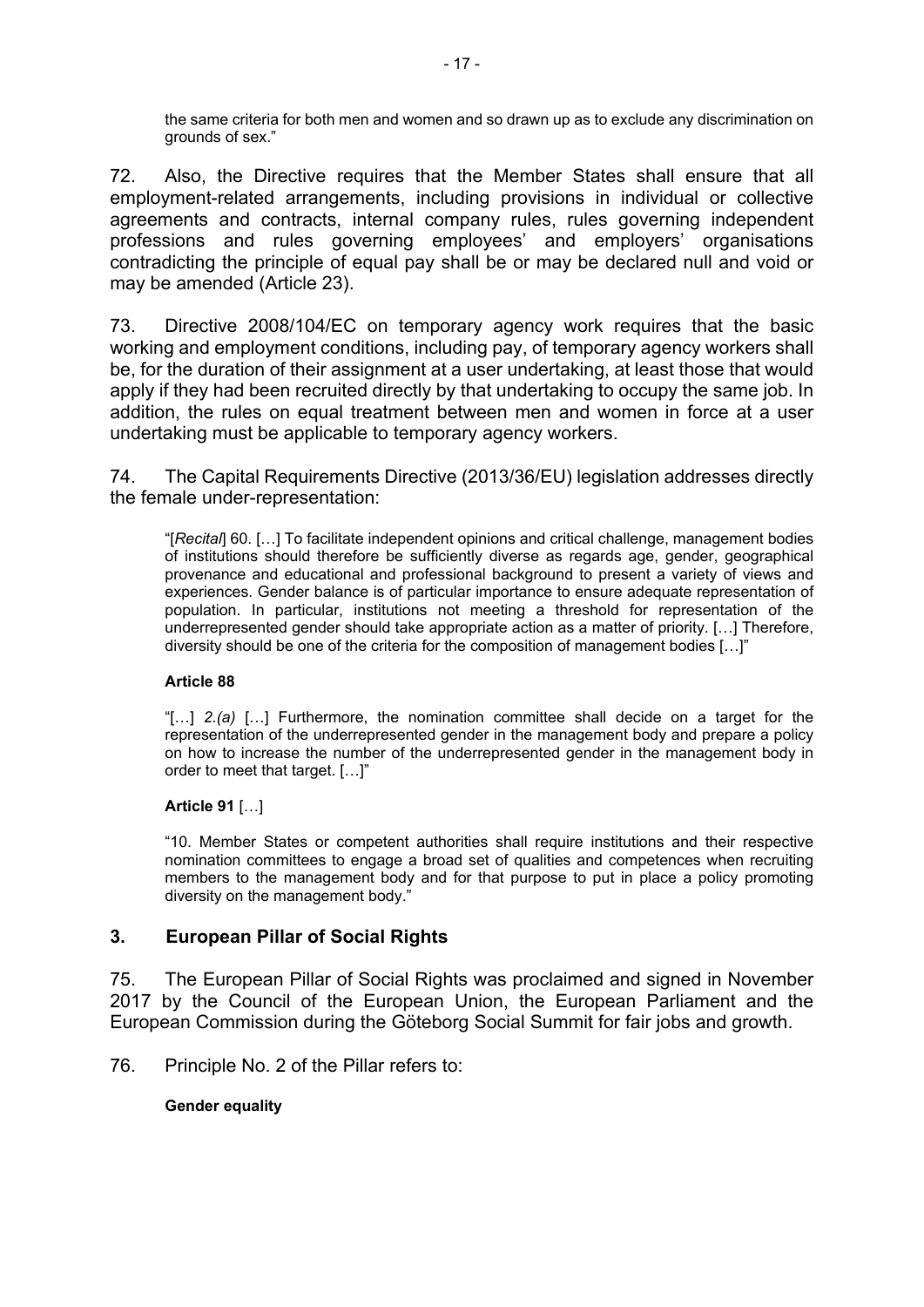"a. Equality of treatment and opportunities between women and men must be ensured and fostered in all areas, including regarding participation in the labour market, terms and conditions of employment and career progression.

b. Women and men have the right to equal pay for work of equal value."

77. The gender pay gap is one of the three indicators for gender equality included in the social scoreboard that the Commission uses to monitor the implementation of the Pillar.

#### **4. Other institutions**

#### **a) European Commission**

78. See the Recommendation of the European Commission on strengthening the principle of equal pay between men and women through transparency (2014/124/EU). Also, in its report to the European Parliament and the Council (COM/2013/0861) on the application of Directive 2006/54/EC the Commission concluded:

"Although estimates vary as to how much of the total gender pay gap arises from pay discrimination as prohibited by Article 157 TFEU and Article 4 of the Directive, it appears to be consensual that a considerable part of it can be traced back to discriminatory practices.

Proposed 40% objective for the representation of women on Boards – under Gender balance in decision-making positions."

#### **b) Court of Justice of the European Union**

79. The issue of equal pay raises complex legal questions, as demonstrated by the case law before the CJEU. The main findings of the CJEU in this regard are set out below.

80. Article 157(1) of the TFEU and Article 4 of Directive 2006/54/EC provide for the elimination of all discrimination on grounds of sex with regard to all aspects and conditions of remuneration for the same work or for work to which equal value is attributed (see cases C-96/80, EU:C:1981:80, Jenkins, paragraph 22); C-237/85, EU:C:1986:277, Rummler, paragraph 11; C-17/05, EU:C:2006:633, Cadman, paragraphs 27-29).

81. The scope of Article 157(1) TFEU and Directive 2006/54/EC covers not only direct but also indirect discrimination (see to that effect, cases Jenkins, op. cit. paragraphs 14 and 15; C-285/02, EU:C:2004:320, Elsner-Lakeberg, paragraph 12; Cadman,op. cit., paragraph 30).

82. The fundamental principle laid down in Article 157(1) of the Treaty and elaborated by the Directive precludes unequal pay between men and women for the same job or work of equal value, whatever the mechanism which produces such inequality (see, for example, C-381/99, EU:C:2001:358, Brunnhofer, paragraph 30). The source of discriminatory pay may be: a contract of employment, the legislative provisions, collective agreement (C-400/93, EU:C:1995:155,Royal Copenhagen paragraph 45) or pay provided on a voluntary basis (4557/93, EU:C:1996:33, Lewark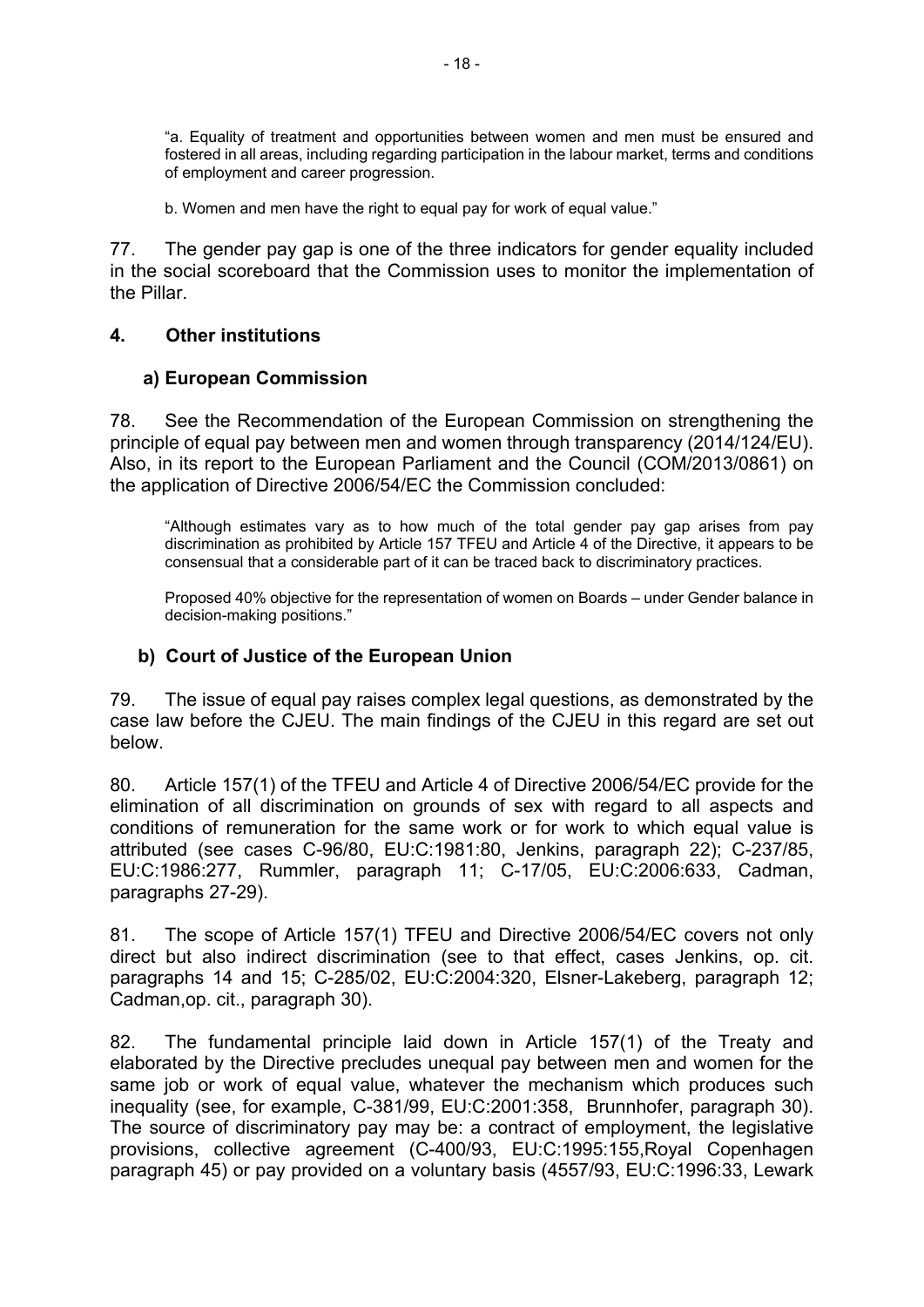paragraph 21,). The source of unequal pay must be unique or single, because if the differences identified in the pay conditions of workers performing the same work or work of equal value cannot be attributed to a single source, there is nobody which is responsible for the inequality and which could restore equal treatment. Such a situation does not come within the scope of Article 157(1) TFEU (Lawrence, C-320/00, EU:C:2002:498, paragraph 18 ; Allonby, C-256/01, EU:C:2004:18, paragraph 46).

83. The concept of equal pay includes any consideration paid immediately or in the future (see, for example, Barber, C-262/88, EU:C:1990:209, point 12 ; Bilka-Kaufhaus, 170/84, EU:C:1986:204, paragraph 15 ; Seymour-Smith, C-167/97, EU:C:1999:60, paragraph 23 ; Garland, 12/81, EU:C:1982:44, paragraph 5 ; Brunnhofer, *op. cit.*, paragraph 34). The concept of pay also includes payments which a worker receives from an employer even not performing any work provided in their contracts of employment (Gillespie, C-324/93, EU:C:1996:46, paragraph 13 ; Bötel, C-360/90, EU:C:1992:246, paragraph 15 ; Rinner-Kühn, 171/88, EU:C:1989:328, paragraph 7). The concept of pay does not include statutory social security benefits (Defrenne, 80/70, EU:C:1971:55, paragraph 7).

84. The terms 'the same work', 'the same job' and 'work of equal value' are entirely qualitative in character in that they are exclusively concerned with the nature of the work actually performed (see Macarthys, 129/79, EU:C:1980:103, paragraph 11 ; Rummler, *op. cit.* , paragraphs 13 et 23 ; Brunnhofer, *op. cit.*, paragraph 42). In order to determine whether the work being done by different persons is the same, it is necessary to ascertain whether, taking account of a number of factors such as the nature of the work, the training requirements and the working conditions, those persons can be considered to be in a comparable situation (see to that effect C-400/93 Royal Copenhagen, op.cit.,paragraphs 32 and 33).

85. As regards the method to be used for comparing the pay of the workers concerned in order to determine whether the principle of equal pay is being complied with genuine transparency permitting an effective review is assured only if that principle applies to each aspect of remuneration granted to men and women, excluding any general overall assessment of all the consideration paid to workers (C-285/02 Elsner-Lakenberg, op. cit., paragraph 13).

86. Pay systems must be based on criteria which are of importance for the performance of specific tasks entrusted to the employee' (C-109/88 Danfoss, paragraph 22).

87. The EU Member States are obliged to take the necessary measures to enable all persons who consider themselves wronged by discrimination, to pursue their claims by judicial process. Such an obligation implies that the measures in question should be sufficiently effective to achieve the objective pursued by the directive and should be capable of being effectively relied upon by the persons concerned before national courts (see judgments in C-271/91 Marshall, C‑271/91, UE:C:1993:335, paragraph 22 et Paquay, C-460/06, EU:C:2007:601, paragraph 43). EU law does not prescribe a specific measure to be taken by Member States, however, the measures appropriate to restore genuine equality of opportunity must guarantee real and effective judicial protection and have a genuine deterrent effect on the employer (see judgments in, von Colson et Kamann, 14/83, UE:C:1984:153, paragraphs 23 et 24 ; Draehmpaehl,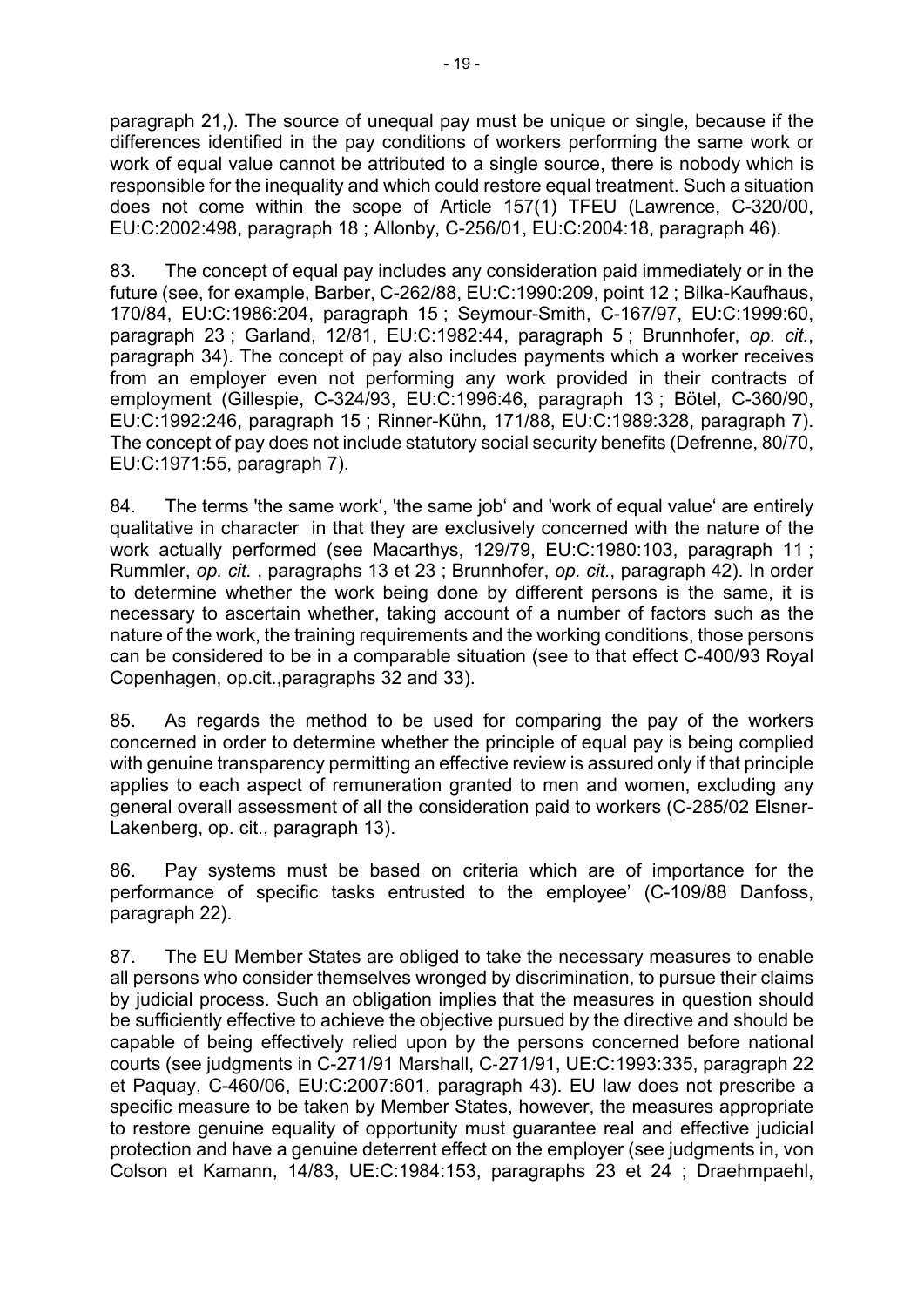C-180/95, EU:C:1997:208, paragraph 25 ; Paquay, C-460/06, EU:C:2007:601, paragraph 45).

88. Whenever there is evidence prima facie of discrimination, it is for the employer to prove that the practice at issue is justified by objective factors unrelated to any discrimination based on sex (C-17/05 Cadman, paragraph 31). However, it is clear from the case law of the CJEU that the burden of proof must shift when this is necessary to avoid depriving workers who appear to be the victims of discrimination of any effective means of enforcing the principle of equal pay (C-381/99 Brunnhofer, op. cit., paragraph 53).

89. According to CJEU case law, where financial compensation is the measure adopted in order to achieve the objective of restoring genuine equality of opportunity, it must be adequate in that it must enable the loss and damage actually sustained as a result of the discriminatory dismissal to be made good in full in accordance with the applicable national rules (see judgments in C-271/91 Marshall, op. cit., paragraph 26 ; Paquay, op. cit., paragraph 46 ; Camacho, C-407/14, EU:C:2015:831, paragraph 33).

90. National law may not limit the time-period for a claim on arrears of pay, if an employee did not have access to the information the level of pay for a colleague of an opposite sex performing the same work (Levez, C-326/96, EU:C:1998:577, paragraph 34). An employer who has not provided the information on the level of pay for work performed by a colleague of opposite sex cannot reasonably rely on the principle of legal certainty (C-326/97 Levez, op. cit., paragraphs 31-33).

# **THE LAW**

## **PRELIMINARY CONSIDERATIONS**

91. The right of workers to a fair remuneration is at the heart of the Charter's guarantee of conditions of work that are reasonable and ensure a fair reward for labour performed. Inadequate pay creates poverty traps, which may affect not just individuals and their families, but whole communities. Inadequate pay is also an obstacle to full participation in society and thus a marker for social exclusion. More broadly, pay which lags significantly behind average earnings in the labour market are incompatible with social justice.

92. One of the constituent elements of fair remuneration is the right of women and men to equal pay for equal work or work of equal value. The right of women and men workers to equal pay has a long history in the Charter. Already in the 1961 Charter, under Article 4§3, the States Parties undertook to recognise the right to equal pay, thus going beyond mere promotion of the principle and conferring an absolute character on this provision (Conclusions II (1971)).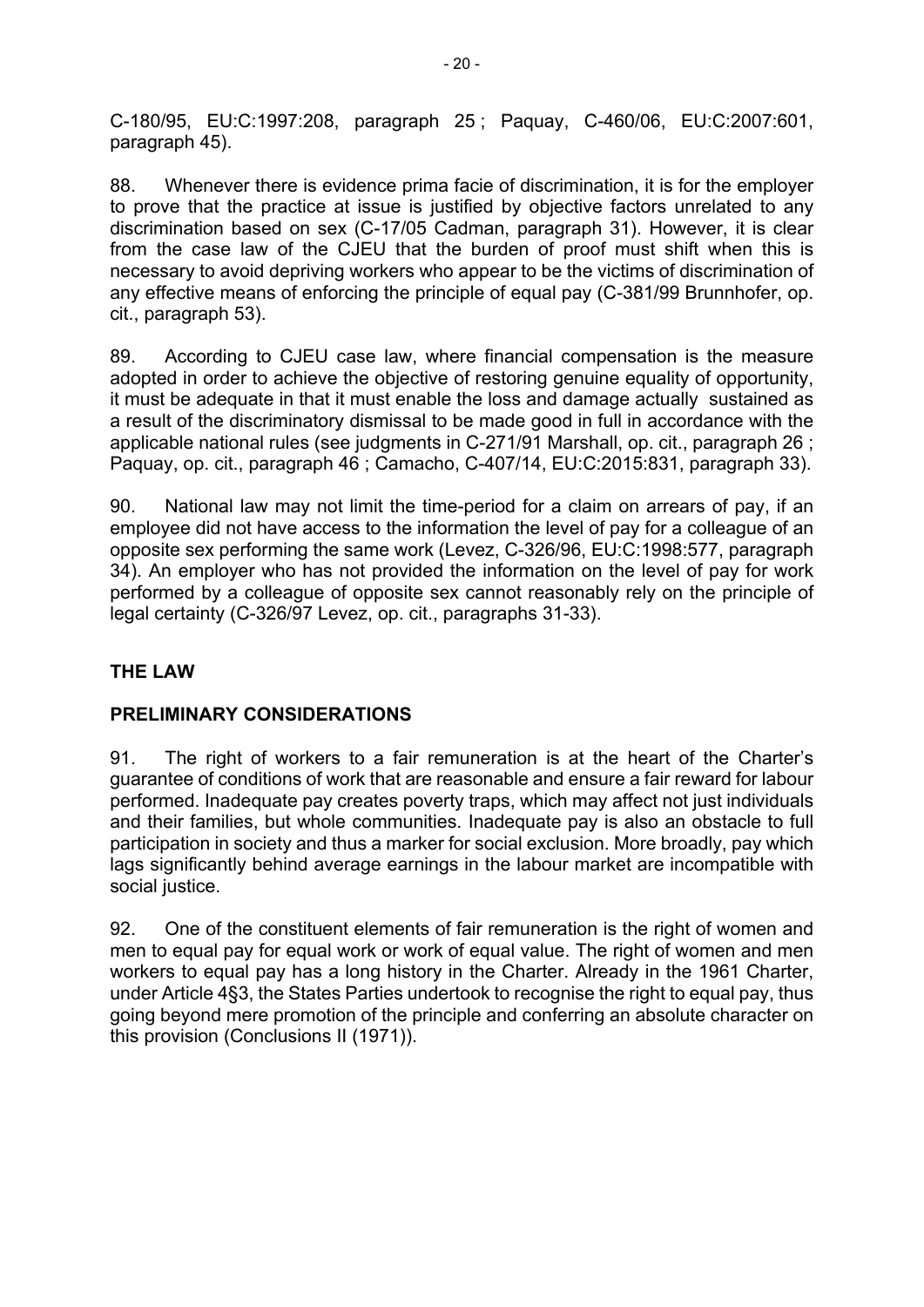93. Article 20 of the Charter (and Article 1 of the 1988 Additional Protocol) guarantees the right to equal opportunities and equal treatment in matters of employment and occupation, without discrimination on the grounds of gender. It embodies the same guarantee of equal pay as Article 4§3, and further encompasses other aspects of the right to equal opportunities and equal treatment in matters of employment, such as access to employment, vocational guidance and career development.

94. All the States Parties to the Charter having accepted Articles 4§3 and/or are aware that this right has to be practical and effective, and not merely theoretical or illusory (International Commission of Jurists (ICJ) against Portugal, Complaint No. 1/1998, decision on the merits of 9 September 1999, §32).

95. The Committee notes that UWE also invokes Article 1 of the Charter concerning the right to work. However, it considers that in accordance with its well-established case law the assessment in substance more appropriately belongs under Articles 4§3 and 20 of the Charter. As regards Article E, which is also invoked by UWE, it is clear from the very wording of Articles 4§3 and 20 of the Charter that their scope includes the prohibition of discrimination. The Committee therefore considers that it is not necessary to examine whether there has been a violation of Article E in conjunction with Articles 4§3 and 20 of the Charter.

96. Despite the obligations deriving from the Charter and other international and European instruments to recognise and ensure the right to equal opportunities and equal pay for women and men for equal work or work of equal value, the gender pay gap still persists today. The available statistics reveal both downward and upward trends in gender pay gap indicators in European States as well as insufficient results of States' efforts to ensure a balanced representation of women in decision-making positions.

97. In this respect, the Committee draws attention to the main statistical indicators which it will take into account in the examination of the instant complaint. Firstly, the unadjusted gender pay gap, which is defined as the difference between the average gross hourly earnings of men and women expressed as a percentage of the average gross hourly earnings of men (indicator published by Eurostat). Secondly the gender overall earnings gap measures the impact of three combined factors - the average hourly earnings, the monthly average of the number of hours paid before adjustment for part-time work and the employment rate - on the average earnings of all women of working age, whether employed or not, compared to men (also published by Eurostat). Finally, with respect to the representation of women in decision-making positions, the Committee will rely mainly on statistics on the share of women on the supervisory boards of the largest publicly listed companies in a country (indicator published by the European Institute for Gender Equality).

98. The Committee wishes to emphasise that gender pay gap indicators do not measure discrimination as such, rather they reflect a combination of differences in the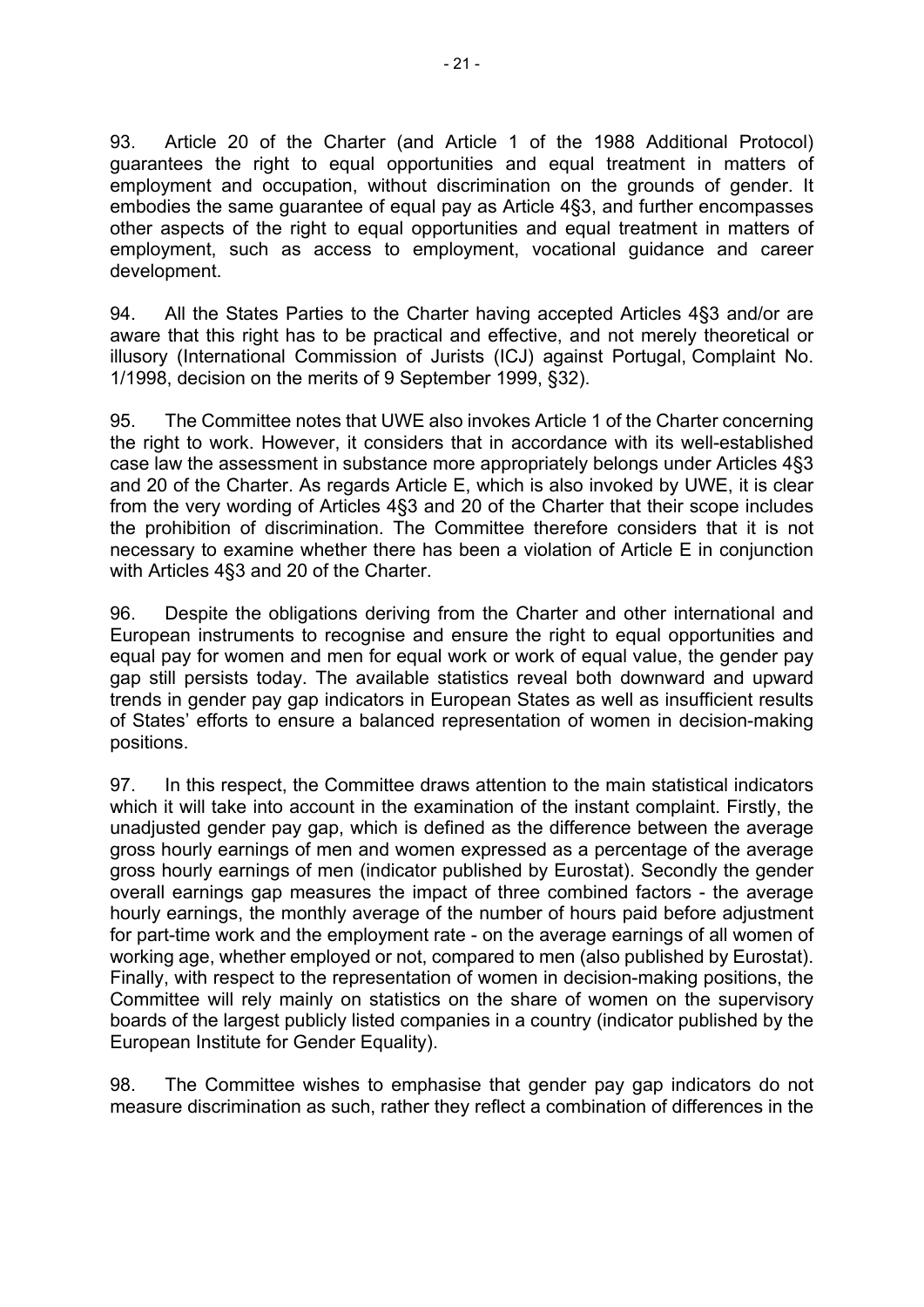average pay of women and men. The unadjusted gender pay gap, for example, covers both possible discrimination between men and women (one component of the "unexplained" pay gap) and the differences in the average characteristics of male and female workers (the "explained" pay gap). Differences in the average characteristics result from many factors, such as the concentration of onesex in certain economic activities (sectoral gender segregation) or the concentration of one sex in certain occupations (occupational gender segregation), including the fact that too few women occupy the better paid decision-making positions (vertical segregation).

99. The situation concerning the gender pay gap as well as the diversity of the solutions that the States have proposed to promote women's right to equal pay, together with a varying degree of success in achieving the ultimate goal – guaranteeing gender equality in practice - have prompted the Committee to take a fresh look at the provisions of the Charter with a view to analysing and clarifying the obligations arising from in Articles 4§3 and 20 in the light of the current state of international and European law and practice in the area.

100. In this respect, the Committee wishes to recall its approach to the interpretation of the Charter. Thus, in interpreting the provisions of the Charter, it has to take into account not only current conditions and relevant international instruments, but also emerging new issues and situations. In other words, the Charter is a living instrument and therefore the Committee interprets the rights of the Charter in a dynamic manner having regard to present day requirements.

101. In the light of the above considerations and taking into account the allegations presented and the information submitted by the parties as well as the information received from other sources, the Committee will consider the issues at stake in the following order:

(a) First, the Committee will assess UWE's allegations concerning the respect for the right of equal pay for equal work or work of equal value from two angles:

- The obligations of the State as regards the recognition and the enforcement of the right to equal pay under Articles 4§3 and 20.c of the Charter. These obligations include the following:
	- recognition in legislation of the right to equal pay for equal work or work of equal value;
	- ensuring access to effective remedies when the right to equal pay for equal work or work of equal value has not been guaranteed;
	- ensuring pay transparency and enabling job comparisons;
	- maintaining effective equality bodies and other relevant institutions;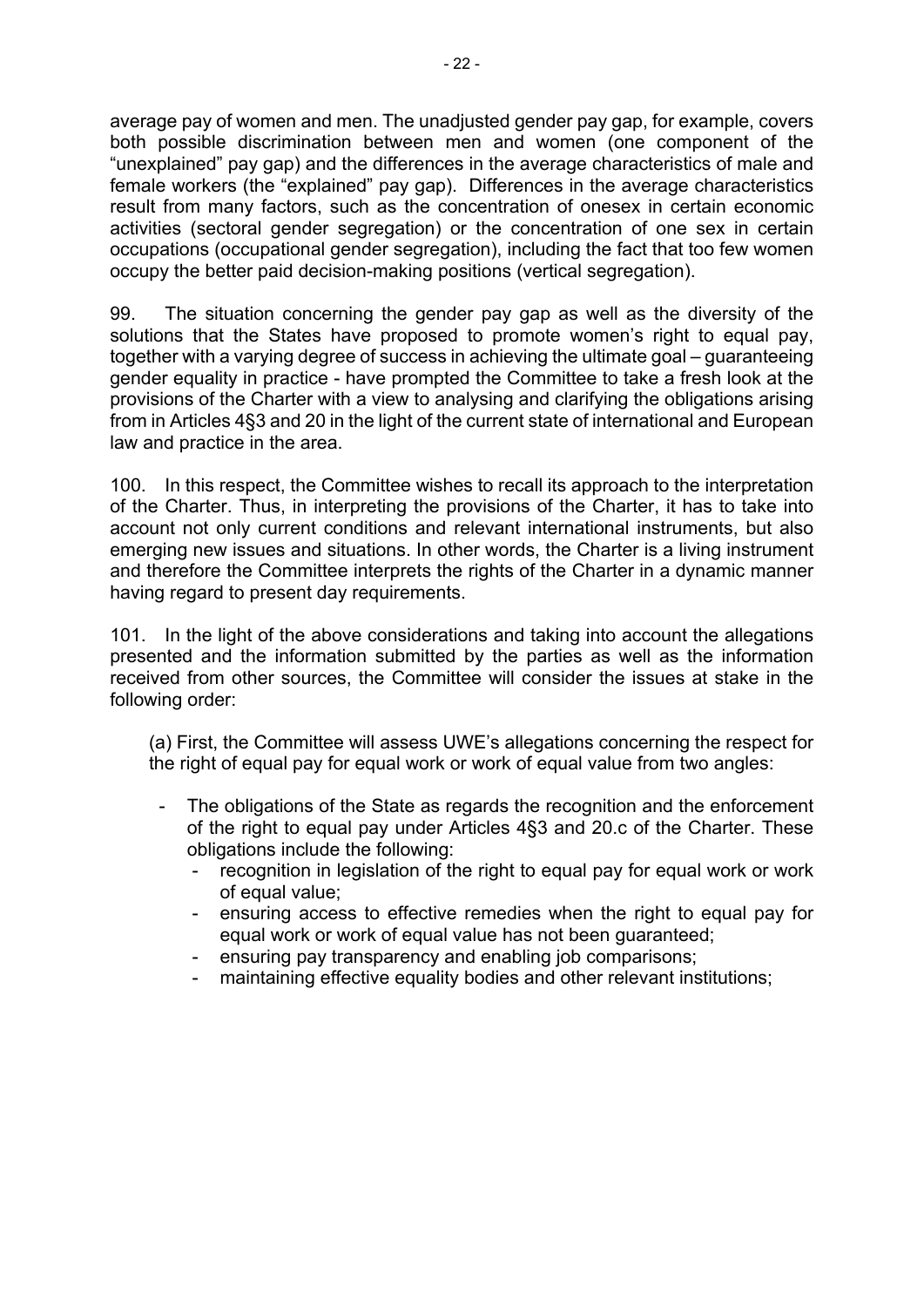- The obligations of the State to adopt measures to promote the right to equal pay for equal work or work of equal value, under Article 20.c of the Charter. These obligations include the following:
	- collection of reliable and standardised data with a view to measuring the gender pay gap;
	- adoption of measures to promote equal opportunities through gender mainstreaming.

(b) Secondly, the Committee will assess the issues arising in relation to the representation of women in decision-making positions within private companies under Article 20.d of the Charter, according to which States Parties have undertaken to ensure and promote the right to equal opportunities and equal treatment in the field of career development, including promotion.

#### **I. ALLEGED VIOLATION OF ARTICLE 4§3 AND 20.C OF THE CHARTER AS REGARDS RECOGNITION AND ENFORCEMENT OF THE RIGHT TO EQUAL PAY**

102. Articles 4§3 and 20.c of the Charter read as follows:

#### **Article 4 – Right to a fair remuneration**

Part I: "All workers have the right to a fair remuneration sufficient for a decent standard of living for themselves and their families."

Part II: "With a view to ensuring the effective exercise of the right to a fair remuneration, the Parties undertake:

…

3. to recognise the right of men and women workers to equal pay for work of equal value;

…

The exercise of these rights shall be achieved by freely concluded collective agreements, by statutory wage-fixing machinery, or by other means appropriate to national conditions."

#### **Article 20 – Right to equal opportunities and equal treatment in employment and occupation without sex discrimination**

Part I: "All workers have the right to equal opportunities and equal treatment in matters of employment and occupation without discrimination on the grounds of sex."

Part II: "With a view to ensuring the effective exercise of the right to equal opportunities and equal treatment in matters of employment and occupation without discrimination on the grounds of sex, the Parties undertake to recognise that right and to take appropriate measures to ensure or promote its application in the following fields: (…)

… c. terms of employment and working conditions, including remuneration;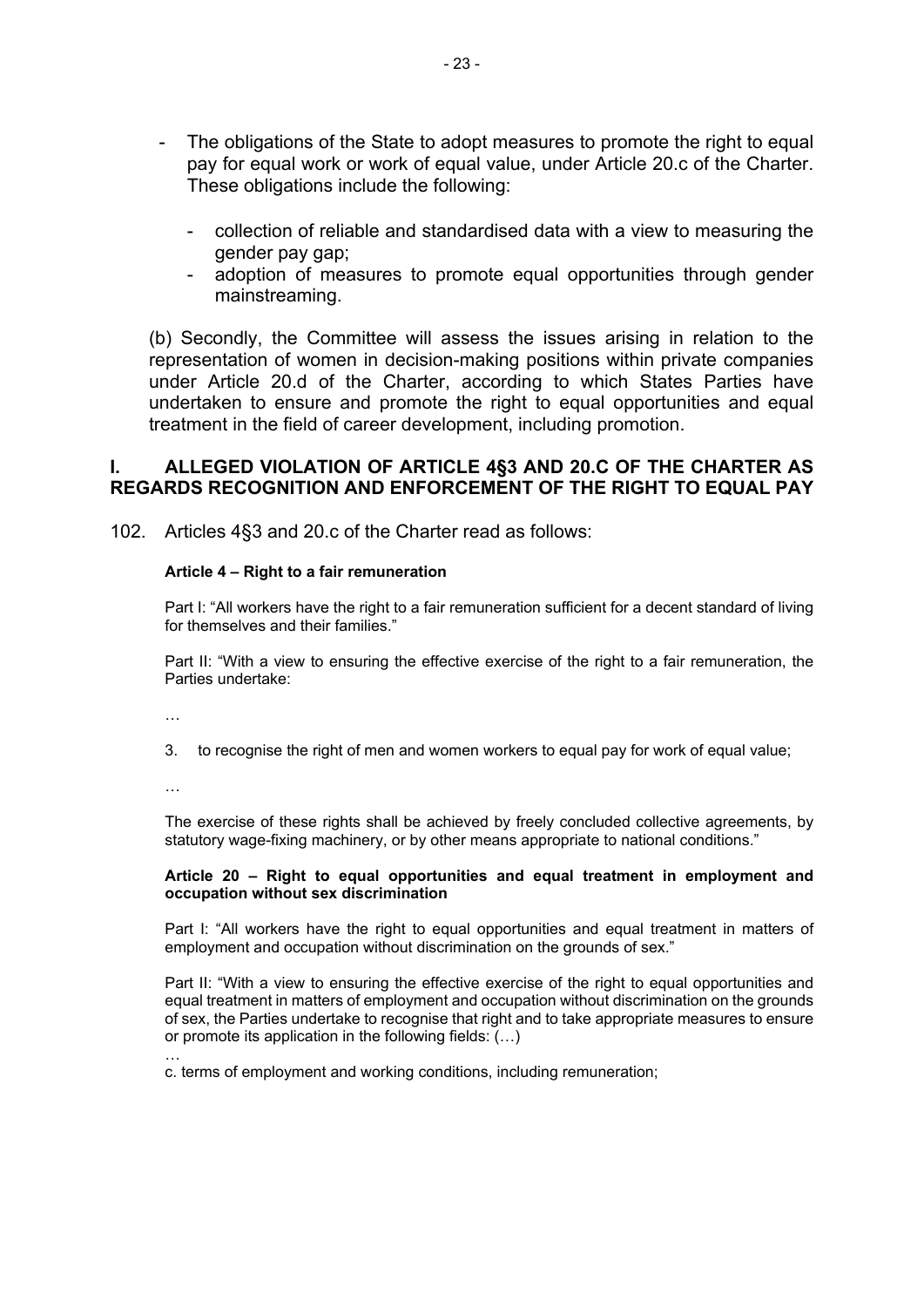### **A – Arguments of the parties**

### **1. The complainant organisation**

### *Recognition of the right to equal pay in legislation*

103. According to UWE, the fact that a set of legal documents (Constitution, laws, etc.) prohibit gender discrimination and provide that equal treatment must be ensured in practice, does not mean that the relevant provisions are actually implemented. UWE argues that, to be effective, the legislation must produce sufficient effects, through appropriate monitoring and administrative supervision mechanisms that are reasonably regular and effective.

### *Effective remedies*

104. UWE maintains that judicial remedies must be accessible and reliable, i.e. that they are not too expensive and do not involve excessively complex proceedings and are based on rules of evidence consistent with the provisions of the EU directives on discrimination.

105. According to UWE, the protection against discrimination does not work properly given the actual practical results in terms of equal pay for women and men for equal, similar or comparable work. While the Netherlands Institute for Human Rights is an independent body that supervises compliance with human rights and drafts reports and conclusions, it can also receive complaints and act as a quasi-judicial body within the bounds of its powers.

106. UWE states that the information on remedies and sanctions is insufficient. There is no indication of the number of applications concerning the relevant inequality and discrimination, the number of rulings in favour of victims and the length of the proceedings, the grounds for such rulings or what compensation is paid. In spite of the mechanism for reversing the burden of proof in limited circumstances, mentioned by the Government, there is no indication of the result of such reversal. The number of admissible complaints is low and is far below the actual number of cases of inequality. UWE further states that the limitation period under Dutch law for recovering damages in pay disputes is too short. It is also unclear whether complainants received compensation in terms of back-pay, without being time-barred, or also in terms of career advancement.

107. UWE further states that according to the Government the results differ depending on whether a victim of unequal pay chooses a friendly settlement through the NIHR or seeks redress through the competent courts, which is not free of charge. UWE states that the Netherlands Institute for Human Rights applies the reversal of the burden of proof in discrimination cases differently from courts of law.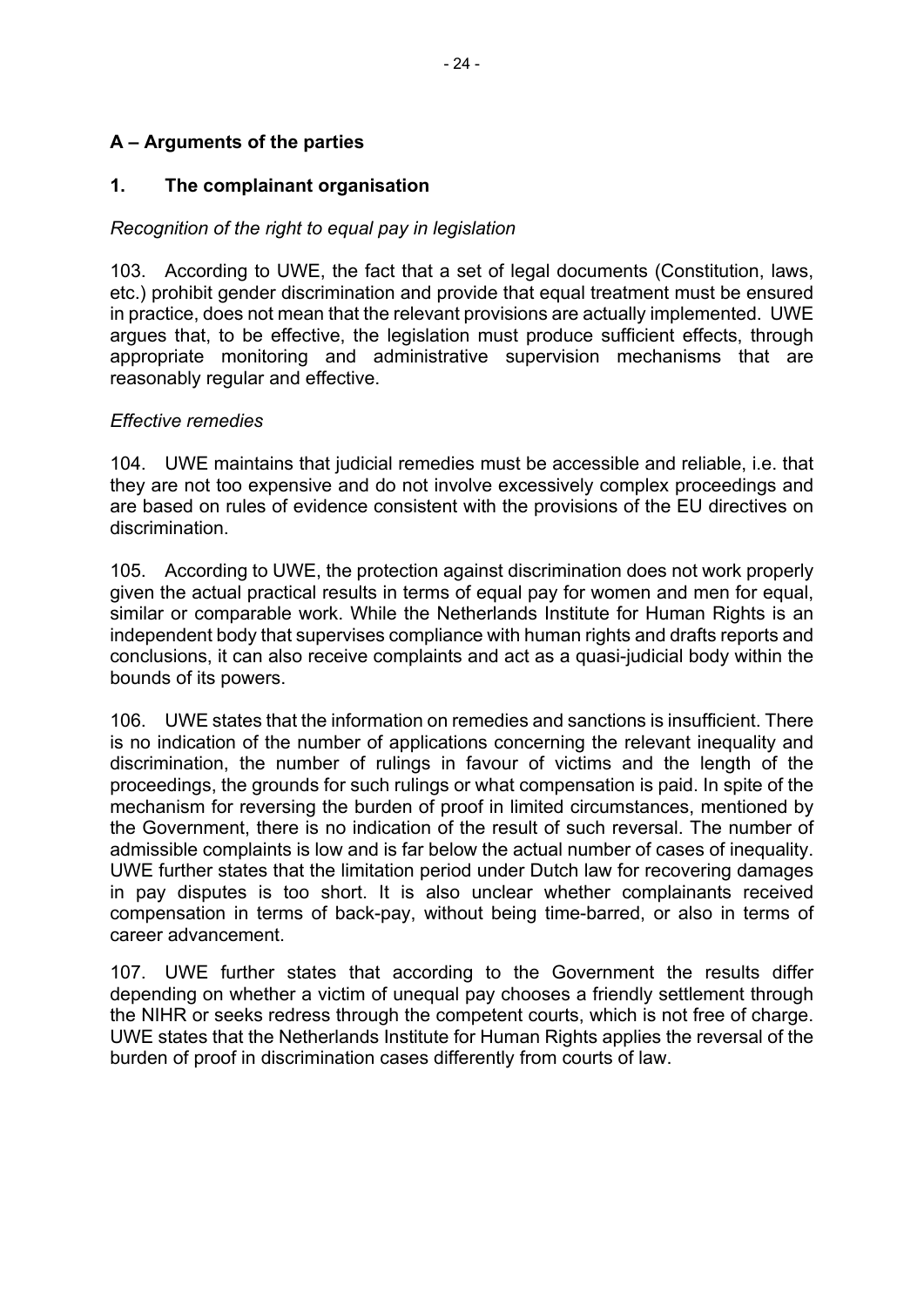108. UWE further states that another factor that may have a negative impact on women workers is the trade unions' lack of interest in equal pay for women and men. The respondent state indicates that relationships in firms and between the social partners are based on freedom of contract. It is well established that the latter is not conducive to gender equality, especially since UWE considers that agreements with discriminatory effects are not banned, and that the state could and should take action, but it fails to do so. The respondent state does not give any specific details of steps taken, assessments or results in companies given the interaction with the social partners.

109. Sanctions need to be "effective", "dissuasive" and "proportionate", however UWE considers that these criteria are not met by Dutch legislation.

### *Pay transparency and job comparisons*

110. UWE states that the legislation allows for comparisons of jobs to be made outside the company directly concerned. However, referring again to the CEDAW assessment on the Netherlands, UWE highlights the importance of using an objective job evaluation system, free from gender bias. UWE also emphasises the need to promote any measures to allow for appropriate comparison beyond enterprise level in cases where the possibilities for comparison at the enterprise or establishment are insufficient, for example, because women are more heavily concentrated in certain sectors or occupations.

111. According to UWE, it would appear that occupational categories with clearly defined classification criteria are not sufficiently defined, and the pitfalls in this area have not yet been properly addressed. This issue should not just be dealt with through collective bargaining but clearly also by the State.

112. UWE believes that structural effects and the impact of stereotypes that are hard to change cannot serve as excuses for lack of progress towards meeting the requirements of the Charter. The argument that female workers are concentrated in education and health is not valid for justifying the pay gaps. UWE considers that a sound system of job classifications could be a solution to this problem. States should provide information about non-neutral classifications as well as characteristics of this instrument, which the Government has failed to do.

### *Equality bodies and other institutions*

113. UWE refers to the role of the Netherlands Institute for Human Rights, which deals with gender mainstreaming, and has taken over the tasks of the former Commission for equal treatment. In 2010, it published a study on reprisals against persons lodging complaints, as the fact that retaliation is prohibited does not mean that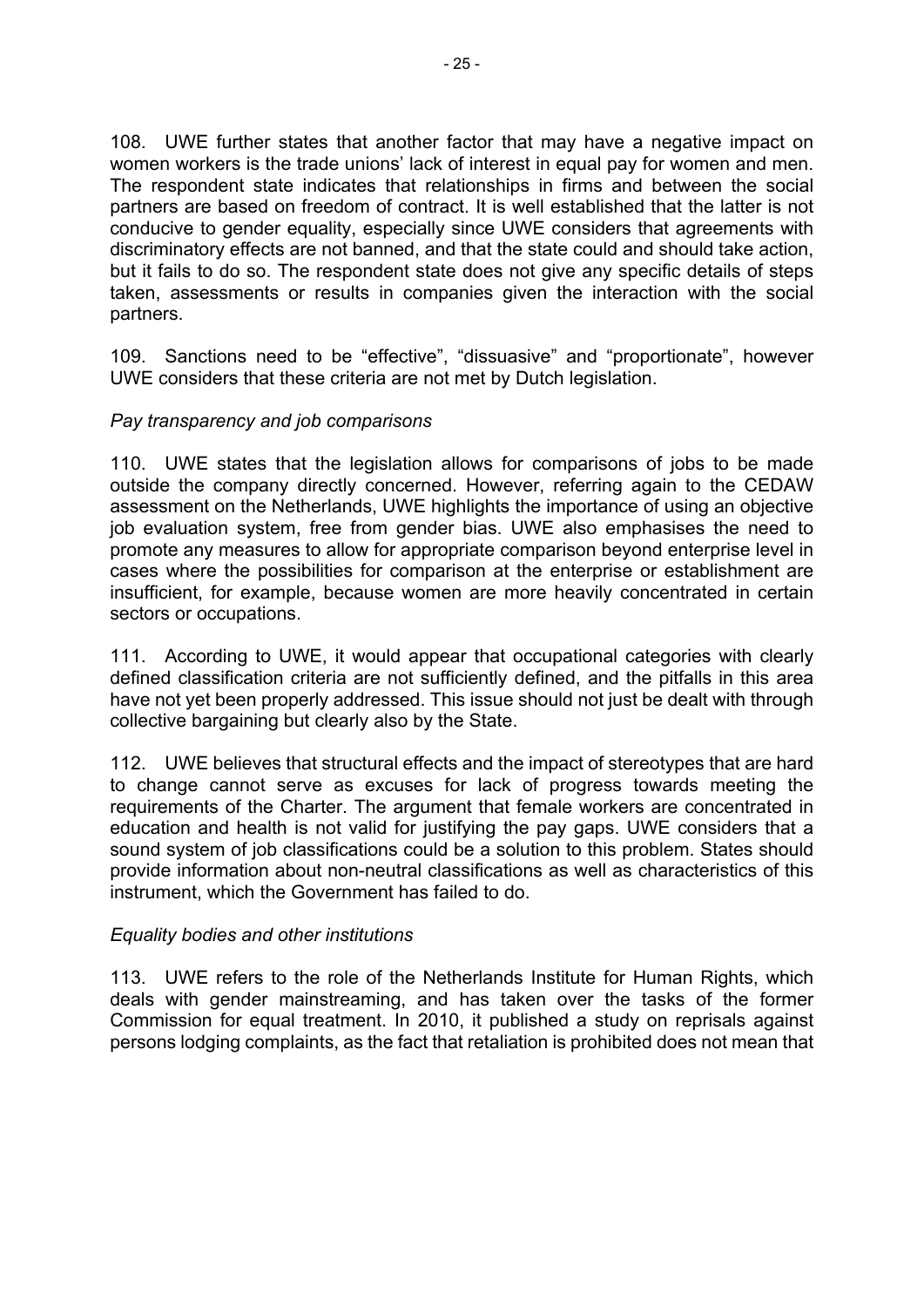bringing cases is risk-free. UWE states that the Institute has an insufficient budget.

114. Workers who believe they have suffered gender-based discrimination may apply to the Institute for Human Rights or to the civil courts. In both cases, Section 8a of the Equal Treatment Act applies, under which it is prohibited to sanction individuals who have alleged breaches of the law in judicial or non-judicial proceedings. The measures to protect employees included in the general provisions of civil law also provide for courts to impose penalties on employers and pay compensation to workers.

115. As regards the Labour Inspectorate, UWE claims, referring to the report of CEDAW on the Netherlands, that it is the employer and workers within a company who have primary responsibility for occupational health and safety policy in the Netherlands, while it should be a task of the Government. The Government (the Ministry of Social Affairs and Employment) is allowing companies to "customise" the way they seek to promote good working conditions. The Inspectorate is responsible for enforcing the legislation, but UWE claims that in fact the Labour Inspectorate does not have the resources to ensure compliance with anti-discrimination legislation on the labour market.

116. UWE further refers to the response of the Government, which states that the Labour Inspectorate does not have among its tasks the monitoring of pay-related issues involving individual workers. Therefore, workers are not able to report their circumstances to the authorities and the Labour Inspectorate has no powers in this respect.

### **2. The respondent Government**

## *Recognition of the right to equal pay in legislation*

117. The Government maintains that the relevant legislation is in conformity with the requirements of the Charter, and that the supervisory mechanisms responsible for monitoring the legislation and determining violations in practice are functioning correctly.

118. The Government also points out that remuneration is determined between the employer and the employee on the basis of freedom of (employment) contract. Therefore, aside from establishing a statutory minimum wage and legal frameworks for equal pay (for work of equal value), the Government refrains from interference with remuneration. This means equal pay in individual cases is not enforced by government institutions. The Government believes it is less effective to have government institutions tracking down, investigating and proving individual cases of unequal pay for work of equal value, and more effective to ensure access to appropriate and effective remedies that allow parties to address discrimination themselves.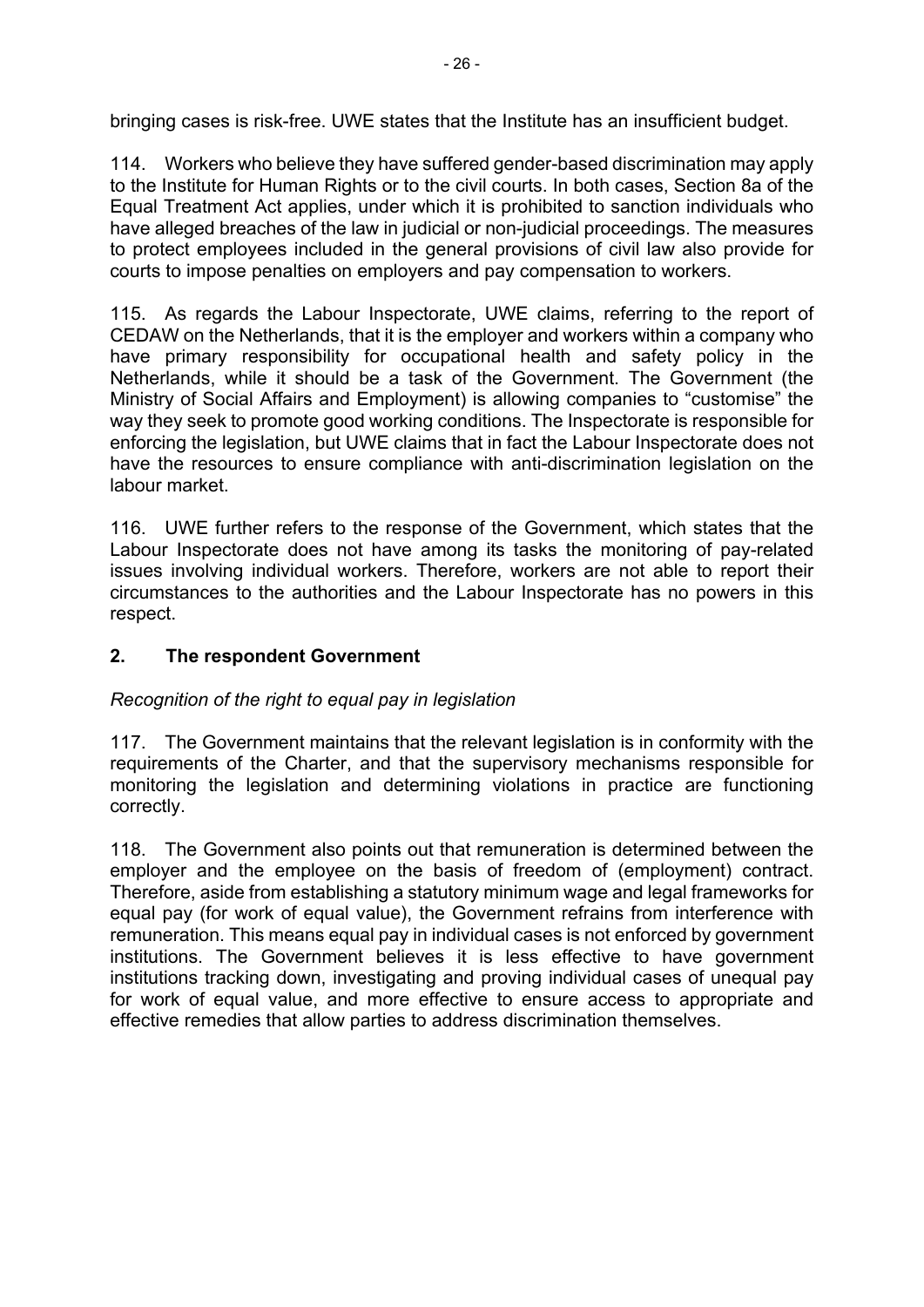119. The Government emphasises that pay discrimination is prohibited under Dutch law. The General Equal Treatment Act (Article 7 et seq.), Book 7 of the Civil Code (Article 646 et seq.) and the Equal Treatment Act (Article 5 et seq.) stipulate that equal pay must be given for work of equal value, unless the distinction is objectively justified.

### *Effective remedies*

120. Between 2007 and 2016, the Institute received 266 complaints regarding a remuneration component. The Institute presented findings in 124 of the 266 cases (the other complaints were withdrawn, some after the parties arrived at a settlement, or were declared manifestly unfounded). In 41 cases (approximately 33%) the complaints concerned an alleged distinction on the grounds of gender. In 25 of those 41 cases (61%) an unlawful distinction on the grounds of gender was found. The Government maintains that the Institute plays an important role in addressing pay inequality.

121. The Government further submits that, regardless of whether a case has been assessed by the Institute, disputes can also be brought before a civil court or civil service tribunal. This option is not free of charge. The burden of proof can be shifted. The civil court can order an employer found to have engaged in discrimination to pay compensation at the claimant's request. In addition, the civil court can impose a penalty if the demand is made and the court deems it reasonable and fair in the case in question. Finally, the court can order one party to pay the other party's legal costs. Civil servants can bring comparable legal proceedings before a public service tribunal. It has been shown that Dutch courts attach great value to the Institute's findings and usually take them into account in their judgments.

122. Another free-of-charge option is mediation by a municipal antidiscrimination bureau (ADB), which offers members of the public independent and efficient legal aid. Complaints can be submitted to an ADB online or by phone. After a complaint is filed, the bureau contacts the complainant, who then explains the details of the case. With the complainant's consent, the ADB contacts the individual or organisation accused of discrimination. The ADB attempts to resolve the complaint through mediation and can, if necessary, refer the complainant to other bodies and provide guidance during any follow-up steps.

123. The Government rejects the allegation made by UWE, which confuses the roles of the Institute and the National Ombudsman. Furthermore, UWE's argument that female employees who demand equal pay run a considerable risk of being dismissed and that proceedings are costly and physically and emotionally draining are barely substantiated and is, at least in part, inaccurate. UWE observes that the limitation period under Dutch law for recovering damages in pay disputes is too short, but it does not refer to any legislative provision. The limitation period for claiming equal pay is five years, in line with the generally applicable national limitation period for pay claims laid down in the Civil Code. This period does not unreasonably limit the possibility of recovering damages.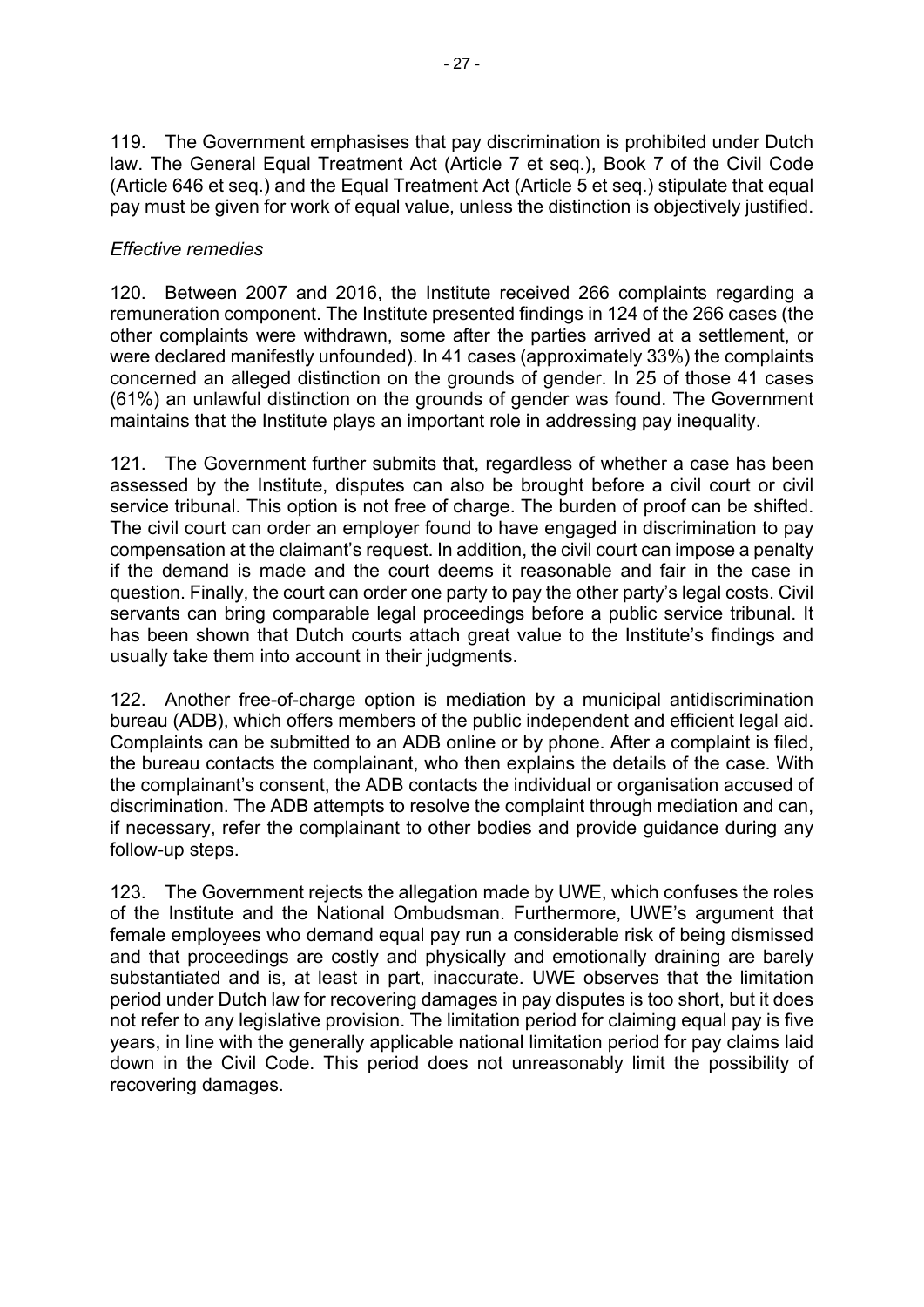124. The Government finally states that procedures have been designed to be as straightforward as possible and some are free of charge. It should be pointed out that the burden of proof rests with the employer after the employee has raised a prima facie suspicion of discrimination, contrary to UWE's allegation that the Netherlands Institute for Human Rights applies the shift in the burden of proof in discrimination cases differently from the courts of law. In both instances, a prima facie case of discrimination suffices for the burden of proof to be shifted.

### *Pay transparency and job comparisons*

125. The Government states that wage scales (general remuneration arrangements for defined jobs) are laid down in collective agreements. The social partners monitor the application of these scales. The Government can support the social partners in this task. At the request of the social partners, the Minister of Social Affairs and Employment can make specific provisions of collective agreements generally binding. This means that these provisions then apply to all businesses in the sector of industry concerned regardless of whether individual employers and employees are members of the employers' and employees' organisations that concluded the collective agreement.

126. Works councils in the private sector also have a statutory tool for promoting equal pay at their company. Under Article 27.1 (c) of the Works Councils Act an employer requires the approval of the works council to adopt, amend or revoke a remuneration or job rating system. Such a system classifies wages and jobs. A works council can ask the Institute to assess a proposed remuneration system to establish whether it contains any discriminatory elements. If the Institute finds any such elements, for instance, if wages for jobs performed mostly by women are lower for no apparent reason, the works council can withhold its approval. Under section 28 of the Works Councils Act the works council is also tasked with guarding against discrimination within the company and specifically promoting equal treatment of men and women. This may include addressing pay disparities between men and women.

127. The Government further states that there are sufficient means to enforce equal treatment in terms of pay as ensured by the legislation. A choice has been made for a system of enforcement which does not include binding interventions in employment relationships, and thus respects the freedom of contract. Monitoring instruments are given to workers' representing bodies to use their influence to the same effect in a more general way.

128. Information for employers and employees about labour-related topics is available on various websites, including [www.loonwijzer.nl](http://www.loonwijzer.nl/), [www.stvda.nl.](http://www.stvda.nl/) These websites contain a lot of practical information and guidelines and allow employees to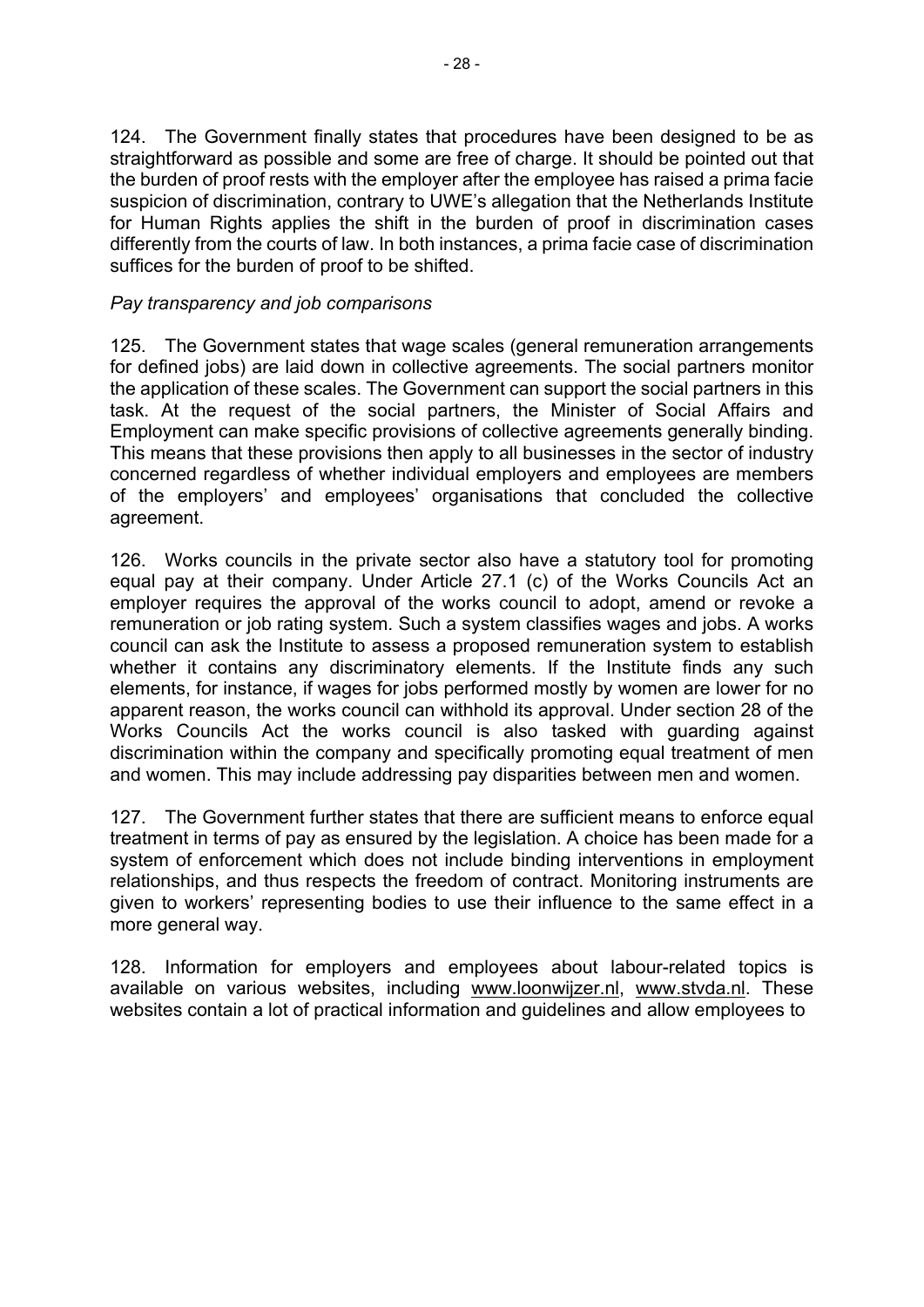compare their salaries to those of employees in a similar situation in terms of occupation, education and work experience. On these websites employees will also find a calculator for checking gross and net pay, a checklist for equal pay and employment conditions, and an equal pay quick scan, which allows employees and employers to check whether their organisation makes pay distinctions based on gender, working hours or origin. The websites also offer a step-by-step plan for works councils. The Institute's website also offers a quick scan to check for unequal pay.

### *Equality bodies and other institutions*

129. The Netherlands Institute for Human Rights (*College voor de Rechten van de Mens*) is an independent human rights institution that was granted "A status" in 2014. It protects, monitors, explains and promotes human rights (including equal treatment) in the Netherlands through research, advice and information. The Institute draws up annual reports about the human rights situation in the Netherlands and publishes its research findings.

130. In addition to these general monitoring tasks, the Institute assesses individual complaints. The procedure is easily accessible and free of charge. Complaints can be submitted to the Institute using the complaint form on its website. The Institute will examine the complaint and hold a hearing at which both parties can express their views. The complainants need only demonstrate a prima facie suspicion of discrimination. In principle, the Institute presents its findings within eight weeks of the hearing. In its findings the Institute may include a recommendation to the responsible party on how discrimination can be avoided in future. Under Section 11 of the Act establishing the Institute, it notifies the complainant or, if the complainant is a representative, the victim of discrimination, and the party accused of discrimination of its findings in writing, stating its reasons. The Institute publishes its findings on its website. The Institute's findings are not legally binding, but Dutch courts often take them into account in their own assessments.

131. At the beginning of 2016, the Institute published the findings of a study into the gender pay gap among staff at institutions of higher professional education and the origins of that pay gap. This study uncovered over 30 remuneration criteria that can result in gender discrimination. Examples of these criteria include remuneration based on last earned salary or on salary negotiations with a candidate and inadequate pay increases following promotion. In these cases pay is not based on the value of the work. The application of these criteria was shown to benefit men more often than women. The parties to collective agreements in the sector set to work using the findings of the survey and sharing knowledge and ideas on how to prevent pay disparities within institutions of higher professional education in the future. In 2009 the Equal Treatment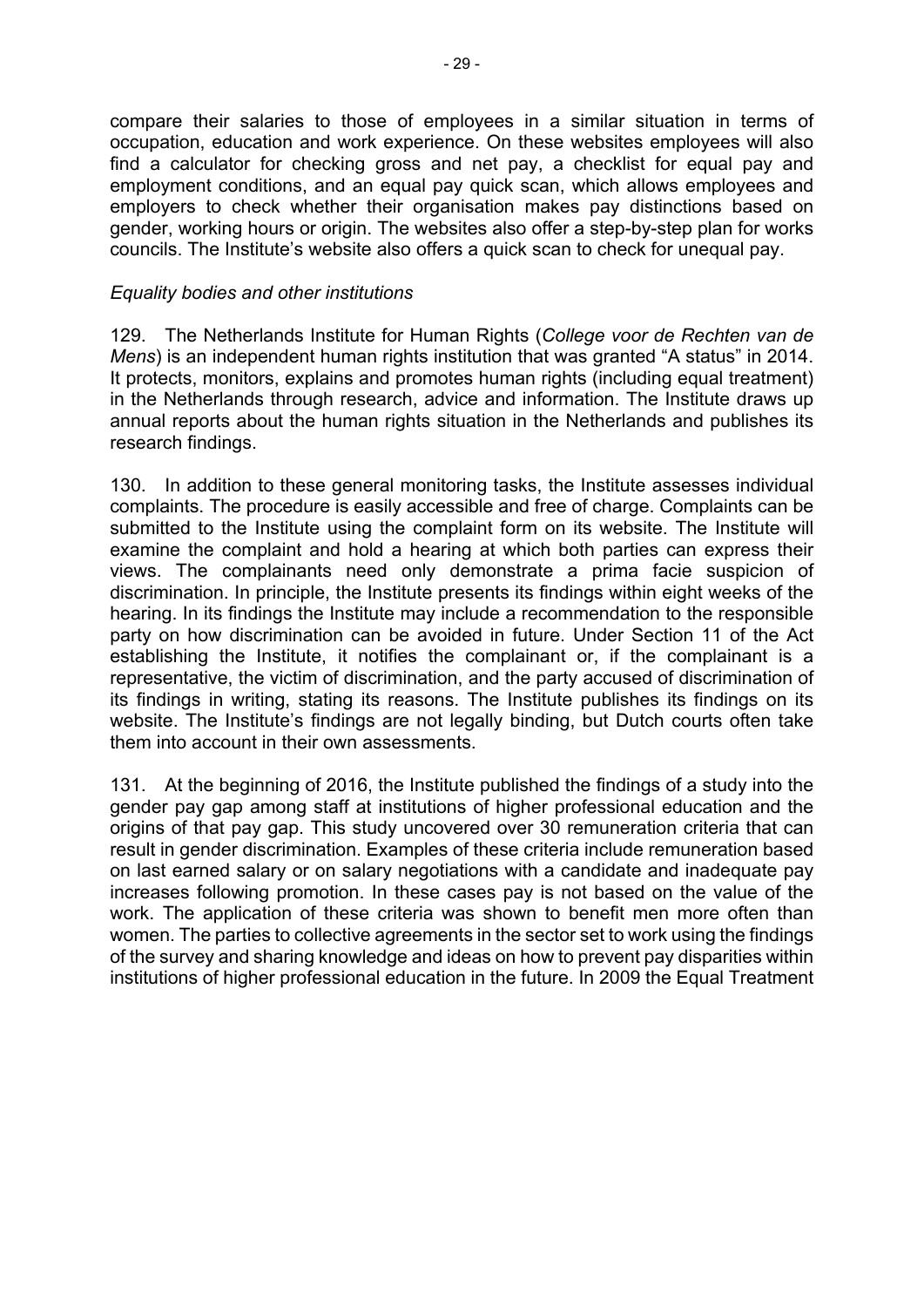Commission, the predecessor of the Institute, carried out a similar study into the salaries of hospital staff.

132. The Government considers that by bringing to light social factors that contribute to wage inequality, these studies will raise awareness, which in turn will contribute tothe reduction and eventually the elimination of pay disparities. The Institute publishes recommendations for employers along with its findings.

133. The Inspectorate on Social Affairs and Employment, part of the Dutch Ministry of Social Affairs and Employment, carries out inspections of compliance with statutory measures meant to ensure the labour market functions properly and worker safety is protected. It monitors compliance with the rules to combat illegal work, circumvention of the minimum wage, labour exploitation, rogue job placement services and other forms of labour market fraud. It also monitors adherence with measures that promote safe and healthy working conditions, such as working hours and breaks for staff, and measures that limit risks to staff, consumers and the surrounding area. The Inspectorate identifies developments and risks in the social affairs and employment domain and reports on these matters to parties concerned. Its tasks do not include monitoring pay-related issues involving individual employees due to the extensive assessment these cases would require.

134. The social partners also have the statutory power to submit to the Minister a request, stating reasons, to investigate compliance with one or more specific provisions in order to collect data that can be used in civil proceedings against an employer. Investigations of this nature are carried out by the Inspectorate on Social Affairs and Employment. The Inspectorate reports to the Minister as to whether or not the provision or provisions of the collective agreement have been complied with. The findings can be used as evidence in civil proceedings.

## **B – Assessment of the Committee**

## *Recognition of the right to equal pay in legislation*

135. The Committee recalls that under Articles 4§3 and 20.c of the Charter (and Article 1.c of the 1988 Additional Protocol), the right of women and men to equal pay for work of equal value must be expressly provided for in legislation. The equal pay principle applies both to equal work and work of equal or comparable value. The concept of remuneration must cover all elements of pay, that is basic pay and all other benefits paid directly or indirectly in cash or kind by the employer to the worker by reason of the latter's employment.

136. The States Parties are obliged to enact legislation explicitly imposing equal pay. It is not sufficient to merely state the principle in the Constitution. States must ensure that there is no direct or indirect discrimination between men and women with regard to remuneration.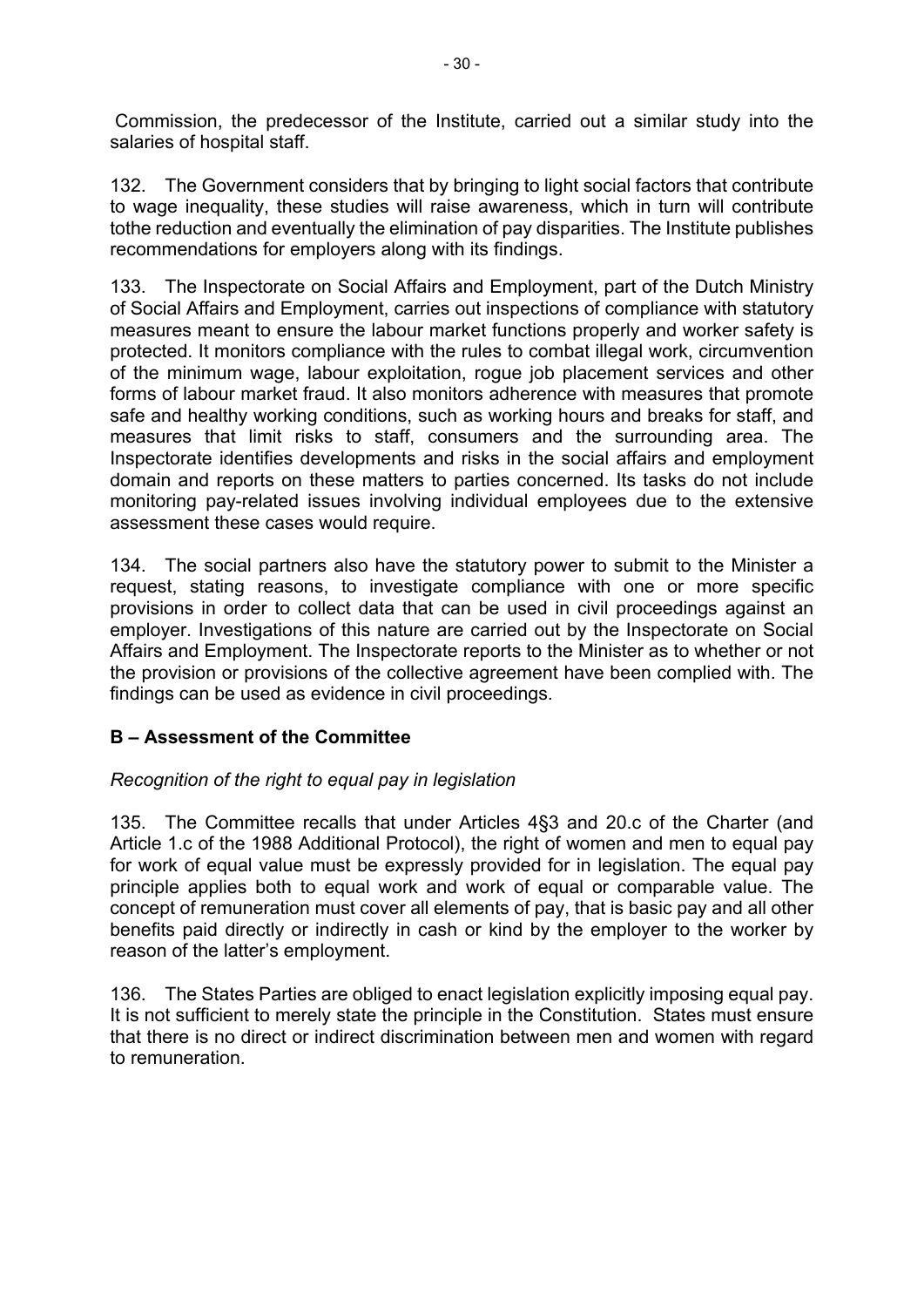137. The principle of equal pay precludes unequal pay irrespective of the mechanism that produces such inequality. The source of discriminatory pay may be the law, collective agreements, individual employment contracts, internal acts of an employer.

138. Any legislation, regulation or other administrative measure that fails to comply with the principle of equal pay must be repealed or revoked. The non-application of discriminatory legislation is not sufficient for a situation to be considered in conformity with the Charter. It must be possible to set aside, withdraw, repeal or amend any provision in collective agreements, individual employment contracts or internal company regulations that is incompatible with the principle of equal pay (Conclusions XIII-5, Statement of Interpretation on Article 1 of the1988 Additional Protocol).

139. The Committee notes that in the Netherlands, both the principle of equal opportunities and anti-discrimination, are included under the ETA, enforced by an Equal Treatment Commission (merged in 2012 into the Netherlands Institute for Human Rights). Moreover, both the ETA and the GETA contain provisions banning discrimination on grounds of gender. Under the provisions of the Civil Code, any violation of equal treatment legislation may also constitute an unlawful act. Gender is treated as a relevant category of discrimination, which is prohibited in every field. The Committee also recalls that the legislative framework specifically prohibits discrimination in the area of private and public employment, including in respect of pay and dismissals.

140. Therefore, the Committee considers that the obligation to recognise the right to equal pay for work of equal value is satisfied.

### *Effective remedies*

141. The Committee recalls that domestic law must provide for appropriate and effective remedies in the event of alleged pay discrimination. Workers who claim that they have suffered discrimination must be able to take their case to court. Effective access to courts must be guaranteed for victims of pay discrimination. Therefore, proceedings should be affordable and timely.

142. Anyone who suffers pay discrimination on grounds of sex must be entitled to adequate compensation, i.e. compensation that is sufficient to make good the damage suffered by the victim and to act as a deterrent. Any ceiling on compensation that may preclude damages from being commensurate with the loss suffered and from being sufficiently dissuasive is contrary to the Charter.

143. The burden of proof must be shifted. The shift in the burden of proof consists in ensuring that where a person believes she or he has suffered discrimination on grounds of sex and establishes facts which make it reasonable to suppose that discrimination has occurred, the onus is on the defendant to prove that there has been no infringement of the principle of non-discrimination (Conclusions XIII-5, Statement of interpretation on Article 1 of the 1988 Additional Protocol).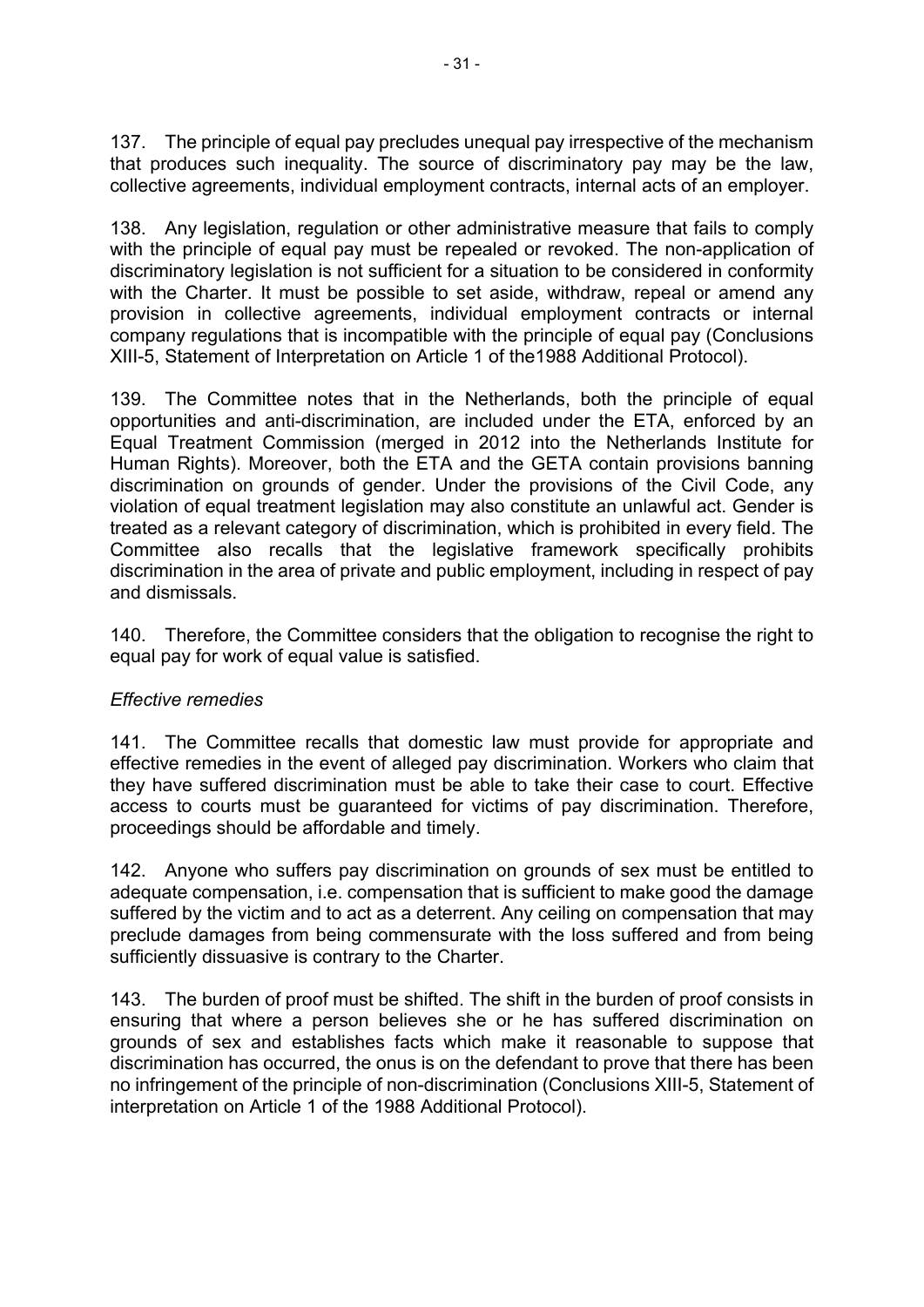144. Retaliatory dismissal in cases of pay discrimination must be forbidden. Where a worker is dismissed on grounds of having made a claim for equal pay, the worker should be able to file a complaint for dismissal without valid reason. In this case, the employer must reinstate her/him in the same or a similar post. If reinstatement is not possible, the employer must pay compensation, which must be sufficient to compensate the worker (i.e. cover pecuniary and non-pecuniary damage) and to deter the employer.

145. The Committee observes that, according to UWE, there is limited domestic case law on equal pay in the Netherlands and women who try to bring cases to court encounter significant obstacles, such as fear of reprisals, excessive costs and long procedures.

146. The Committee notes that the Netherlands Institute for Human Rights in its observations indicates that the number of gender pay discrimination cases in the Netherlands is low, and that this number decreased further in 2016 and 2017. A lack of awareness among discrimination victims and a lack of full access to relevant data concerning pay in their workplace are among the reasons for this decrease.

147. The Committee also notes that, according to the European Network of Legal Experts in Gender Equality and Non-Discrimination, Country Report on Gender Equality: the Netherlands 2018, access to the courts is ensured in general for victims of discrimination as well as for interest groups. However, if access to the Institute is free of charge, the judicial system is not. There is nevertheless a system of legal aid for persons with low income, although this has been restricted in recent years as part of austerity measures.

148. The Committee notes that the legislation in the Netherlands requires a shifting of the burden of proof to the employer in cases of pay discrimination.

149. The Committee also notes that according to the above-mentioned Country Report, retaliatory dismissals are forbidden and that sanctions in the event of discrimination are imposed by the civil or administrative courts. Before the amendments introduced in the legislation on 1 July 2015, which explicitly established that in case of discrimination a worker may claim reasonable compensation on the basis of employment law, damages were hardly ever claimed (and not awarded) in such cases. According to the Report, the compensation awarded is quite low. This practice may change with the legislative amendment introduced, although as of yet the case law is scarce on this this point.

150. The Committee notes that, despite the remaining obstacles to render remedies fully effective in the field of gender pay discrimination, access to courts is generally ensured, there is a shift in the burden of proof and retaliatory dismissals of workers who make pay discrimination claims are forbidden. Therefore, the obligation to ensure access to effective remedies in the meaning of the Charter is satisfied.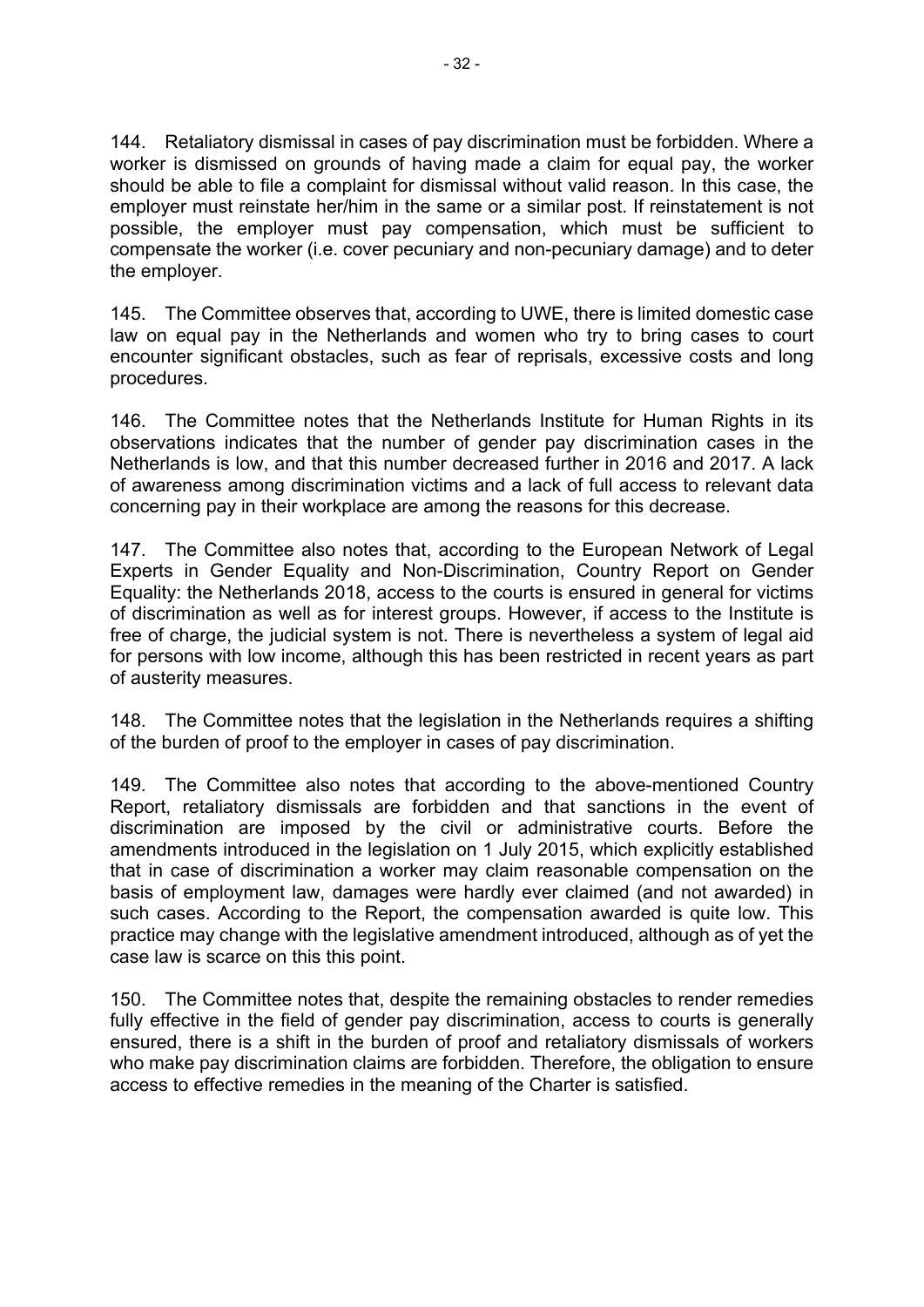### *Pay transparency and job comparisons*

151. The Committee considers that pay transparency is instrumental in the effective application of the principle of equal pay for work of equal value. Transparency contributes to identifying gender bias and discrimination and it facilitates the taking of corrective action by workers and employers and their organisations as well as by the relevant authorities.

152. States should take measures in accordance with national conditions and traditions with a view to ensuring adequate pay transparency in practice, including measures such as those highlighted in the European Commission Recommendation of 7 March 2014 on strengthening the principle of equal pay between men and women through transparency, notably an obligation for employers to regularly report on wages and produce disaggregated data by gender. The Committee regards such measures as indicators of compliance with the Charter in this respect.

153. In order to establish whether work performed is equal or of equal value, factors such as the nature of tasks, skills, educational and training requirements must be taken into account. The Committee further observes that the notion of equal work or work of equal value has a qualitative dimension and may not always be satisfactorily defined, thus undermining legal certainty. States should therefore seek to clarify this notion in domestic law as necessary, either through legislation or case law. In this respect, job classification and evaluation systems should be promoted and where they are used, they must rely on criteria that are gender-neutral and do not result in indirect discrimination. Moreover, such systems must consider the features of the posts in question rather than the personal characteristics of the workers (Conclusions XV-2, Article 4§3, Poland).

154. The Committee considers that the possibility of making job comparisons is essential to ensuring equal pay. Lack of information on comparable jobs and pay levels could render it extremely difficult for a potential victim of pay discrimination to bring a case to court. Workers should be entitled to request and receive information on pay levels broken down by gender, including on complementary and/or variable components of the pay package. However, general statistical data on pay levels may not be sufficient to prove discrimination. Therefore, in the context of judicial proceedings it should be possible to request and obtain information on the pay of a fellow worker while duly respecting applicable rules on personal data protection and commercial and industrial secrecy.

155. Moreover, national law should not unduly restrict the scope of job comparisons, e.g. by limiting them strictly to the same company. Domestic law must make provision for comparisons of jobs and pay to extend outside the company concerned where necessary for an appropriate comparison. The Committee views this as an important means of ensuring that the equal pay principle is effective under certain circumstances,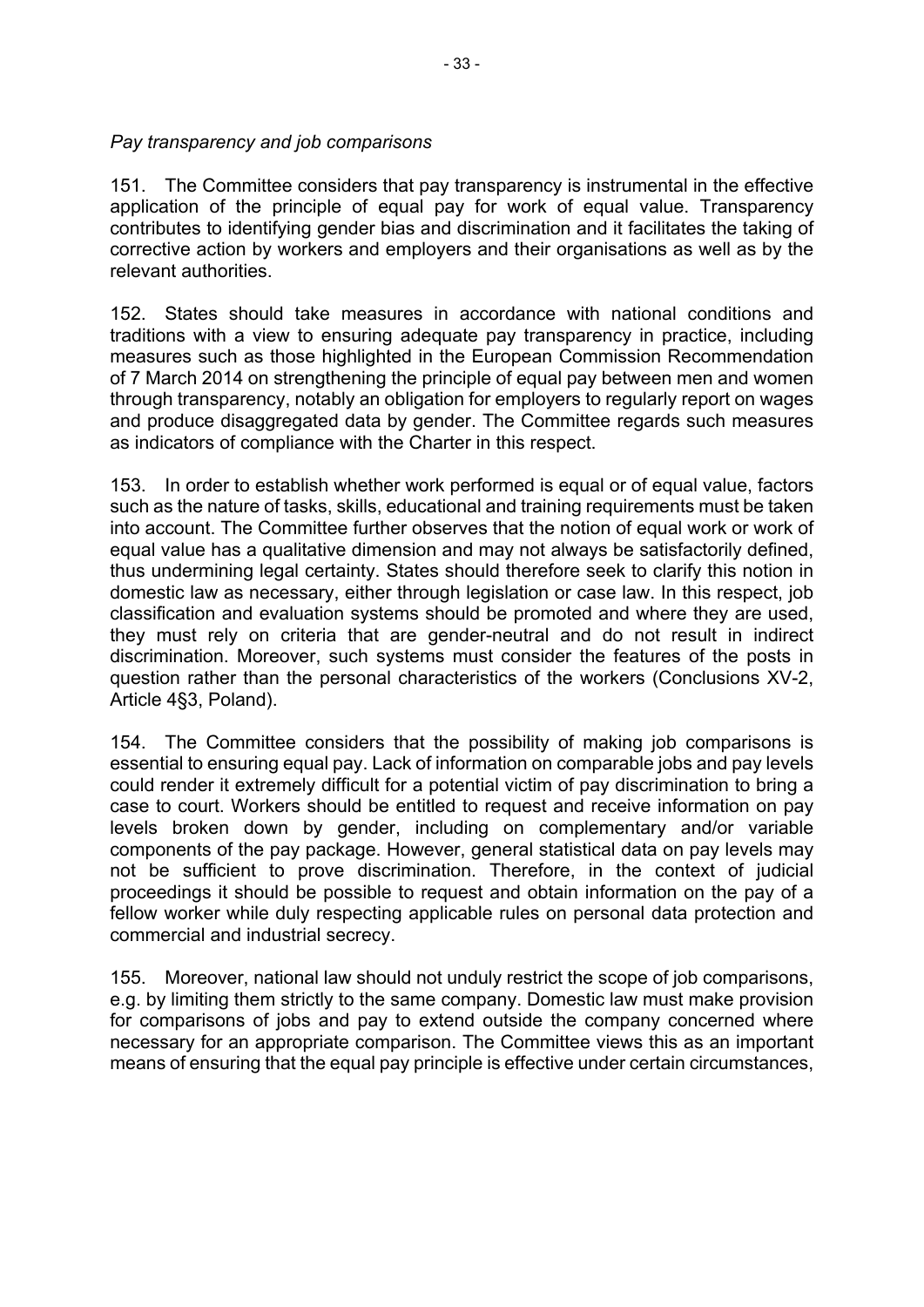particularly in larger companies or specific sectors where the workforce is predominantly, or even exclusively, of one sex (see Statement of interpretation on Article 20, Conclusions 2012). The Committee considers notably that job comparisons should be possible across companies, where they form part of a group of companies owned by the same person or controlled by a holding or a conglomerate.

156. The Committee notes that under Article 8 of the Equal Treatment Act, employers have an obligation to make the pay system transparent. The European Network of Legal Experts in Gender Equality and Non-Discrimination, Country Report on Gender Equality: the Netherlands 2018 indicates that employers are the ones responsible for making clear in what way and on the basis of which standards they ensure pay transparency. Certain pay transparency initiatives have been taken, such as the creation of websites subsidised by the Government to publish levels of pay. Moreover, employers have the responsibility to report pay data internally to works councils, but these data remain confidential and accessible only to the internal body. The Netherlands Institute of Human Rights has pointed out in its observations that the final pay is often determined through individual negotiations and that research shows that women not only tend to negotiate less but also, when they do negotiate, their requests are less successful.

157. The Committee further notes from the above-mentioned Country Report that the Netherlands has not yet taken the necessary measures to ensure application of Recommendation of 7 March 2014 on strengthening the principle of equal pay between men and women through transparency.

158. The Committee observes that the legal framework by placing the main responsibility in ensuring pay transparency on employers relies on the need for a good system of job classification with well-defined criteria. However, the Institute has stated in its observations that there are important differences in pay between women and men across sectors. This is partly due to the use of non-neutral criteria for determining pay, such as attaching insufficient weight to previous work experience determining it on the basis of the last-earned salary elsewhere and eventually using negotiations to fix the final wage.

159. The Committee further observes that domestic law does not lay down parameters for establishing equal value of the work performed, such as the nature of the work, training and working conditions. It also acknowledges that the Dutch legal framework requires an actual comparator (and not a hypothetical one) for the purposes of job comparisons in order to establish an equal pay claim in the courts, and that this comparator should be of the opposite sex. The European Network of Legal Experts in gender equality and non-discrimination, Report on "The enforcement of the principle of equal pay for equal work or work of equal value" 2017 points out that differences in pay are often justified in a broad manner, which may reduce the equality concept to an empty concept. The Report indicates that in the specific case of the Netherlands the legislation allows that pay differences are justified on the basis of objective reasons that evidently must have no connection whatsoever with discrimination. The Report further states, however, that "a typical example of a justification that should not be acceptable as it has too strong a connection with discriminatory practices is the reference to freedom of negotiations or freedom of contract and the fact that a female worker would have consented to work for a lower wage". (…)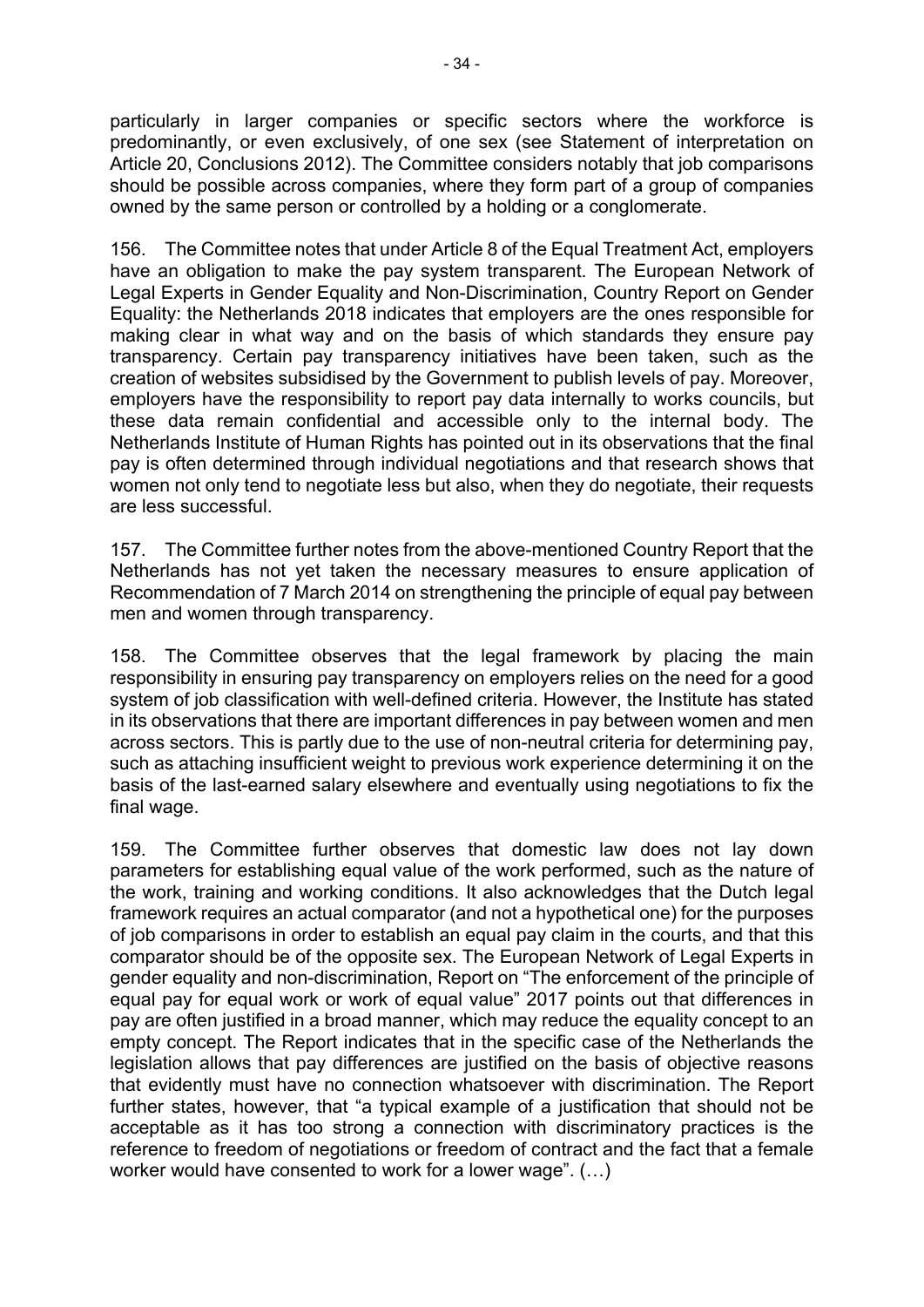160. The Committee takes note of the bill introduced in March 2019 in Parliament, which proposes that enterprises with more than 50 workers would be obliged to show that they pay men and women equally for equal work. The bill provides that these enterprises would have to provide figures every three years on the salary of the workers. If a situation of unequal pay is found, a certain deadline will be fixed and if this deadline is not respected fines can be imposed. The Committee considers that giving workers more insight into their pay may reduce gender pay discrimination and support the individual wishing to file a legal complaint. The Committee notes that the proposed bill is not yet in force.

161. Finally, the Committee recalls that in the conclusion adopted in the framework of the reporting procedure on Article 20 in respect of the Netherlands, it noted that the situation was in conformity with the Charter because it was possible to make job comparisons outside the company directly concerned. In equal pay cases, a comparison can be made with a typical worker (someone in a comparable job) in another company, provided the differences in pay can be attributed to a single source (Conclusions 2012, the Netherlands, Article 20).

162. In view of the above, the Committee considers that the obligation to ensure pay transparency in practice has not been satisfied, in particular because individual workers most often do not have full access to relevant data concerning pay in their workplace and that domestic law does not lay down parameters for establishing the equal value of the work performed, such as the nature of the work, training and working conditions.

## *Equality bodies and other institutions*

163. The Committee considers that the satisfactory application of the Charter cannot be ensured solely by the operation of legislation if this is not effectively applied and rigorously supervised (ICJ v. Portugal, Complaint No. 1/1998, op.cit., §32). The Committee has considered that measures to foster the full effectiveness of the efforts to combat discrimination include setting up of a specialised body to monitor and promote, independently, equal treatment, especially by providing discrimination victims with the support they need to take proceedings (Conclusions XVI-1, Article 1§2, Iceland). The status of such equality bodies in terms of their mandate, their independence and resources must be clearly defined. In this context, the Committee also has regard to the criteria for national human rights institutions set out in the socalled Paris Principles adopted in 1993 by the United Nations General Assembly.

164. As regards the mandate of equality bodies, the Committee considers that it should include provision for functions such as the following:

- monitoring and promotion: in cooperation with labour inspectorates or other relevant bodies, monitor the situation regarding gender discrimination, including in respect of pay, and produce regular reports; conduct inquiries at their own initiative and make recommendations; raise awareness of the equal pay principle across society.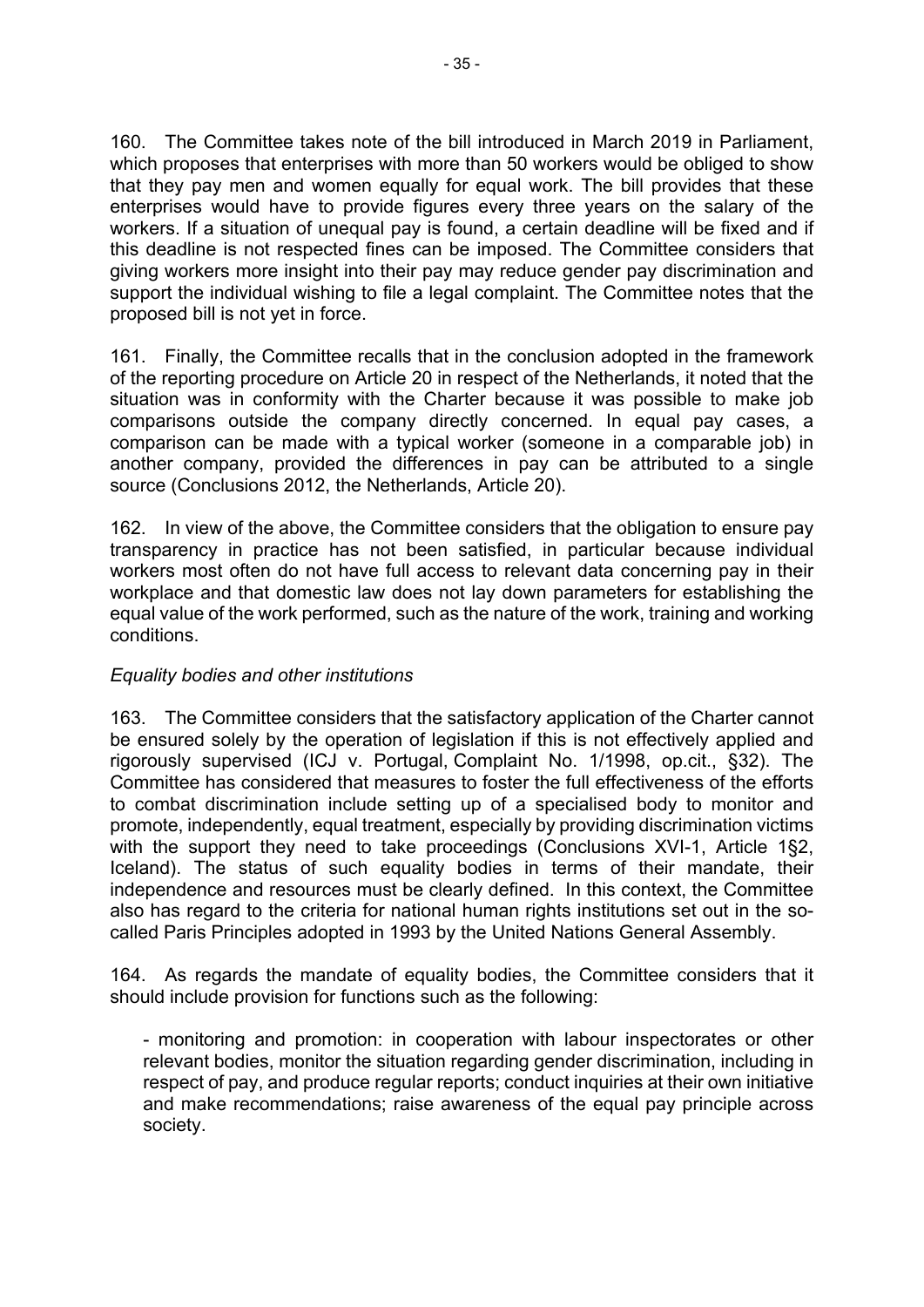- decision-making: receive, examine, hear cases of discrimination; issue binding or authoritative decisions on complaints concerning alleged discrimination and ensure the implementation of such decisions.

- assistance to victims: provide personal and legal support to complainants; mediate settlements in cases of discrimination; represent victims in cases of discrimination; and monitor the implementation of decisions in such cases.

165. The Committee further considers that in addition to having a clear and comprehensive mandate, these specialised equality bodies must be equipped with the necessary human and financial resources as well as infrastructure to ensure that they can effectively combat and eliminate pay discrimination.

166. The Committee wishes to emphasise that it is not within the scope of the examination of this complaint to conduct an exhaustive analysis of the conformity of the situation with the above criteria. The Committee will restrict its examination to assessing in light of the information available to it the effectiveness of equality bodies and other relevant institutions in ensuring equal pay for equal work or work of equal value.

167. The Committee notes that the Netherlands Institute for Human Rights has a broad mandate, which combines functions of monitoring and promotion with assistance to victims (support and litigation), as well as decision-making. Indeed, the Institute is an independent body which follows complaints about unequal treatment, drafts reports, gives advice and investigates possible instances of structural discrimination on its own accord, including individual cases. The material scope of its mandate includes all areas covered by the GETA. In 2012, the Institute assumed all the tasks of the previous Equal Treatment Commission (ETC).

168. According to the European Network of Legal Experts in gender equality and non-discrimination, Report on "Equality bodies making a difference" 2018, the Institute has had political support for enhancing its potential and impact and it is considered to be able to play a substantive role in fighting discrimination. The Institute is even identified in this report as an example of good practice in terms of independence.

169. According to UWE, the Institute does have the mandate to fight gender pay discrimination, but it has insufficient funding. The Committee further notes from the European Network of legal experts in gender equality and non-discrimination, Country Report on non-discrimination: the Netherlands 2018 that, after an initial increase of budget and staff for the Institute compared to the resources allocated to the former ETC, in 2015 the budget for the NIHR was back to the level that was allocated to the former ETC, due to the overall budget cuts during the economic crisis. However, the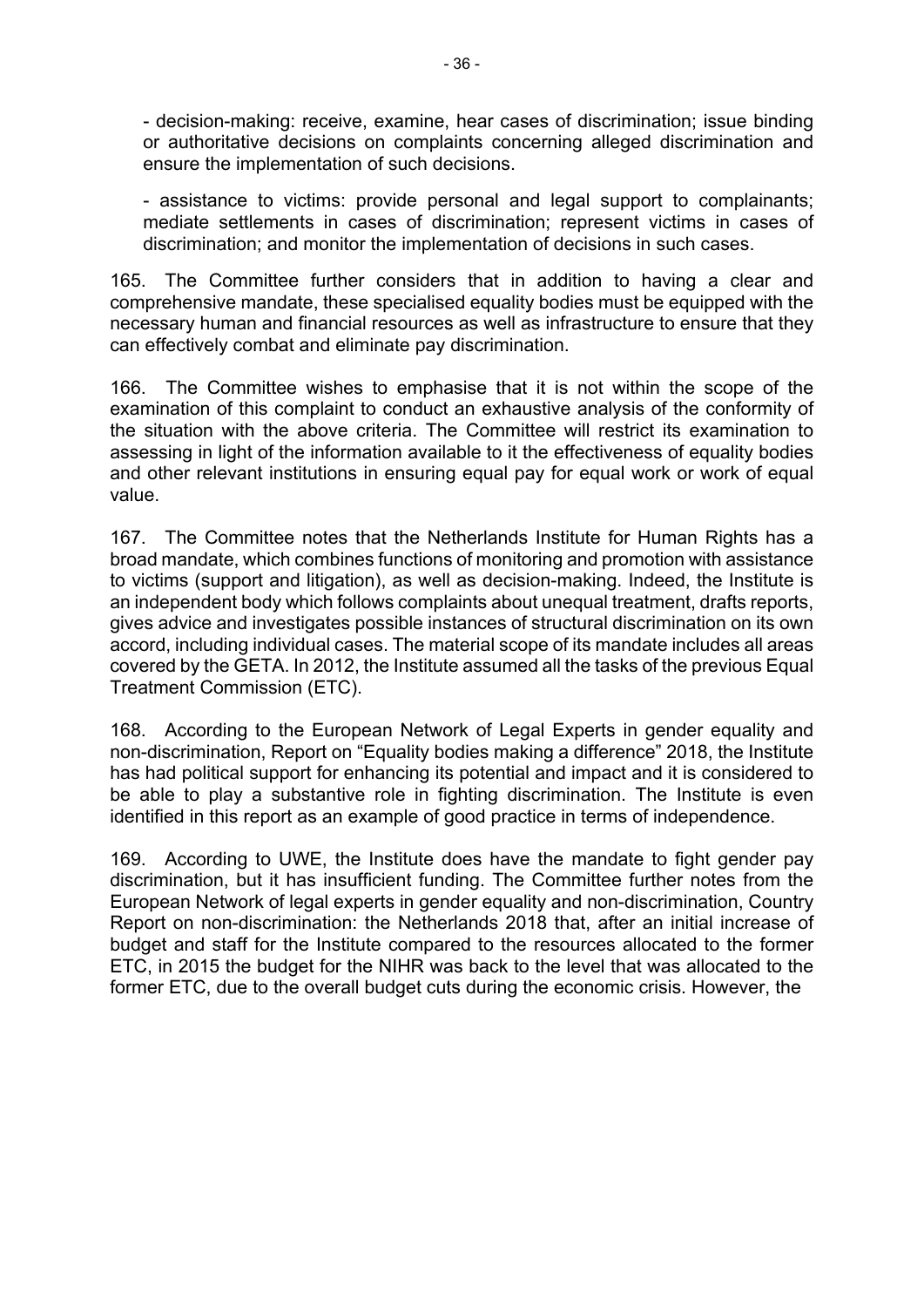Committee also notes that the allocation of resources has increased slightly in recent years and that the Institute has full power to recruit and manage its own supporting staff.

170. In the light of the above, the Committee notes that the Institute has a broad mandate and has the means to implement its mandate. It therefore considers that the obligation to maintain an effective equality body with a view to guaranteeing the right to equal pay has been satisfied.

#### *Concluding assessment*

171. Firstly, the Committee observes that the the principle of equal pay for equal work or work of equal value is enshrined in domestic legislation and therefore satisfies the requirements of the Charter.

172. Secondly, the Committee observes that despite the remaining obstacles in terms of rendering remedies fully effective in the field of gender pay discrimination, access to effective remedies is ensured in practice.

173. Thirdly, the Committee notes that individual workers most often do not have full access to relevant data concerning wages in their organisation and that national law does not lay down parameters for establishing the equal value of the work performed, such as the nature of the work, training and working conditions. The Committee therefore considers that the principle of pay transparency is not adequately ensured in practice.

174. Finally, the Committee notes that the Netherlands Institute for Human Rights functions within the framework of their mandate and the resources allocated. It considers that, the obligation to maintain an effective equality body with a view to guaranteeing the right to equal pay has been satisfied.

175. The Committee holds that there is a violation of Articles 4§3 and 20.c of the Charter on the ground that pay transparency is not ensured in practice.

### **II. ALLEGED VIOLATION OF ARTICLE 20.C OF THE CHARTER AS REGARDS MEASURES TO PROMOTE EQUAL OPPORTUNITIES BETWEEN WOMEN AND MEN IN RESPECT OF EQUAL PAY**

176. Article 20.c of the Charter reads as follows:

#### **Article 20 – Right to equal opportunities and equal treatment in employment and occupation without sex discrimination**

Part I: "All workers have the right to equal opportunities and equal treatment in matters of employment and occupation without discrimination on the grounds of sex."

Part II: "With a view to ensuring the effective exercise of the right to equal opportunities and equal treatment in matters of employment and occupation without discrimination on the grounds of sex, the Parties undertake to recognise that right and to take appropriate measures to ensure or promote its application in the following fields: (…)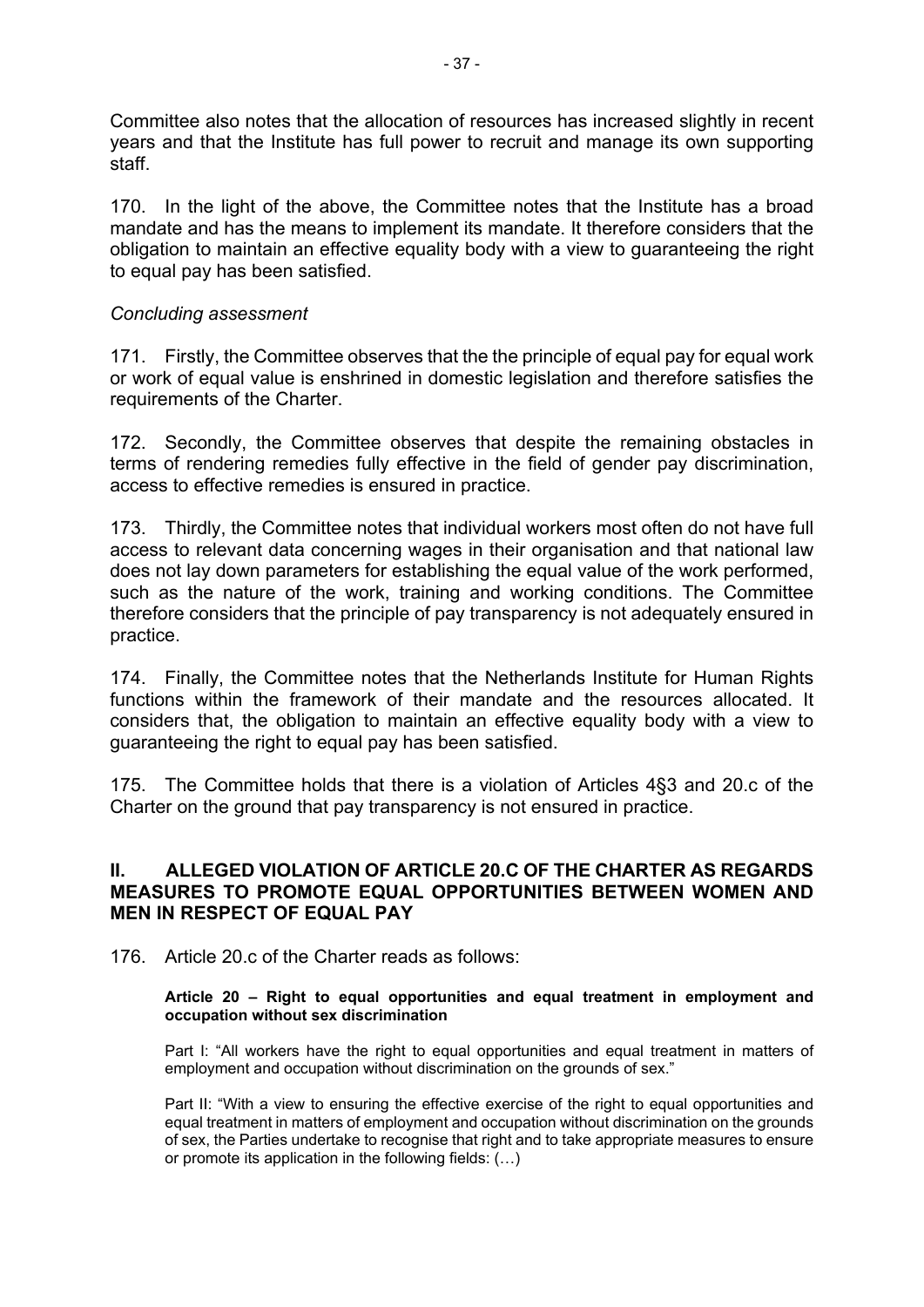… c terms of employment and working conditions, including remuneration;

## **A – Arguments of the parties**

### **1. The complainant organisation**

177. UWE states that according to the Charter Governments must provide relevant statistical data, and they must compare the actual situation with the requirements to be achieved, the resources employed and the results obtained. UWE considers that where the respondent state makes choices so that one or other criterion is included in its statistics and others are excluded, it is an attempt to conceal greater wage inequality than it admits.

178. In this context, UWE states that the Netherlands is ranked 32 in the global gender gap index prepared by the World Economic Forum in 2017, and therefore, cannot be considered as having achieved equality in practice. Moreover, irrespective of the indicators showing the final outcomes in terms of gender equality of all the strategies implemented, the results achieved by the various mechanisms must give rise to reliable statistics concerning the action taken: number of checks performed, cases processed by the courts, offences found, penalties imposed and compensation measures ordered by administrative or judicial bodies such as employment tribunals and civil and criminal courts. In the present case, the information provided by the respondent state still merely takes the form of a description of the legal and institutional framework, there being a general lack of clarifications which could serve to determine the conformity of the policies followed with the requirements of the Charter.

179. UWE further alleges that, whether it is with regard to the gender pay gap or the balanced participation of women and men in decision-making positions in private companies or indeed public bodies, a country cannot use the pretext of where it currently stands compared to the European average for not having to make efforts to improve its position in relation to average performance. According to the Commission, based on Eurostat 2014 figures, in the Netherlands, the gender pay gap stands at 16.1% (the average gender pay gap in the EU is 16.7%). According to Eurostat figures for 2015, this remained at 16.1% and the gender overall earnings gap in the Netherlands stands at 48.3% (the average gender overall earnings gap in the EU is 39.8%).

180. To assess the reality of the pay gap, which is, according to UWE, less favourable than the Government maintains, it must therefore be corrected or refined with other indicators and data. The indicator relied on by the Government is calculated on the basis of hourly wages and therefore does not show the wage inequalities relating to the fact that women are much more likely to be confined to part-time work than men; in almost half the cases, this is not a choice but is forced on them. In addition, few women hold positions of responsibility.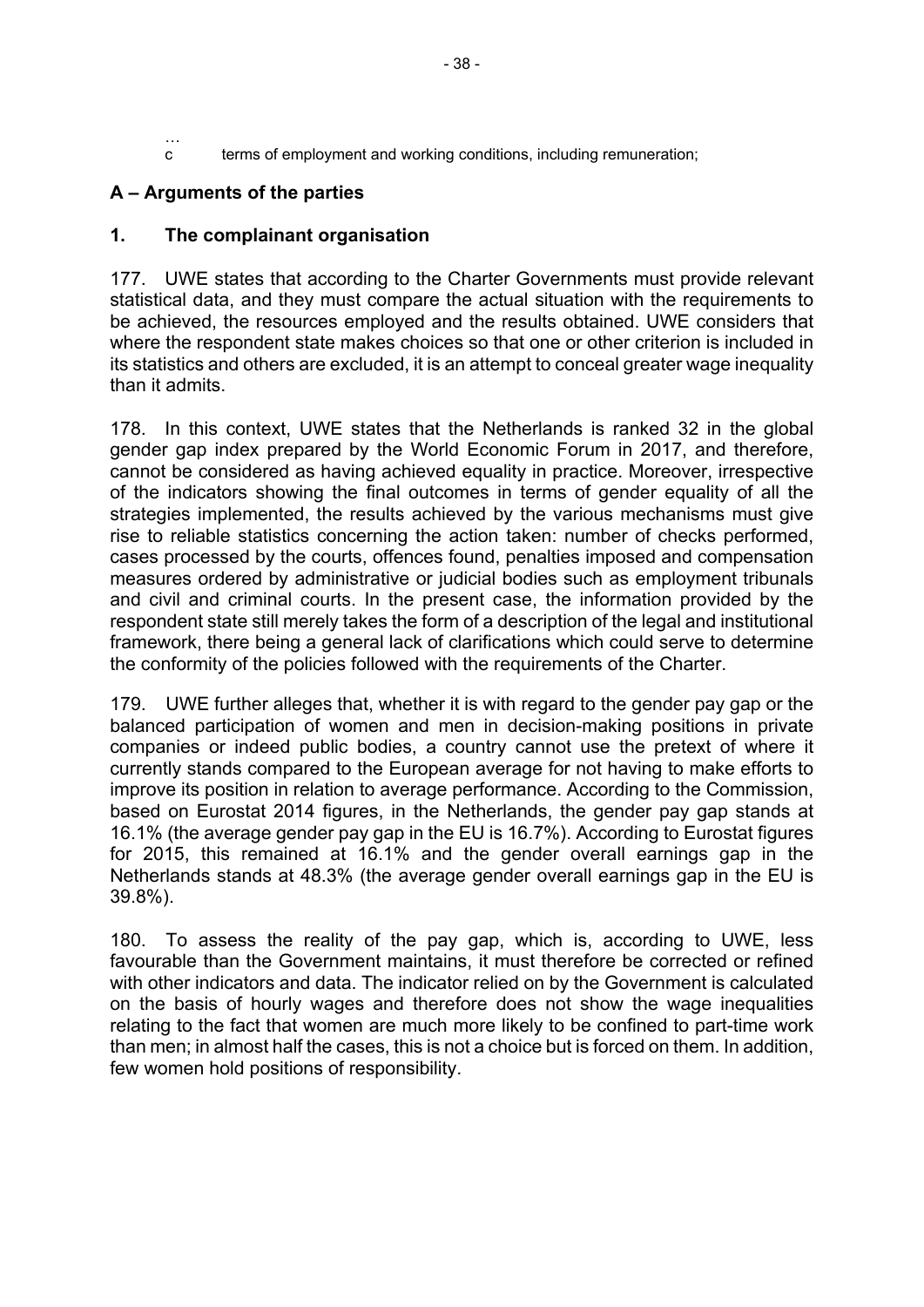181. UWE points to shortcomings as concerns measures taken to promote equality and reduce the pay gap. As the actual legislation is no longer the main obstacle, focusing on the policy is much more important, but that does not seem to be a priority. The employment equality policy is not fully effective. It is disparate in nature and refers to negotiation at company level. The various bodies are not provided with basic training in gender mainstreaming to enable them to implement internal plans or measures. It is also inconsistent as there is no general framework. The Government must therefore introduce one, as an overall change is needed to eradicate inequality and discrimination. Finally, the protection against discrimination does not work properly, given the actual practical results in terms of equal pay for women and men for equal, similar or comparable work.

182. UWE further maintains that the information provided by the Government is of a general nature and merely takes the form of a description of the legal and institutional framework, there being a general lack of clarifications which could serve to determine the conformity of the policies followed with the requirements of the Charter. Therefore, according to UWE, it is difficult to assess the relevant powers, staffing levels, funding of administrative supervisory bodies, the efficiency of judicial regulation, the relevance and accuracy of the figures and statistics supplied, timetable for the measures introduced and the expected evaluation of the results within given timeframes.

183. Finally, according to UWE, the measures implemented do not apply to small enterprises.

## **2. The respondent Government**

184. The Government underlines that the overall gender pay gap must be distinguished from pay discrimination. The overall pay gap is largely the result of the difference in positions of men and women on the labour market. Differences may result from differences in job grade, work experience, education, full-time and part-time work, irregular hours and other factors. Labour market segregation between male and female professions and specialisms is another cause.

185. Biannually, Statistics Netherlands carries out an investigation commissioned by the Ministry of Social Affairs and Employment into gender-based pay disparities to determine the overall gender pay gap. The most recent investigation shows that in the Netherlands the overall pay gap is shrinking. In the public sector the difference in pay between men and women decreased from 16% in 2008 to 10% in 2014. In the private sector the figure decreased from 22% to 20% over the same period. These findings show that the overall gender pay gap is decreasing.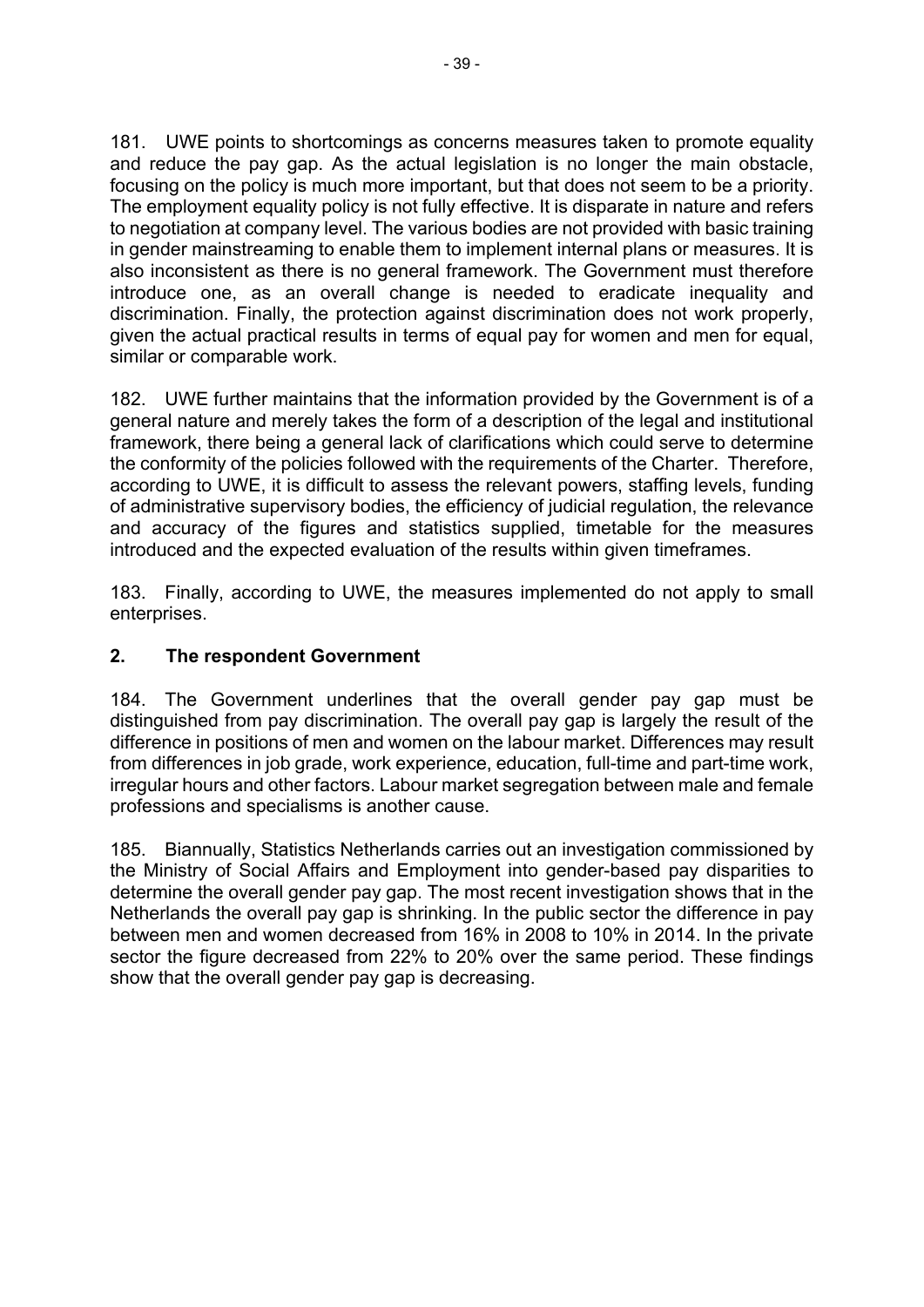186. The Government contests UWE's suggestion that the gender pay gap is not accurately measured and insists that the data provided biannually by Statistics Netherlands is highly reliable. The gender pay gap is a serious area of concern, whichthe Government addresses through various means, and reliable data is a precondition for effective policy. For this reason, the Government has asked the NIHR to conduct studies into the underlying root causes and mechanisms of wage discrimination in different sectors. These studies, funded by the Government, have taken place in colleges, as mentioned by UWE, and in the insurance sector. The NIHR mentions these studies, as well as a previous study in general hospitals, in its written contribution on unequal pay in the Netherlands.

187. According to the Government, in addition to putting in place a system of effective legislation, sufficient supervision and monitoring and accessible remedies for enforcement, various efforts are made in the Netherlands to eradicate pay inequality between men and women. These efforts relate to addressing social causes and providing information.

188. A long-term publicity campaign called '*Zet een streep door discriminatie'* ('Strike out discrimination') was launched in 2015. This campaign was set up as part of the national action plan against discrimination and is intended to raise awareness that any form of discrimination is unacceptable. The call to 'strike out discrimination' encourages individuals, businesses and government agencies to help prevent and combat discrimination. The campaign ran until the end of 2018. One part of the campaign focuses specifically on labour market discrimination during the recruitment and selection process. The aim is to raise awareness among employers and boost overall willingness to report discrimination.

189. The Netherlands Institute for Social Research (SCP), a government agency which conducts research into both solicited and unsolicited social scientific research, also plays an important role. Every two years the SCP publishes the Equal Rights Monitor, which covers key developments with regard to gender equality. In the most recent edition from late 2016, the SCP notes that progress in equal opportunities for women is slow but that positive trends have been identified ([https://www.scp.nl/Publicaties/Alle\\_publicaties/Publicaties\\_2016/Emancipatiemonitor](https://www.scp.nl/Publicaties/Alle_publicaties/Publicaties_2016/Emancipatiemonitor_2016) [\\_2016](https://www.scp.nl/Publicaties/Alle_publicaties/Publicaties_2016/Emancipatiemonitor_2016)). For instance, the crisis has had a stronger impact on men than on women. With the number of women on the labour market already rising in 2016, the SCP expects a further increase as the employment situation improves. Young mothers' labour participation is relatively sensitive to financial incentives. A number of Government measures have been implemented to strengthen these incentives. Other positive findings are the rise in women's level of education and the increase in acceptance of mothers and fathers sharing work and care responsibilities.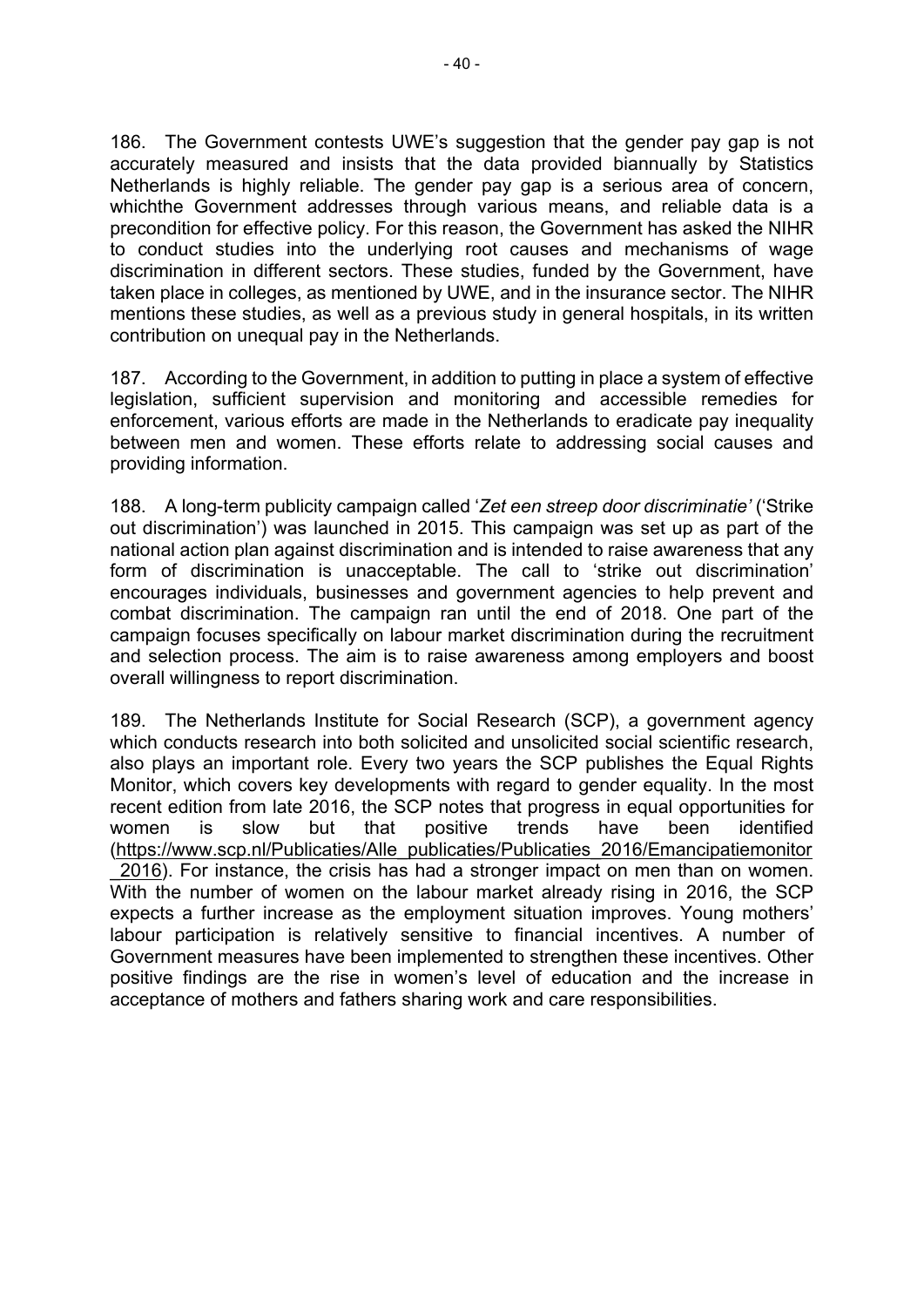190. Modernising care leave and paternity leave, tackling the negative effects of flexible working and improving the quality of childcare will further boost women's labour participation and thereby encourage a change in culture with regard to women's economic independence and men's freedom of choice in taking on care responsibilities. Information and awareness campaigns, sharing best practices and online tools are mentioned by the Government as steps in the right direction.

# **B – Assessment of the Committee**

## **a) Key figures as regards equal pay in the Netherlands**

191. According to Eurostat, in 2017, women's gross hourly earnings were on average 16% below those of men in the European Union ([EU-28\)](http://ec.europa.eu/eurostat/statistics-explained/index.php?title=Glossary:EU-28). In the Netherlands, the hourly gender pay gap stood at 15.2% in 2017, therefore slightly below the EU-28 average. It was 17.8% in 2010, 16.9% in 2012 and 15.6% in 2016. While there has been a decrease in the gender pay gap in the public sector (in 2017, the gender pay gap in the public sector was 12.7%), the gender pay gap in the private sector is persistent (in 2017 it stood at 21.1%). The gender overall earnings gap in the Netherlands stood at 47.5% in 2014 (the average gender overall earnings gap in the EU at that time was 39.6%). The adjusted or "unexplained" gender pay gap is at 8.5% compared to an EU-28 average of 11.5% (2014 data, see the Eurostat study "A decomposition of the unadjusted gender pay gap using Structure of Earnings Survey data", 2018).

## **b) Collection of data on equal pay and measures to promote equal opportunities**

192. The Committee considers that in order to ensure and promote equal pay, the collection of high-quality pay statistics broken down by gender as well as statistics on the number and type of pay discrimination cases are crucial. The collection of such data increases pay transparency at aggregate levels and ultimately uncovers the cases of unequal pay and therefore the gender pay gap. The gender pay gap is one of the most widely accepted indicators of the differences in pay that persist for men and women doing jobs that are either equal or of equal value. In addition, to the overall pay gap (unadjusted and adjusted, the Committee will also, where appropriate, have regard to more specific data on the gender pay gap by sectors, by occupations, by age, by educational level, etc.

193. The Committee considers that States are under an obligation to analyse the causes of the gender pay gap with a view to designing effective policies aimed at reducing it. The Committee here recalls its previous holding that the collection of data with a view to adopting adequate measures is essential to promote equal opportunities. Indeed, it has held that where it is known that a certain category of persons is, or might be, discriminated against, it is the duty of the national authorities to collect data to assess the extent of the problem (European Roma Rights Centre v. Greece, Complaint No. 15/2003, decision on the merits of 8 December 2004, §27). The gathering and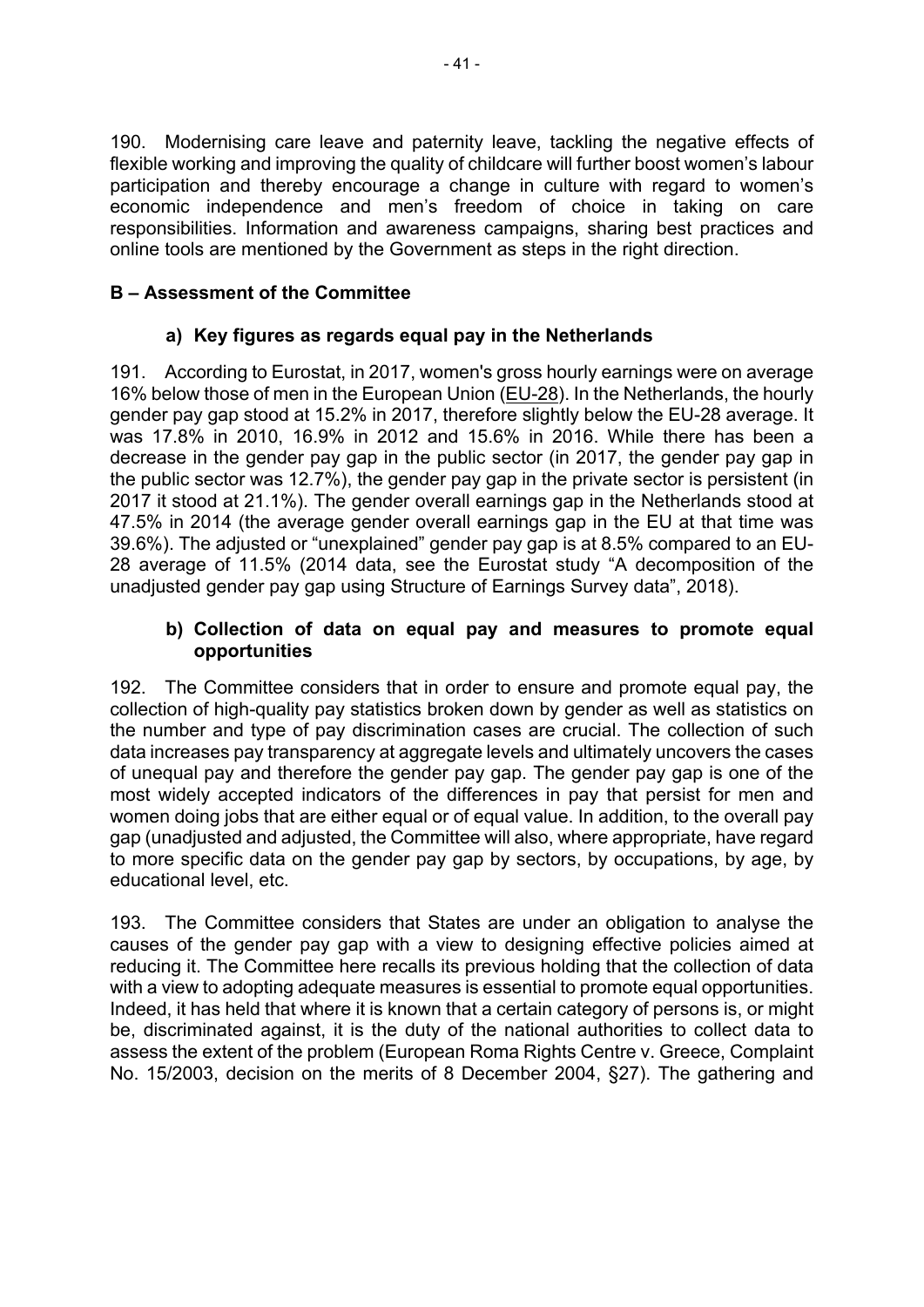analysis of such data (with due safeguards for privacy and to avoid abuse) is indispensable to the formulation of rational policy (European Roma Rights Centre v. Italy, Complaint No. 27/2004, decision on the merits of 7 December 2005, §23).

194. The Committee further recalls that the aim and purpose of the Charter, being a human rights protection instrument, is to protect rights not merely theoretically, but also in fact (ICJ v. Portugal, Complaint No. 1/1998, op.cit., §32). Conformity with the Charter cannot be ensured solely by legislation and States Parties must take measures to actively promote equal opportunities. Besides the fact that legislation must not prevent the adoption of positive measures or positive action, the States are required to take specific steps aimed at removing de facto inequalities that affect women's and men's chances with regard to equal pay.

195. While the Committee acknowledges that the realisation of the obligation to take adequate measures to promote equal opportunities is complex, the States Parties must take measures that enable the achievement of the objectives of the Charter within a reasonable time, with measurable progress and to an extent consistent with the maximum use of available resources (International Association Autism-Europe (AIAE) v. France, Complaint No. 13/2002, op.cit., §53).

196. Under Article 20.c of the Charter the obligation to take appropriate measures to promote equal opportunities entails gender mainstreaming which is the internationally recognised strategy towards realising gender equality. It involves the integration of a gender perspective into the preparation, design, implementation, monitoring and evaluation of policies, regulatory measures and spending programmes, with a view to promoting equality between women and men, and combating discrimination. The Committee considers that gender mainstreaming, as recommended in particular by the Committee of Ministers of the Council of Europe (Recommendation Rec(98)14), should cover all aspects of the labour market, including pay, career development and occupational recognition, and extending to the education system (Conclusions XVII-2, Article 1 of the 1988 Additional Protocol, Greece).

197. States should assess the impact of the policy measures adopted in tackling vertical or horizontal occupational gender segregation in employment, improving women's participation in a wider range of jobs and occupations.

198. Among other measures that States could adopt to reduce the gender pay gap and which the Committee regards as relevant indicators for assessing compliance with the obligations laid down by the Charter the following are highlighted: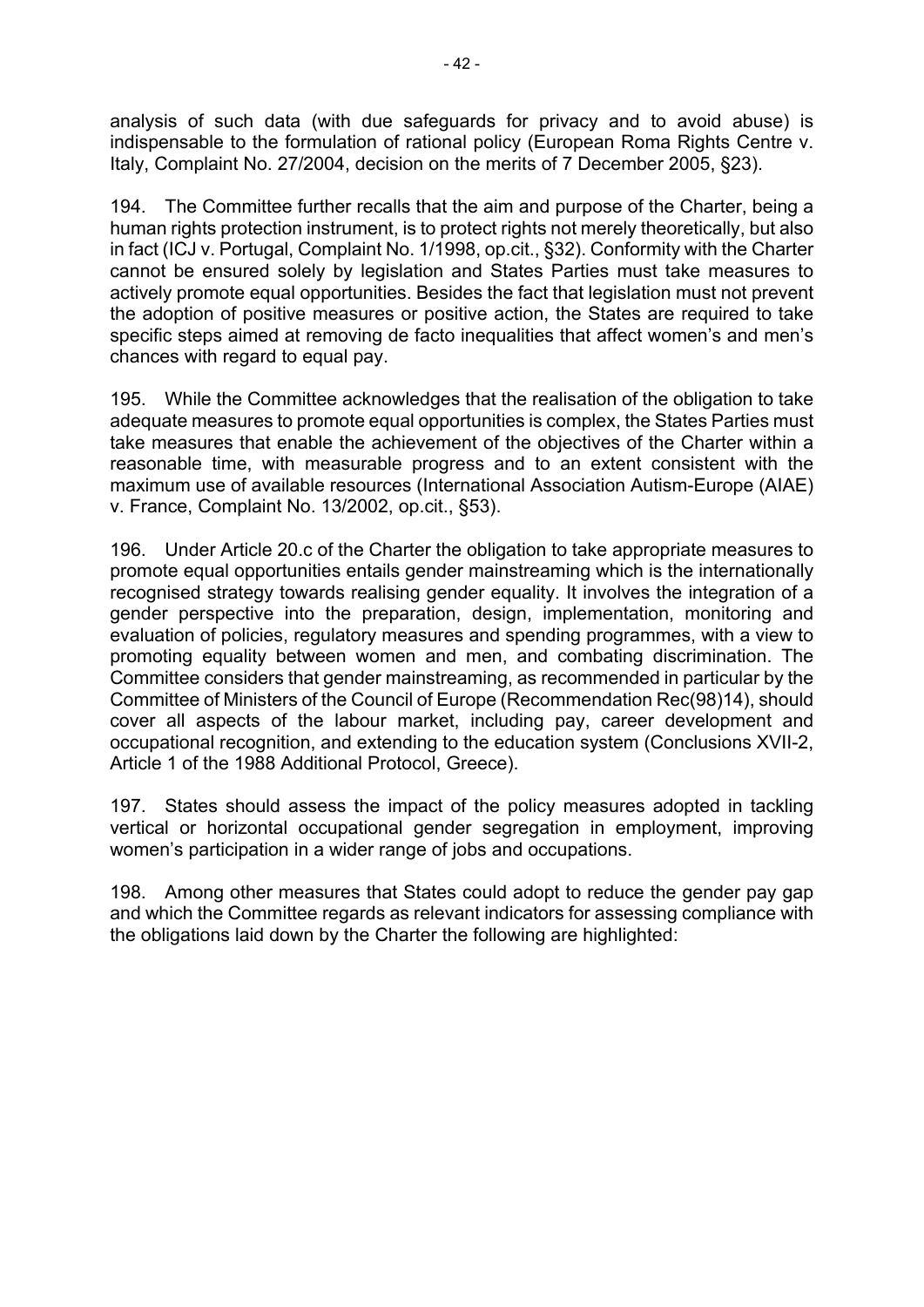- adoption and implementation of national action plans for employment which effectively ensure equality between women and men, including pay;
- requiring individual undertakings to draw up enterprise or company plans to secure equal pay;
- encouraging employers and workers to deal with equality issues in collective agreements;
- raising awareness of the equal pay principle among employers, organisations and the public at large, including through the activities of equality bodies.

199. The European Commission 2016 factsheet on the gender pay gap refers to some of the factors that contribute to the gender pay gap in the Netherlands. They include the fact that women take charge of important unpaid tasks, such as household work and caring for children or relatives on a far larger scale than men do; women also tend to spend periods off the labour market more often than men and these career interruptions not only influence hourly pay, but also impact future earnings and pensions; there is segregation in education and in the labour market and this means that, in some sectors and occupations, women tend to be overrepresented while in others men are overrepresented; finally, pay discrimination, while illegal, continues to contribute to the gender pay gap.

200. The Committee further notes that in the "Concluding observations" on the Netherlands prepared by the CEDAW in 2016, it is stated that there is horizontal and vertical occupational segregation, with women being concentrated in part-time work, predominantly because of childcare responsibilities, which adversely affects their career development and pension benefits. CEDAW also pointed out the persistent gender pay gap, which is partly due to the relatively high number of women who work part-time.

201. The Committee takes also note of the information provided by the European Institute for Gender Equality (EIGE) in a 2015 factsheet, in which it evaluated the gender policy in the Netherlands between 1995 and 2015. It stated that the Netherlands has introduced an integrated approach to gender equality in its policy, each Ministry being responsible to implement gender mainstreaming. A special commission, named the *Visitatiecommissie Emancipatie* (VCE), was established in 2004 to examine the level of gender mainstreaming within the Government, which was low in spite of some achievements. The factsheet shows that the measures adopted by the Government were not successful in efficiently fighting existing vertical and horizontal segregation in the labour market and in reducing the gender pay gap.

202. The Committee further notes that the Direct Request of the ILO Committee of Experts on the Application of Conventions and Recommendations (CEACR) on the Equal Remuneration Convention (No. 100) in respect of the Netherlands (2014) states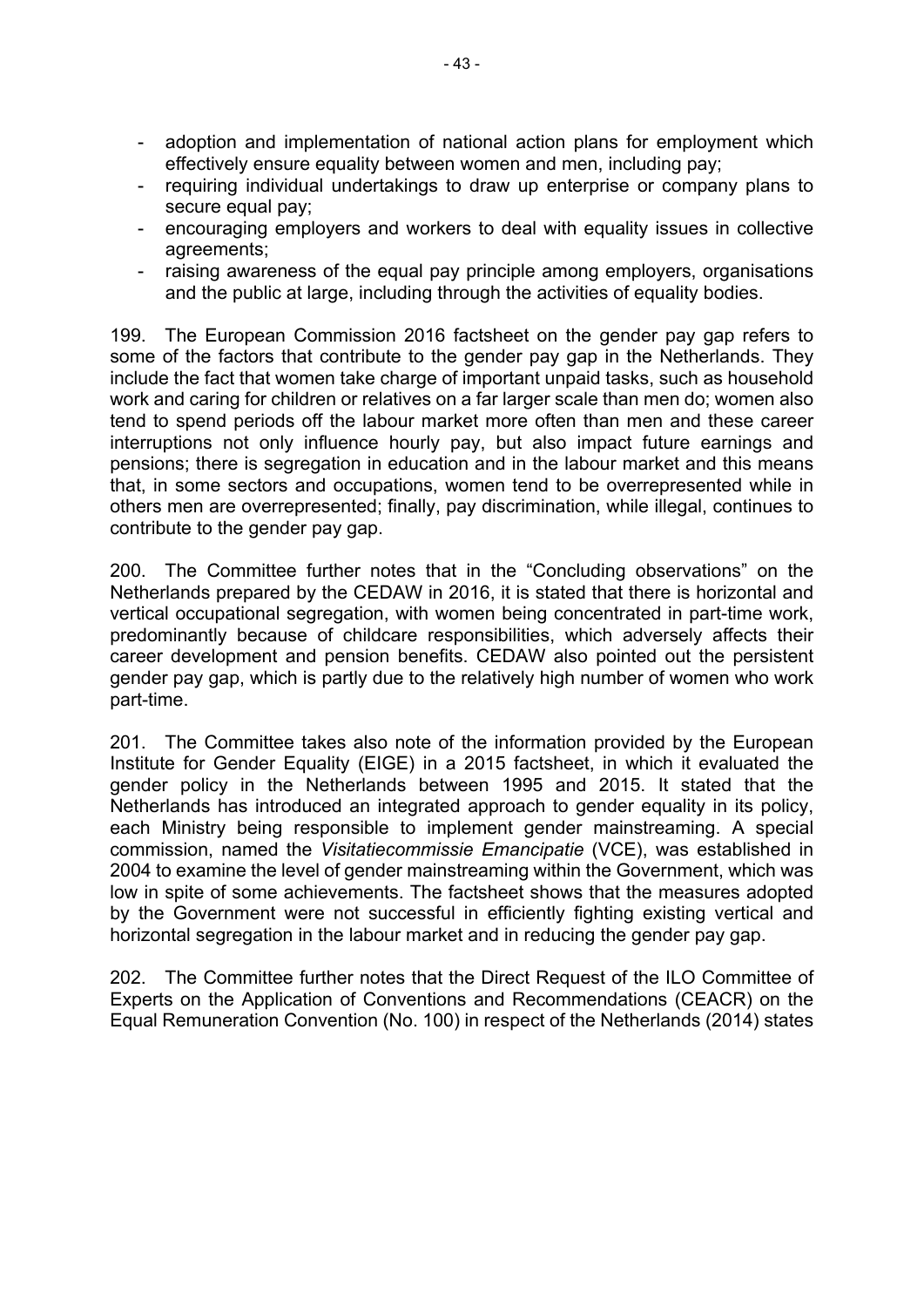that the gender pay gap remains relatively high. The CEACR asked the Government to cooperate with the social partners in identifying and implementing any additional measures that need to be taken to address the gender pay gap (including measures to address vertical occupational segregation) and to ensure that the part of the difference in pay that is due to discrimination based on sex is accurately examined and addressed.

203. The Committee observes that the Government has collected and analysed data and provided statistics regarding the situation of women in the labour market, satisfying its obligations under the Charter.

204. The Committee further observes that the Government has made efforts to reduce the gender pay gap and has taken measures to raise awareness through gender mainstreaming. Nevertheless, the Committee also observes that the gender pay gap, as an indicator of the effectiveness of these measures, has not changed in a significant manner in recent years. The gender pay gap is persistent and, although slightly below the EU average, it remains high. Segregation exists in the labour market and there is no clear trend for a lower gender pay gap, particularly in the private sector. The measures adopted by the Government have not achieved measurable progress in this respect.

205. In the light of the above considerations, the Committee holds that there is a violation of Article 20.c of the Charter on the ground that there has been insufficient measurable progress in promoting equal opportunities between women and men in respect of equal pay.

### **III. ALLEGED VIOLATION OF ARTICLE 20.D OF THE CHARTER AS REGARDS ENSURING BALANCED REPRESENTATION OF WOMEN IN DECISION-MAKING POSITIONS WITHIN PRIVATE COMPANIES**

206. Article 20 of the Charter reads as follows:

#### **Article 20 – Right to equal opportunities and equal treatment in employment and occupation without sex discrimination**

Part I: "All workers have the right to equal opportunities and equal treatment in matters of employment and occupation without discrimination on the grounds of sex."

Part II: "With a view to ensuring the effective exercise of the right to equal opportunities and equal treatment in matters of employment and occupation without discrimination on the grounds of sex, the Parties undertake to recognise that right and to take appropriate measures to ensure or promote its application in the following fields: (…)

d) career development, including promotion."

### **A – Arguments of the parties**

**1. The complainant organisation**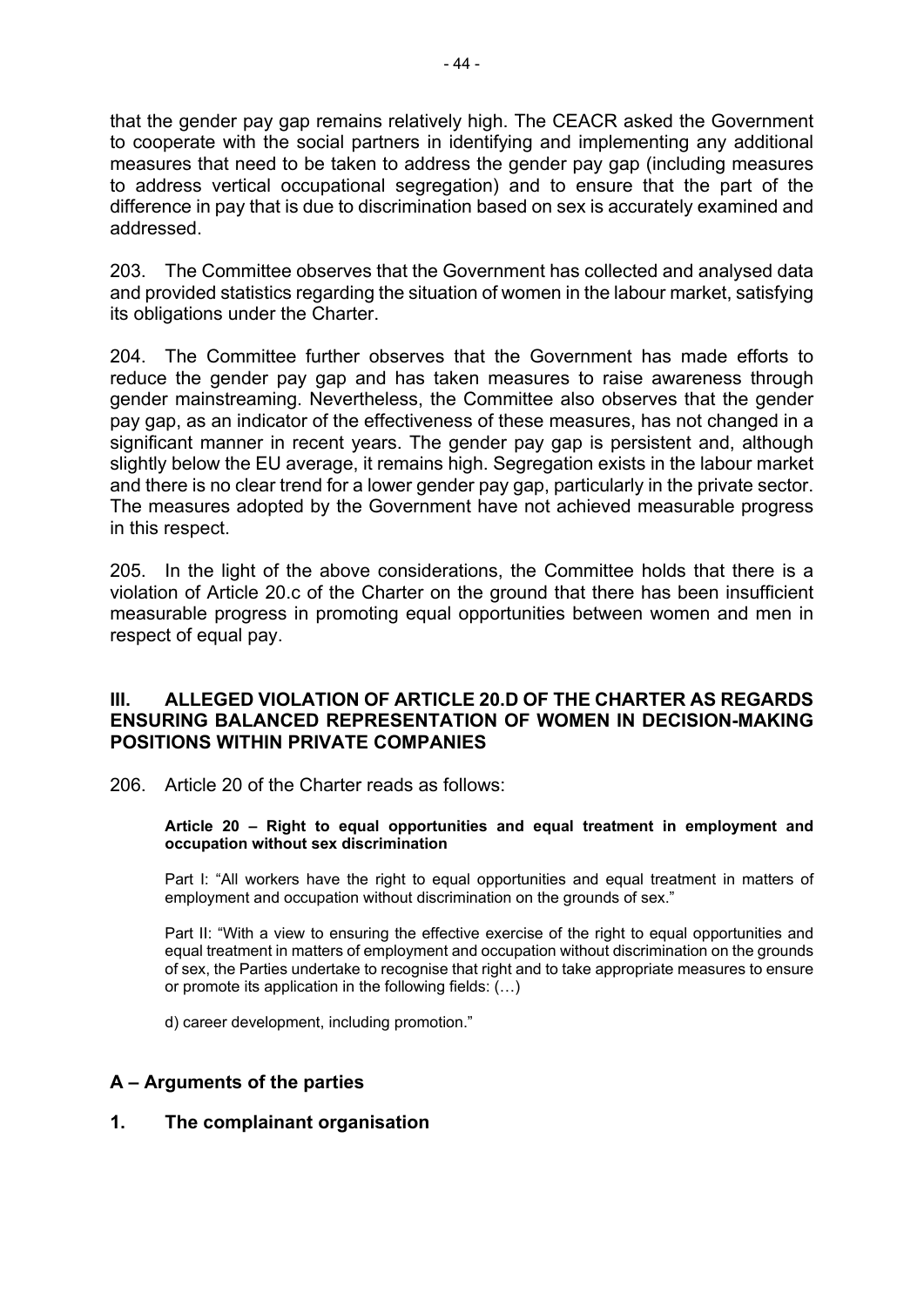207. UWE states that in the Netherlands, the proportion of women representation in company boards is 23.8%, just above the EU average of 21% of women on the boards of the major listed companies. The country is ranked 9th in the EU.

208. In 2013, the Netherlands passed a law setting a target of 30% for the underrepresented sex on the boards of directors of major companies by 2016, with a requirement to meet the quota or provide explanations at annual general meetings. The scheme has been extended to 2020. It is unfortunate that gender parity is not the target, as that is the only acceptable quota. The country expects self-regulation and voluntary commitment to increase the presence of women on the boards of private companies, which explains the middling figure for female board members and, what is more, this is only for the largest companies.

# **2. The respondent Government**

209. The Government states that it is working at both legislative and policy level to ensure that women can reach senior positions. Businesses are encouraged to appoint more women to senior positions. The Government thus fully meets the obligations set out in Article 20 of the Charter.

210. The Government agrees with UWE that the small number of women in senior positions is an issue. The Government believes that equal representation of women in decision-making positions is very important and beneficial to companies. International research has also shown that having homogeneous boards of directors and supervisory boards negatively affects companies' financial results and slows economic growth. Balanced representation of women in board positions is therefore desirable not only from the perspective of gender equality but also for economic reasons.

211. The Government's comprehensive strategy to increase the number of women in board positions in large companies deploys a wide range of instruments, such as legislation, evaluation, monitoring, grants, information campaigns and communication. The Government has chosen to combine a statutory target with an activation policy, and to continuously monitor whether the desired progress is being made. The Government believes that by promoting self-regulation the desired goal of ensuring that at least 30% of management and supervisory board positions at large public limited companies (NV) and private limited companies (BV) are held by women can be achieved.

212. Effective since January 2013, the Management and Supervision Act (WBT) regulates the composition of the management and supervisory boards of large public limited companies (NV) and private limited companies (BV). One component of this act is the statutory target scheme based on Articles 2:166 and 2:276 of the Civil Code. In accordance with this scheme, large public and private companies must wherever possible take gender balance into account when appointing and nominating directors,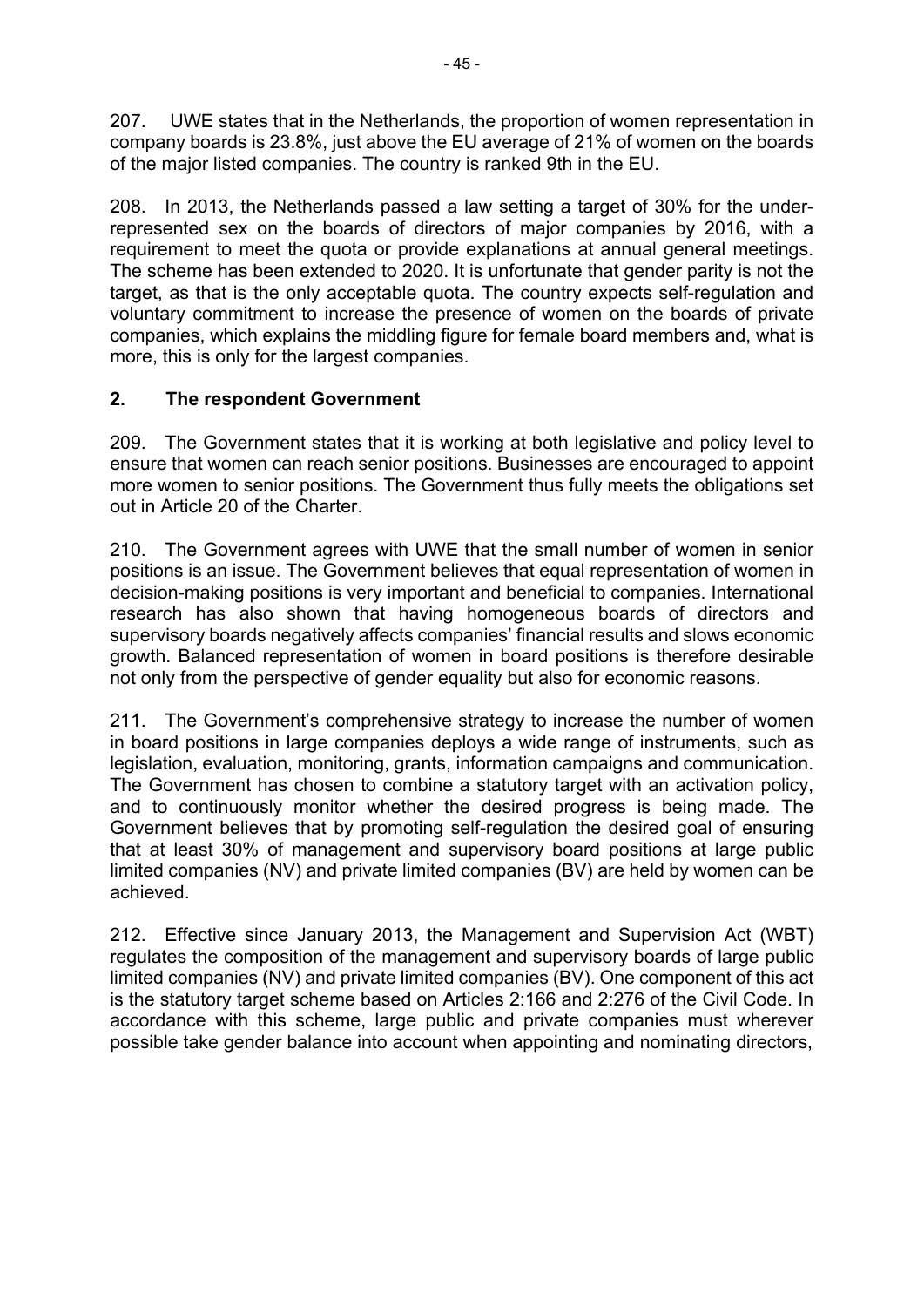drawing up job profiles for supervisory board members (non-executive directors) and when designating, appointing, recommending and nominating supervisory board members (non-executive directors).

213. In accordance with Article 2:166, paragraph 1 and 2:276, paragraph 1 of the Civil Code, gender balance means that at least 30% of board positions are held by women and at least 30% by men. If the statutory target is not achieved, large public and private companies must, under Article 2:391 paragraph 7 of the Civil Code, explain in the directors' report why gender balance has not been achieved, what steps the company has already taken to achieve gender balance in the future and what further steps the company intends to take. This is the 'comply or explain' principle. If no explanation is given, the directors' report is deemed not to have met the statutory requirements and any interested party can, under Article 2:447 in conjunction with Article 2:448 of the Civil Code, request the Enterprise Division of Amsterdam Appeal Court to order the company to draw up the directors' report in accordance with its instructions. With respect to listed companies the Netherlands Authority for the Financial Markets (AFM) is also authorised to submit such a request.

214. In 2015 more than 5,000 companies fell within the scope of the WBT. The statutory target scheme was set to lapse in January 2016 but was extended and will apply until 2020.

215. Since the statutory target was introduced in 2013, progress towards gender balance on management and supervisory boards of large public and private companies has been monitored annually by the Talent to the Top Monitoring Commission. This independent commission was established by the Minister of Education, Culture and Science, which is also responsible for gender equality.

216. In 2014 women held 9.6% of seats on management boards and 11.2% of seats on supervisory boards at the 5,000 companies that fall within the scope of the WBT. At the 200 largest companies, women hold 7.4% of seats on management boards and 19.3% of supervisory board seats.

217. An improvement was observed in 2015: the percentage of women on management boards increased to 9.6% and on supervisory boards to 12.5% for the 5,000 large companies, and to 9.1% and 19.3% respectively for the 200 largest companies. By mid-2016, 18 months after the scheme was launched, the figures for the top 5,000 large companies had risen to 10.2% for management boards and 13.1%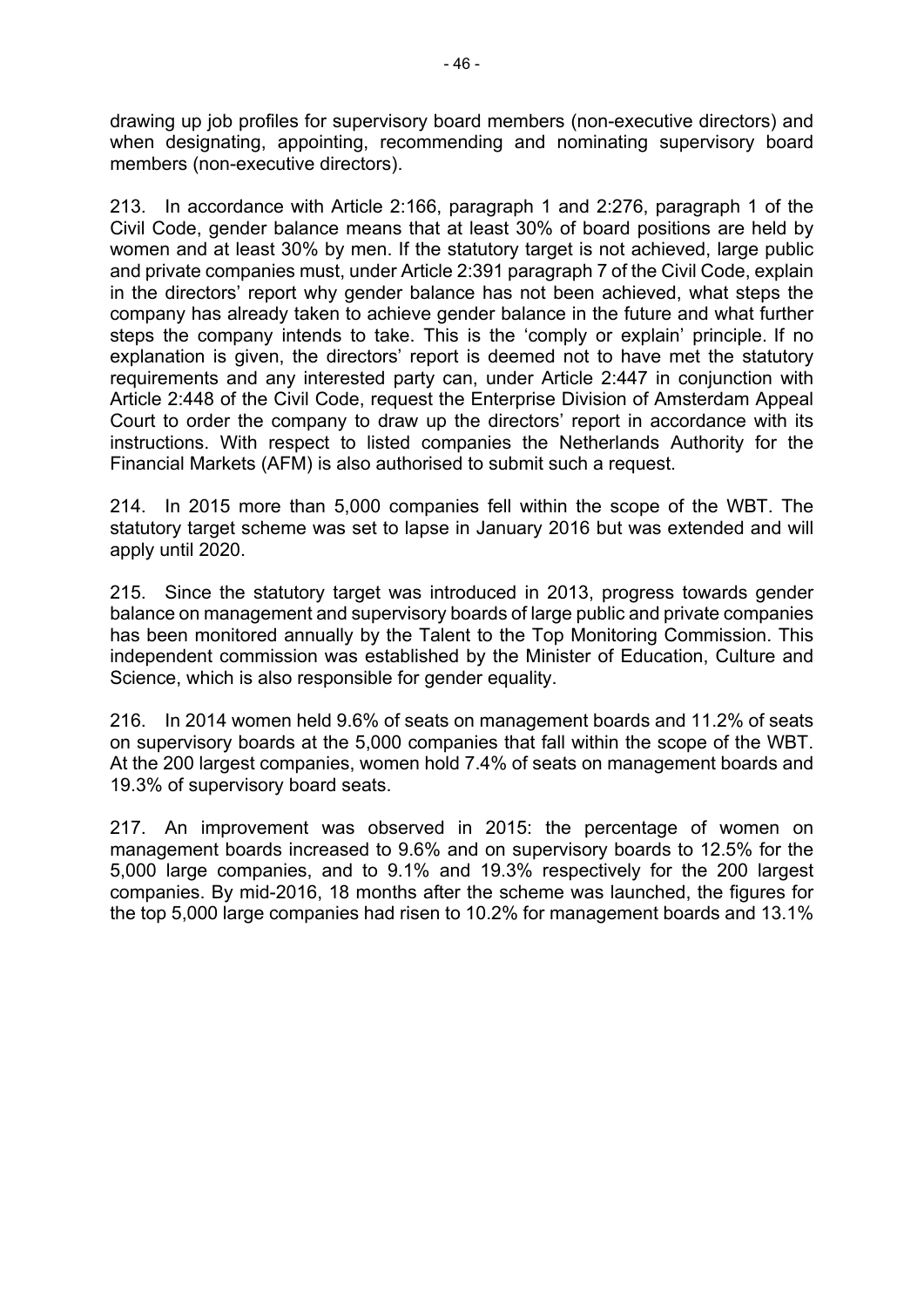for supervisory boards. The increase among the largest 200 companies was greater: 10.5% of management board members and 21.5% of supervisory board members were women. In light of these figures the Government decided in 2016 to continue its approach. The Monitoring Commission has proposed that the statutory target of 30% be replaced by a quota of 30% in 2020 if by the end of 2019 the number of women on the management and supervisory boards of the organisations that fall within the scopeof the WBT has not reached at least 20%. If a quota is introduced, sanctions can be imposed if it is not met.

218. In addition to the statutory framework, the Government employs an activation policy using various policy instruments. Since 2015, the Government and the Confederation of Netherlands Industry and Employers (VNO-NCW) have been collaborating in the 'Women at the Top' programme. This programme focuses on the 200 largest companies in the Netherlands and relevant stakeholders including auditors, works councils, shareholders and recruitment and selection agencies. The programme comprises various measures aimed at drawing attention to the statutory target and ensuring that businesses undertake efforts to achieve it. Examples of measures are a database of board-ready women, a dedicated website (www.nagiverennaardetop.nl), a research-based brochure on the pitfalls in the recruitment and selection procedure, and the launch of the Executive Search Code.

219. The Government has also commissioned research and studies into women's advancement to jobs just below executive level because it appeared that the proportion of women on management boards is increasing more slowly than on supervisory boards, which are usually made up of people from outside the company.

220. A full evaluation of the WBT is currently being conducted. In the context of the evaluation of the impact of the Act, a study of the effectiveness of the statutory target is looking at examples from abroad and the quantifiable results. The findings will be used to analyse how the target could be achieved more effectively, taking into account the type of organisation to which it would apply and their organisational structure and governance model. A qualitative evaluation of the impact of the statutory target is also being conducted; this entails surveying stakeholders' views on the target and analysing their experiences of the Act's effects. The evaluation of the Act is expected to be completed this autumn.

221. The Government states that UWE believes that because the Government has not opted for quotas and sanctions, the obligations arising from the Charter are not being fulfilled effectively. The Government notes that the Charter does not require the introduction of quotas and sanctions. Although it is correct that the WBT does not contain sanctions, it does in fact operate on the 'Comply or Explain' principle. Companies that do not meet the statutory target are required to be transparent about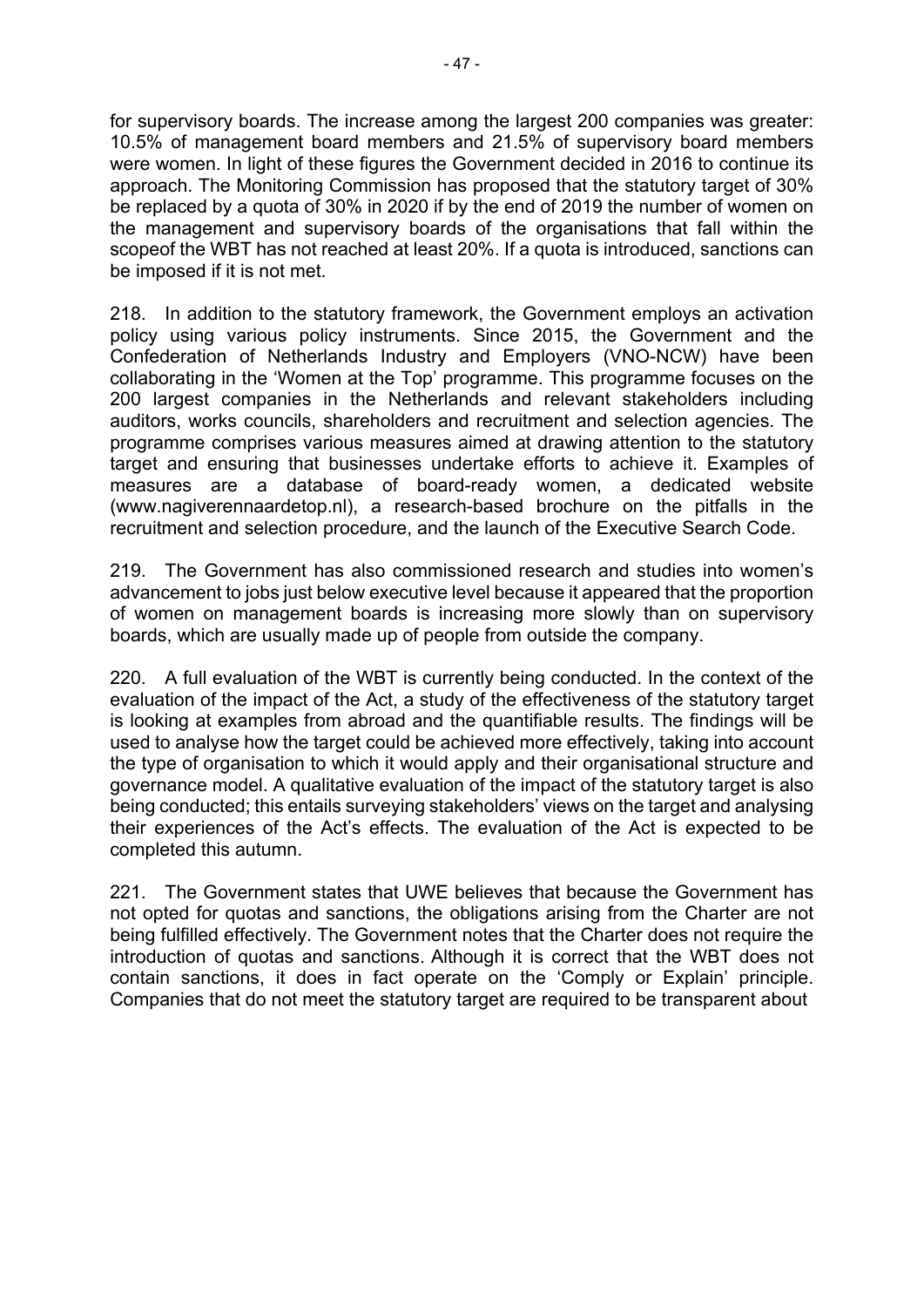their efforts to achieve a more equal gender balance. The number of companies is approximately 5,000. Finally, although the Government acknowledges that there are only a few good examples, UWE's statement that no management boards are chaired by women is inaccurate, as there are a few cases of management boards chaired by women.

## **B – Assessment of the Committee**

222. The Committee considers that Article 20.d of the Charter imposes positive obligations on States to tackle vertical segregation in the labour market, by means of, inter alia, promoting the advancement of women in decision-making positions in private companies. This obligation may entail introduction of binding legislative measures to ensure equal access to management boards of companies. Measures designed to promote equal opportunities for women and men in the labour market must include promoting an effective parity in the representation of women and men in decisionmaking positions in both the public and private sectors (Conclusions 2016, Article 20, Portugal).

223. The Committee observes that according to the European Commission's 2019 Report on equality between women and men, the proportion of women on management boards of the largest publicly listed companies in countries with binding legislative measures has risen from an average of 9.8% in 2010 to 37.5% in 2018. In countries with non-binding measures, including positive action to promote gender balance, the corresponding percentages were 12.8% in 2010 and 25.6% in 2018, whereas in countries where no particular action (apart from self-regulation by companies) has been taken, the situation remained almost stagnant with 12.8% on average in 2010 and 14.3% in 2018. The overall EU-28 average was 26.7% in 2018. The Committee further observes that PACE Resolution 1715(2010) recommends that the proportion of women on management boards of companies should be at least 40%.

224. Finally, the Committee recalls that in respect of Article 20.d, as for Article 20.c, States must take measures that enable the achievement of the objectives of the Charter within a reasonable time, with measurable progress and to an extent consistent with the maximum use of available resources.

225. As regards the Netherlands, the Committee notes that according to data provided by EIGE up to April 2019, the proportion of women on the management boards of the Netherlands' largest listed companies is 32.6%. It was 30% in 2017. In 2010, women represented 14.9% in the largest listed companies.

226. The legislation in the Netherlands does not establish quotas or sanctions but has introduced since January 2013 a 'comply or explain' principle for enterprises. This principle implies that at least 30% of management board positions have to be held by the under-represented sex. If the statutory target is not achieved, large public and private companies must explain in the directors' report why gender balance has not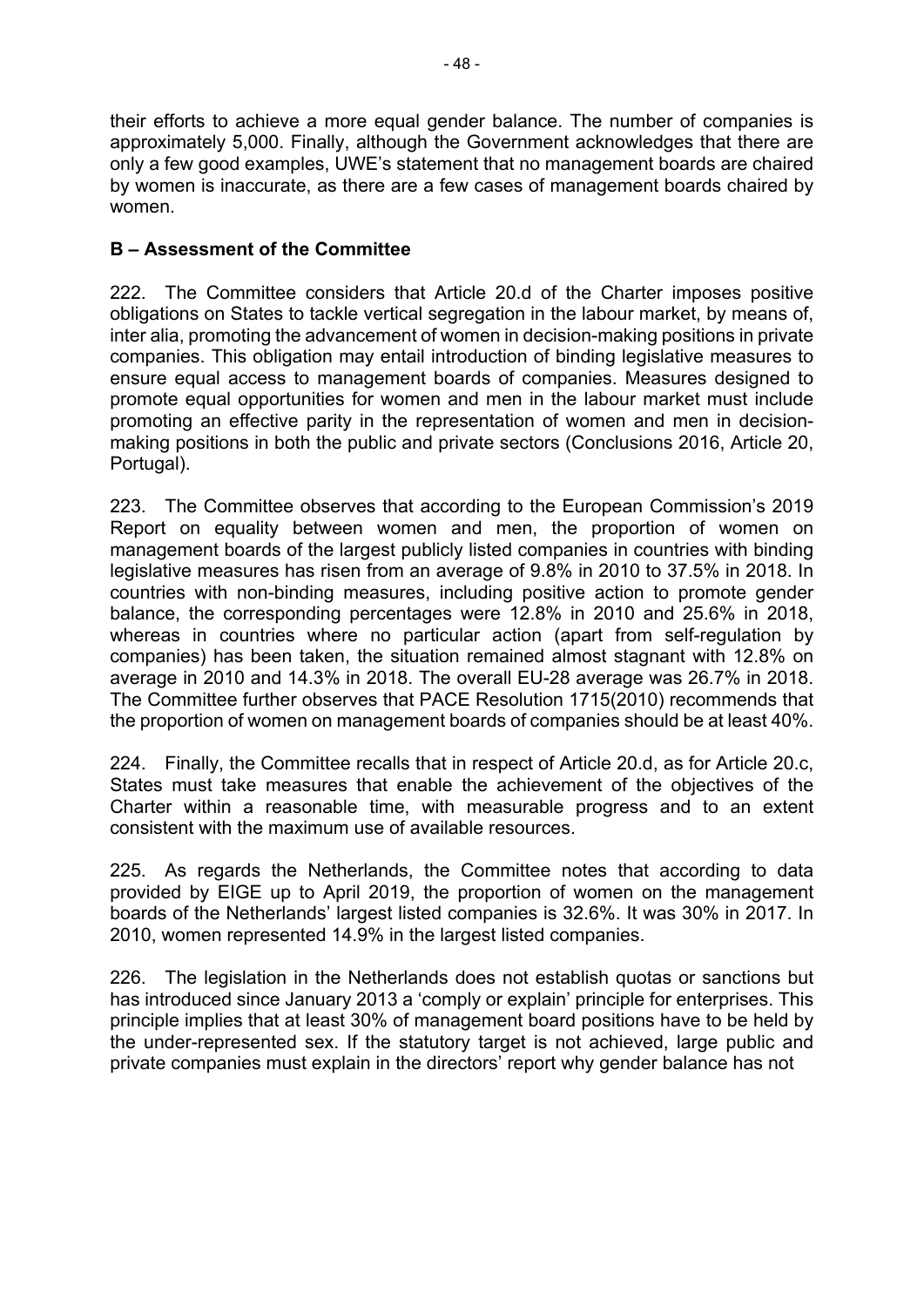been achieved, what steps the company has already taken to achieve gender balance in the future and what further steps it intends to take. No sanctions apply if the principle is not respected.

227. The Committee further notes the 2017 Concluding Observations of the UN Committee on Economic, Social and Cultural Rights (CESCR) regarding the Netherlands, which pointed out the large number of women working part-time (considerably higher than the European Union average), the low number of women in decision-making positions and the low proportion of women on company boards of directors.

228. The Committee observes that the Government acknowledges that women are not sufficiently represented in decision-making positions in private companies and that it has taken steps and adopted legislative and policy measures to address the problem, extending the legislative target of 30% minimum representation of women until 2020. Although the measures adopted have not yet made it possible to achieve the recommended goal of at least 40% of women representation, there has been a substantial improvement in the situation, which has increased from a 14.9% in 2010 to 32.6% in 2019.

229. Therefore, the Committee holds that there is no violation of Article 20.d of the Charter concerning the measures taken to ensure a balanced representation of women in decision-making positions within private companies.

## **IV. REQUEST FOR COMPENSATION**

230. The Committee decides not to make a recommendation to the Committee of Ministers as regards the complainant's request for a payment of €10,000 in compensation for legal costs incurred in connection with the proceedings. It refers in this respect to the stance taken by the Committee of Ministers in the past (see Resolution CM/ResChS(2016)4 in European Roma Rights Centre (ERRC) v. Ireland, Complaint No. 100/2013) and to the letter of the President of the Committee addressed to the Committee of Ministers dated 3 February 2017 in which the President announced that the Committee would for the time being refrain from making recommendations to the Committee of Ministers concerning the reimbursement of costs.

231. The Committee nevertheless maintains its view that reimbursement of costs is in principle justified and appropriate under certain circumstances and an important factor in enabling the complaints procedure to attain the objectives and the impact that led the member States of the Council of Europe to adopt it in the first place.